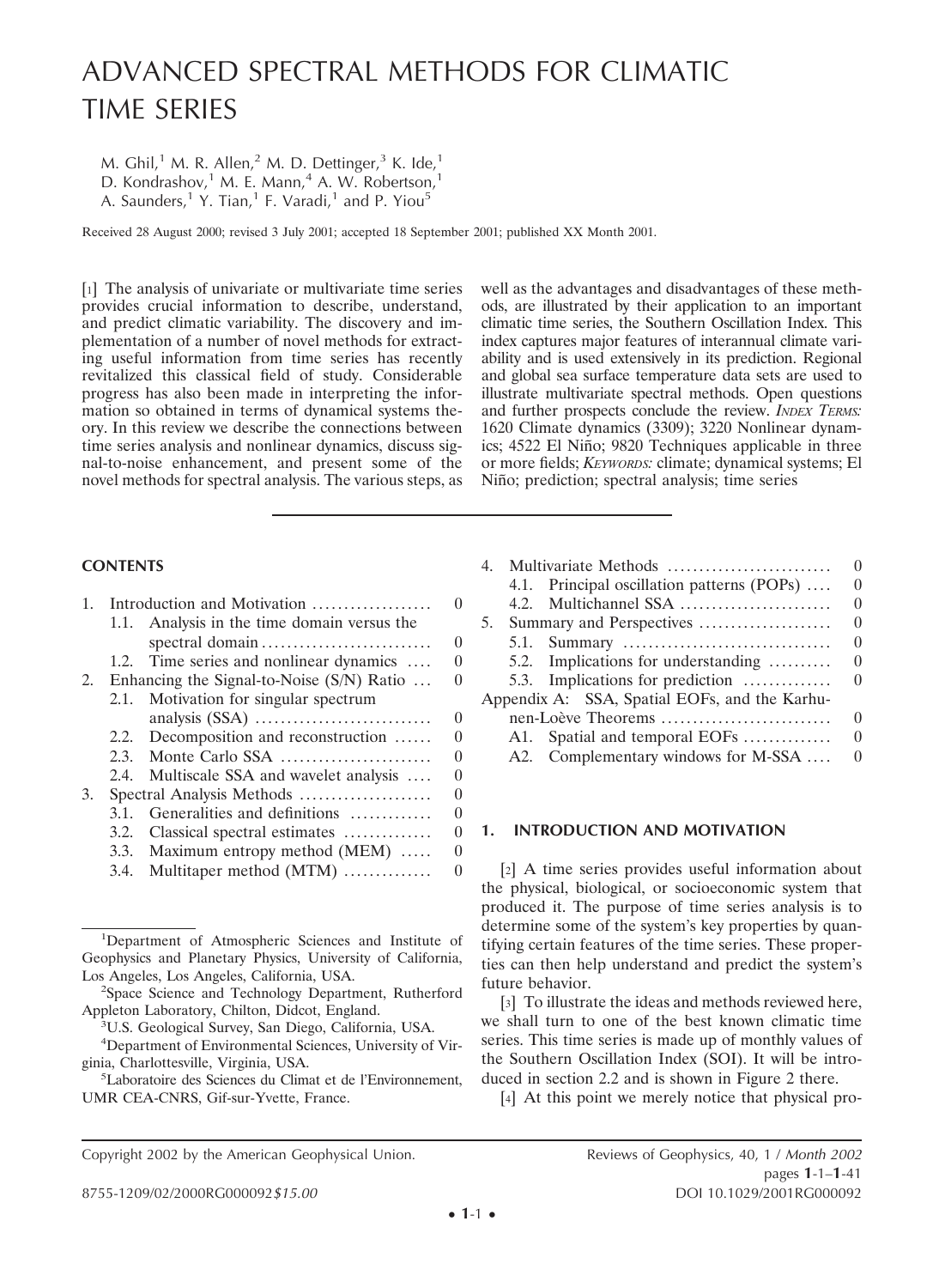## **TABLE 1. Glossary of the Principal Symbols**<sup>a</sup>

| Symbol                                                    | Definition                                                                       | Method      | <b>Section</b> |
|-----------------------------------------------------------|----------------------------------------------------------------------------------|-------------|----------------|
| $A_k(t)$                                                  | <i>k</i> th principal component (PC) of $\{X(t)\}$                               | <b>SSA</b>  | 2.2            |
| $A_k^b(t)$                                                | <i>k</i> th local PC of $\{X(t)\}\$ at time <i>b</i>                             | <b>SSA</b>  | 2.4            |
|                                                           | continuous- and discrete-time envelope function                                  | <b>MTM</b>  | 3.4            |
| $\overrightarrow{A}_{\mathbf{A}}^{(t)}$ , $A_n$           | kth multichannel PC                                                              | <b>SSA</b>  | 4.2            |
| $\boldsymbol{a}$                                          | dilation factor of $\psi(x) \to \psi(x/a)$                                       | <b>WLTs</b> | 2.4            |
| $\boldsymbol{a}_1$                                        | lag-one autoregression coefficient                                               | <b>SSA</b>  | 2.3            |
| ${a_j}$                                                   | true regression coefficients with order $M$                                      |             | $\mathbf{1}$   |
| $\{\hat{a}_j\}$                                           | estimates of $a_j$ with order $M'$                                               | <b>MEM</b>  | 3.3            |
| $\overline{B}, \overline{B}(f_0)$                         | true and estimated amplitude of oscillation (at frequency $f_0$ )                | <b>MTM</b>  | 3.4            |
| $\mathbf{B}, \mathbf{B}_{\tau}$                           | true and estimated dynamics matrix (with lag $\tau$ )                            | POP         | 4.1            |
| $\mathfrak{b}$                                            | translation of $\psi(x) \to \psi(x - b)$                                         | <b>WLTs</b> | 2.4            |
| $b_k(f)$                                                  | weighting function                                                               | <b>MTM</b>  | 3.4            |
| $\overline{C_R}$ $\overline{C^{(R)}}$                     | covariance of surrogate data for $\{X(t)\}\$                                     | <b>SSA</b>  | 2.3            |
|                                                           | reduced covariance                                                               | <b>SSA</b>  | Appendix       |
|                                                           | lag covariance matrix of $\{X(t)\}\$ with lag $\tau$                             | POP         | 4.1            |
| $\frac{C(\tau)}{C_X}$                                     | covariance of $\{\bar{\mathbf{X}}(t)\}\$                                         | <b>SSA</b>  | 2.2            |
|                                                           | grand covariance matrix                                                          | <b>SSA</b>  | 4.2            |
| $\mathbf D$                                               | trajectory matrix of $\{\mathbf{\bar{X}}(t)\}\$ in the univariate case           |             | 2.2            |
| $\tilde{\mathbf{D}}$                                      | trajectory matrix of $\{\tilde{\mathbf{X}}_l(t)\}\$ in the multivariate case     | <b>SSA</b>  | 4.2            |
| $\boldsymbol{d}$                                          | dimension of underlying attractor                                                |             | 2.1            |
| $\frac{d\xi(t)}{\mathbf{E}^k}$                            | white noise vector in continuous time                                            | POP         | 4.1            |
|                                                           | eigenvector matrix of $\tilde{C}_x$ or $\tilde{T}_x$                             | <b>SSA</b>  | 4.2            |
| $F_i$<br>$F(f)$                                           | right-hand sides of ODEs                                                         |             | 2.1            |
|                                                           | <i>F</i> test ratio                                                              | <b>MTM</b>  | 3.4            |
| $f_{-}$                                                   | frequency                                                                        | <b>SSA</b>  | 2.3            |
| $\{f_k\}$                                                 | discrete sequence of frequencies                                                 | BT          | 3.2<br>2.3     |
| $f_N$<br>$f_N$<br>$f_R$<br>$f_0$<br>$f_g$ }<br>$f$        | Nyquist frequency                                                                | <b>MTM</b>  | 3.4            |
|                                                           | Rayleigh frequency<br>fixed frequency of pure sinusoid                           | <b>MTM</b>  | 3.4            |
|                                                           | Green's function associated with <b>B</b> at lag $\tau$                          | POP         | 4.1            |
|                                                           | smoothing weights for $S_x(f_k)$                                                 | BT          | 3.2            |
|                                                           | interval for dilations a                                                         | <b>WLTs</b> | 2.4            |
| $\dot{i}$                                                 | time index                                                                       | <b>SSA</b>  | 2.4            |
| $\dot{i}$                                                 | imaginary unit                                                                   | BT          | 3.4            |
| K                                                         | number of tapers                                                                 | <b>MTM</b>  | 3.4            |
| $\mathcal H$                                              | a set of indices used in reconstruction                                          | <b>SSA</b>  | 2.2            |
| L                                                         | number of channels                                                               | POP         | 4.1            |
| M                                                         | order of autoregression                                                          |             | $\mathbf{1}$   |
| $\boldsymbol{M}$                                          | embedding dimension                                                              |             | 2.1            |
| $M\Delta t$                                               | window width                                                                     | <b>SSA</b>  | 2.2            |
| $M_t$                                                     | normalization factor for $R_{\mathcal{H}}(t)$                                    | <b>SSA</b>  | 2.2            |
| M'                                                        | order of MEM                                                                     | <b>MEM</b>  | 3.3            |
| N                                                         | length of $\{X(n\Delta t)\}\$                                                    |             | 1              |
| N'                                                        | length of $\{\bar{\mathbf{X}}(n\Delta t)\}\$                                     |             | 2.1            |
| $\bar{N}$                                                 | normalization factor for $T_x$                                                   | <b>SSA</b>  | 4.2            |
| P(f)                                                      | cumulative power spectrum                                                        |             | 3.1            |
| р                                                         | integer bandwidth parameter                                                      | <b>MTM</b>  | 3.4            |
| Q                                                         | lag-zero covariance matrix of $d\xi(t)$                                          | POP         | 4.1            |
| $R_{\mathcal{H}}(t)$                                      | reconstructed component (RC) of $\{X(t)\}\$ for a set $\mathcal K$               | <b>SSA</b>  | 2.2            |
| $R_{\mathcal{H}}^b(t)$                                    | $\mathcal{K}$ th local RC of $\{X(t)\}\$ at time b                               | <b>SSA</b>  | 2.4            |
| $\mathbf{R}^k$                                            | kth multichannel RC                                                              | <b>SSA</b>  | 4.2            |
| r                                                         | lag-one autocorrelation                                                          | <b>SSA</b>  | 2.3            |
| S(f)                                                      | power spectrum of $AR(1)$ process                                                | <b>SSA</b>  | 2.3            |
|                                                           | average of $S(f)$                                                                | <b>SSA</b>  | 2.3            |
|                                                           | true and estimated periodogram                                                   | BT          | 3.2            |
| $S_0$<br>$S_X(f)$ , $\hat{S}_X(f)$<br>$\overline{S}_X(f)$ | correlogram                                                                      | BT          | 3.2            |
| $\bar{S}_X(f_k), \bar{S}_X(f)$                            | direct and indirect estimate of $S_X(f)$                                         | BT          | 3.2            |
|                                                           | true and estimated (by $\{\hat{a}_i\}$ ) power spectrum                          | BT          | 3.2            |
| $S_X(f), S_X(f)$<br>$\hat{S}_k(f)$                        | kth eigenspectrum                                                                | <b>MTM</b>  | 3.4            |
| $S_r(f), S_w(f)$                                          | high-resolution and adaptively weighted multitaper spectrum                      | <b>MTM</b>  | 3.4            |
| $\mathbf{T}_\mathbf{X}$                                   | grand block matrix for covariances                                               | <b>SSA</b>  | 4.2            |
| t                                                         | continuous time ( $t \in \mathbb{R}$ ) or discrete time ( $t \in \mathbb{Z}^+$ ) |             | 1              |
| $\Delta t$                                                | sampling rate                                                                    |             | 1              |
|                                                           |                                                                                  |             | (continued)    |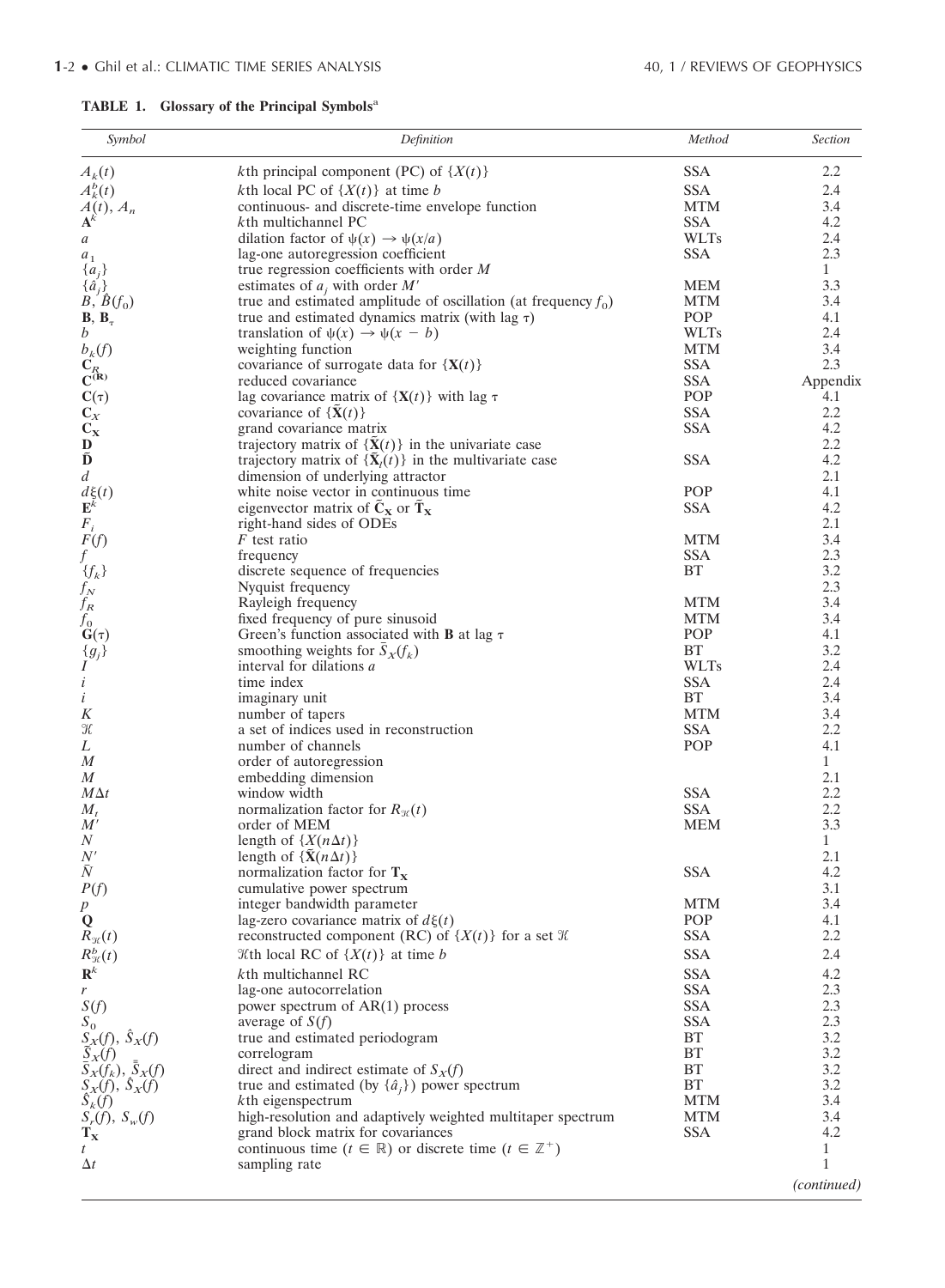#### **TABLE 1. Continued.**

| Symbol                                              | Definition                                                                        | Method      | <b>Section</b> |
|-----------------------------------------------------|-----------------------------------------------------------------------------------|-------------|----------------|
| $n\Delta t$                                         | discretely sampled time                                                           |             | 1              |
| $U_k(f)$                                            | discrete Fourier transform of $w_k(t)$                                            | <b>MTM</b>  | 3.4            |
| W                                                   | sliding-window length of wavelet                                                  | <b>SSA</b>  | 2.4            |
| $W_{\psi}(a, b)$                                    | wavelet transform of $\{X(t)\}\$ using b-translated and a-dilated $\psi((t-b)/a)$ | <b>SSA</b>  | 2.4            |
|                                                     | lag window for $\bar{S}_X(f)$ with smoothing parameter $\mu$                      | BT          | 3.2            |
| $W_{\mu}(k)$<br>$W_{m}(k)$                          | Bartlett window for $\bar{S}_X(f)$ with window length m                           | <b>BT</b>   | 3.2            |
|                                                     | kth taper                                                                         | <b>MTM</b>  | 3.4            |
| $\hat{X}(t)$<br>$\hat{X}(t)$                        | observed time series                                                              |             |                |
| $\overline{X_n}^p$                                  | $X(n\Delta t)$                                                                    |             | $\mathbf{1}$   |
|                                                     | pth-order differentiation of $X(t)$ with respect to time t, $d^p X/dt^p$          |             | 1              |
|                                                     | univariate time series in $t \in \mathbb{R}$ or $t \in \mathbb{Z}^+$              |             | $\mathbf{1}$   |
| $\frac{\{X(t)\}}{\tilde{\mathbf{X}}(t)}$            | M-dimensional augmented vector of $X(t)$                                          |             | 2.1            |
| $X_{0}$                                             | mean of $\{X(t)\}\)$                                                              | <b>SSA</b>  | 2.3            |
|                                                     | reconstructed $X(t)$                                                              | <b>WLTs</b> | 2.4            |
| $\frac{X_I(t)}{\tilde{X}(t), \tilde{X}(n\Delta t)}$ | continuous- and discrete-time reconstructed signal                                | <b>MTM</b>  | 3.4            |
| $\{X(t)\}\$                                         | multivariate time series in $t \in \mathbb{R}$ or $t \in \mathbb{Z}^+$            | POP         | 4.1            |
| $\{\tilde{\mathbf{X}}_l\}$                          | multichannel augmented vector of $\{\mathbf{\bar{X}}(t)\}$                        | <b>SSA</b>  | 4.2            |
| $\hat{Y}_k(f)$                                      | discrete Fourier transform of $\{X(t)w_k(t)\}$                                    | <b>MTM</b>  | 3.4            |
| $\alpha$                                            | time-scale ratio                                                                  | <b>SSA</b>  | 2.4            |
| $\eta(t)$                                           | additive noise                                                                    | <b>MTM</b>  | 3.4            |
| $\theta$                                            | explained contribution to variance                                                | <b>MTM</b>  | 3.4            |
| $\lambda_k, \Lambda_X$                              | kth eigenvalue and eigenvalue matrix of $C_x$                                     | <b>SSA</b>  | 2.2            |
| $\Lambda_R$                                         | projection of $C_R$ onto $E_X$                                                    | <b>SSA</b>  | 2.3            |
| $\mu_k$                                             | weight of kth taper                                                               | <b>MTM</b>  | 3.4            |
| $\boldsymbol{\nu}$                                  | number of degrees of freedom of spectrum                                          | <b>MTM</b>  | 3.4            |
| $\xi(t)$                                            | random forcing                                                                    |             | $\mathbf{1}$   |
|                                                     | <i>k</i> th eigenvector and eigenvector matrix of $C_x$                           | <b>SSA</b>  | 2.2            |
| $\frac{\rho_k}{\sigma^2}$ , $\mathbf{E}_X$          | variance of random forcing                                                        |             | $\mathbf{1}$   |
| т                                                   | characteristic delay time                                                         | <b>SSA</b>  | 2.3            |
| $\phi_X(k)$ , $\hat{\phi}_X(k)$                     | true and estimated lag k autocorrelation function of $X(t)$                       | BT          | 3.2            |
| $\psi(x)$                                           | mother wavelet of variable $x$                                                    | <b>WLTs</b> | 2.4            |
| ψ                                                   | unexplained contribution to variance                                              | <b>MTM</b>  | 3.4            |
|                                                     |                                                                                   |             |                |

<sup>a</sup>Method and section number correspond to where the symbol appears first or is used differently from previous sections.

cesses usually operate in continuous time. Most measurements, though, are done and recorded in discrete time. Thus the SOI time series, as well as most climatic and other geophysical time series, are available in discrete time.

## **1.1. Analysis in the Time Domain Versus the Spectral Domain**

[5] Two basic approaches to time series analysis are associated with the time domain or the spectral domain. We present them at first in the linear context in which the physical sciences have operated for most of the last two centuries. In this context the physical system can be described by a linear ordinary differential equation (ODE), or a system of such equations, subject to additive random forcing.

[6] It goes well beyond the scope of this review paper to introduce the concepts of random variables, stochastic processes, and stochastic differential equations. We refer the interested reader to *Feller* [1968, 1971] for the former two concepts and to *Arnold* [1974] and *Schuss* [1980] for the latter. Many of the standard books on classical spectral methods that are cited in sections 3.1 and 3.2 also contain good elementary introductions to stochastic processes in discrete and, sometimes, continuous time.

[7] We concentrate here on time series in discrete time and consider therefore first the simple case of a scalar, linear ordinary difference equation with random forcing,

$$
X(t + 1) = \sum_{j=1}^{M} a_j X(t - M + j) + \sigma \xi(t). \tag{1}
$$

Its constant coefficients  $a_i$  determine the solutions  $X(t)$ at discrete times  $t = 0, 1, \dots, n, \dots$  In (1) the random forcing  $\xi(t)$  is assumed to be white in time, i.e., uncorrelated from  $t$  to  $t + 1$ , and Gaussian at each  $t$ , with constant variance equal to unity. In the *Yule* [1927] and *Walker* [1931] method for the time domain approach, one computes the coefficients  $a_i$  and the variance  $\sigma^2$ from a realization of *X* having length *N*,  $\{X(t): 1 \le t \le t\}$ *N* }.

[8] This method is discussed further in section 3.3 below, where (1) is treated as an autoregressive (AR) process of order *M*, which we denote by AR(*M*). The notation used in the present paper is summarized in Table 1. The table lists the main symbols in alphabetical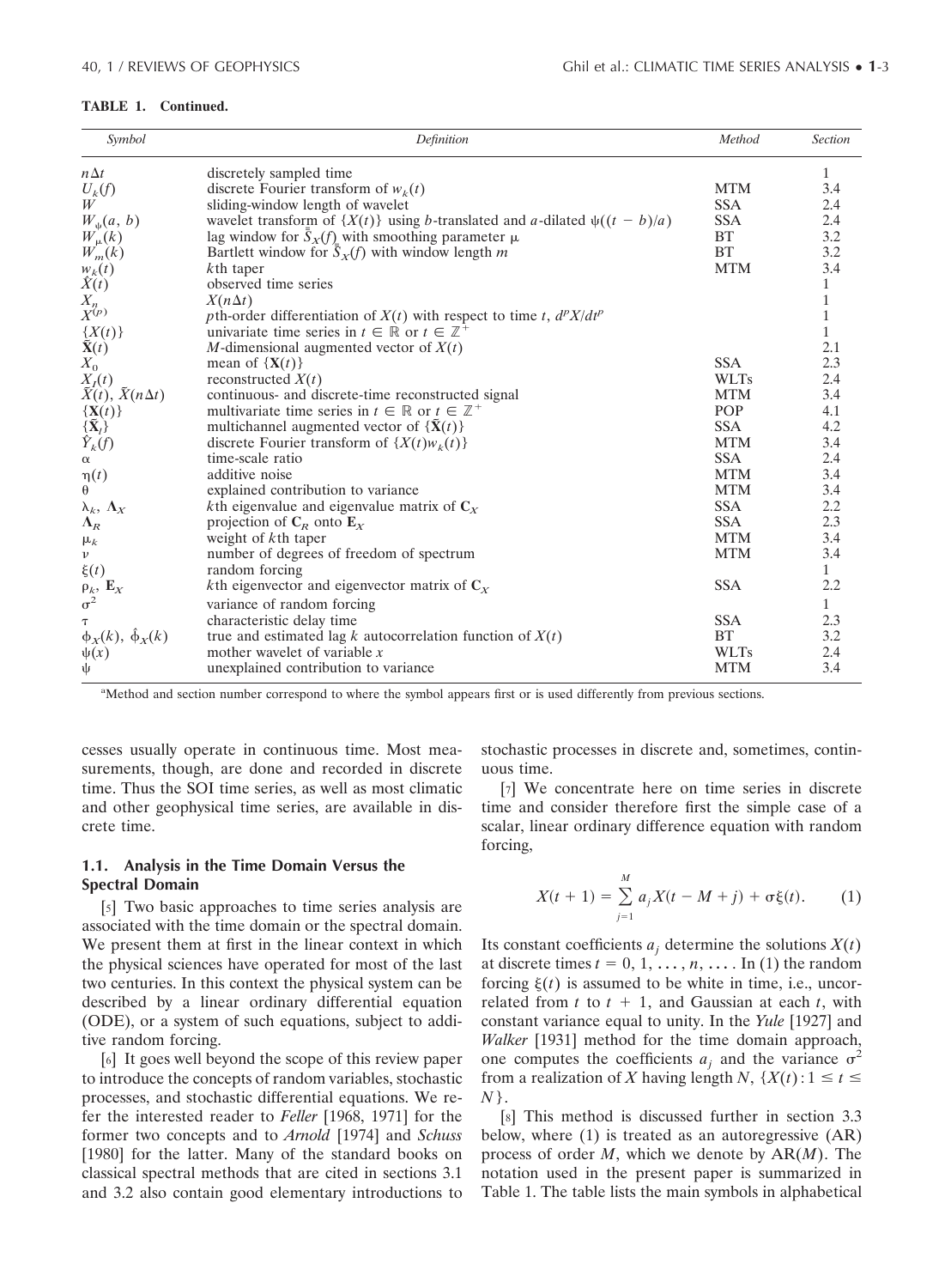order and indicates the section where each symbol is introduced first. This facilitates the comparison between the methods we review, since the literature of each method tends to use its own notation.

[9] The spectral domain approach is motivated by the observation that the most regular, and hence predictable, behavior of a time series is to be periodic. This approach then proceeds to determine the periodic components embedded in the time series by computing the associated periods, amplitudes, and phases, in this order.

[10] The classical implementation of the spectral domain approach is based on the Bochner-Khinchin-Wiener theorem [*Box and Jenkins*, 1970], which states that the lag autocorrelation function of a time series and its spectral density are Fourier transforms of each other. *Hannan*'s [1960] introduction to this approach and its implementation excels by its brevity and clarity; the so-called Blackman-Tukey implementation is presented in section 3.2 below. We shall use here both the more mathematical term of spectral density and the term of power spectrum, often used in the scientific and engineering literature, according to whether the context is more theoretical or more applied.

[11] The remainder of this review is organized as follows. Section 2 deals mainly with signal-to-noise (S/N) ratio enhancement and introduces singular spectrum analysis (SSA) as an important and flexible tool for this enhancement. Connections between SSA and empirical orthogonal functions (EOFs) are outlined in Appendix A. Statistical tests for the reliability of SSA results are also discussed in this section, along with connections to wavelet analysis.

[12] In section 3 we present, in succession, three methods of spectral analysis: Fourier transform based, maximum entropy, and multitaper. Both sections 2 and 3 use the SOI time series for the purposes of illustrating the methods "in action." In section 4 the multivariate extensions of the maximum entropy method and of single-channel SSA are introduced, and a few additional applications are mentioned or illustrated. The review concludes with a section on open questions, from the point of view of both the methodology and its applications.

#### **1.2. Time Series and Nonlinear Dynamics**

[13] Before proceeding with the technical details, we give in this section a quick perspective on the "nonlinear revolution" in time series analysis. In the 1960s and 1970s the scientific community found out that much of the irregularity in observed time series, which had traditionally been attributed to the above mentioned random "pumping" of a linear system by infinitely many (independent) degrees of freedom (DOF), could be generated by the nonlinear interaction of a few DOF [*Lorenz*, 1963; *Smale*, 1967; *Ruelle and Takens*, 1971]. This realization of the possibility of deterministic aperiodicity or "chaos" [*Gleick*, 1987] created quite a stir.

[14] The purpose of this review is to describe briefly

some of the implications of this change in outlook for time series analysis, with a special emphasis on climatic time series. Many general aspects of nonlinear time series analysis are reviewed by *Drazin and King* [1992], *Ott et al*. [1994], and *Abarbanel* [1996]. We concentrate here on those aspects that deal with regularities and have proven most useful in studying climatic variability.

[15] A connection between deterministically chaotic time series and the nonlinear dynamics generating them was attempted fairly early in the young history of "chaos theory." The basic idea was to consider specifically a scalar, or univariate, time series with apparently irregular behavior, generated by a deterministic or stochastic system. This time series could be exploited, so the thinking went, in order to ascertain, first, whether the underlying system has a finite number of DOF. An upper bound on this number would imply that the system is deterministic, rather than stochastic, in nature. Next, we might be able to verify that the observed irregularity arises from the fractal nature of the deterministic system's invariant set, which would yield a fractional, rather than integer, value of this set's dimension. Finally, one could maybe reconstruct the invariant set or even the equations governing the dynamics from the data.

[16] This ambitious program [*Packard et al*., 1980; *Roux et al*., 1980; *Ruelle*, 1981] relied essentially on the method of delays, based in turn on the *Whitney* [1936] embedding lemma and the *Mañé* [1981] and *Takens* [1981] theorems. We first describe an easy connection between a univariate and a multivariate time series.

[17] Let us assume that the univariate time series is the solution of a scalar nonlinear ODE of order *p*,

$$
X^{(p)} = G(X^{(p-1)}, \ldots, X). \tag{2}
$$

This scalar higher-dimensional equation is equivalent to the following system of first-order ODEs:

$$
\dot{X}_i = F_i(X_1, \ldots, X_j, \ldots, X_p), \quad 1 \le i, j \le p;
$$
 (3)

here  $\dot{X} \equiv dX/dt \equiv X^{(1)}$  and  $X^{(p)} \equiv d^p X/dt^p$ . It suffices to write

$$
X \equiv X_1, \, \dot{X}_1 = X_2, \, \dots, \, \dot{X}_{p-1} = X_p, \, \dot{X}_p = G(X_1, \, \dots, X_p), \tag{4}
$$

so that  $F_1 = X_2, F_2 = X_3, ..., F_p = G$ . In other words, the successive derivatives of  $X(t)$  can be thought of as the component of a vector  $X = (X_1, \ldots, X_p)$ . The Euclidean space  $\mathbb{R}^p$  in which the vector  $\mathbf{X} = \mathbf{X}(t)$  evolves is called the phase space of the first-order system (3).

[18] Let us now change the point of view and consider system (3) for arbitrary right-hand sides  $F_i(\mathbf{X})$ , rather than for the specific  $F_i$  given by (4). Such an ODE system represents a fairly general description of a differentiable dynamical system in continuous time [*Arnold*, 1973, 1983]. We are interested at first in the case in which only a single time series  $\hat{X}(t)$  is known, where  $\hat{X} =$  $X_i$  for some fixed component  $i = i_0$  or  $\hat{X}$  is some sufficiently smooth function of all the components  $X_i$ .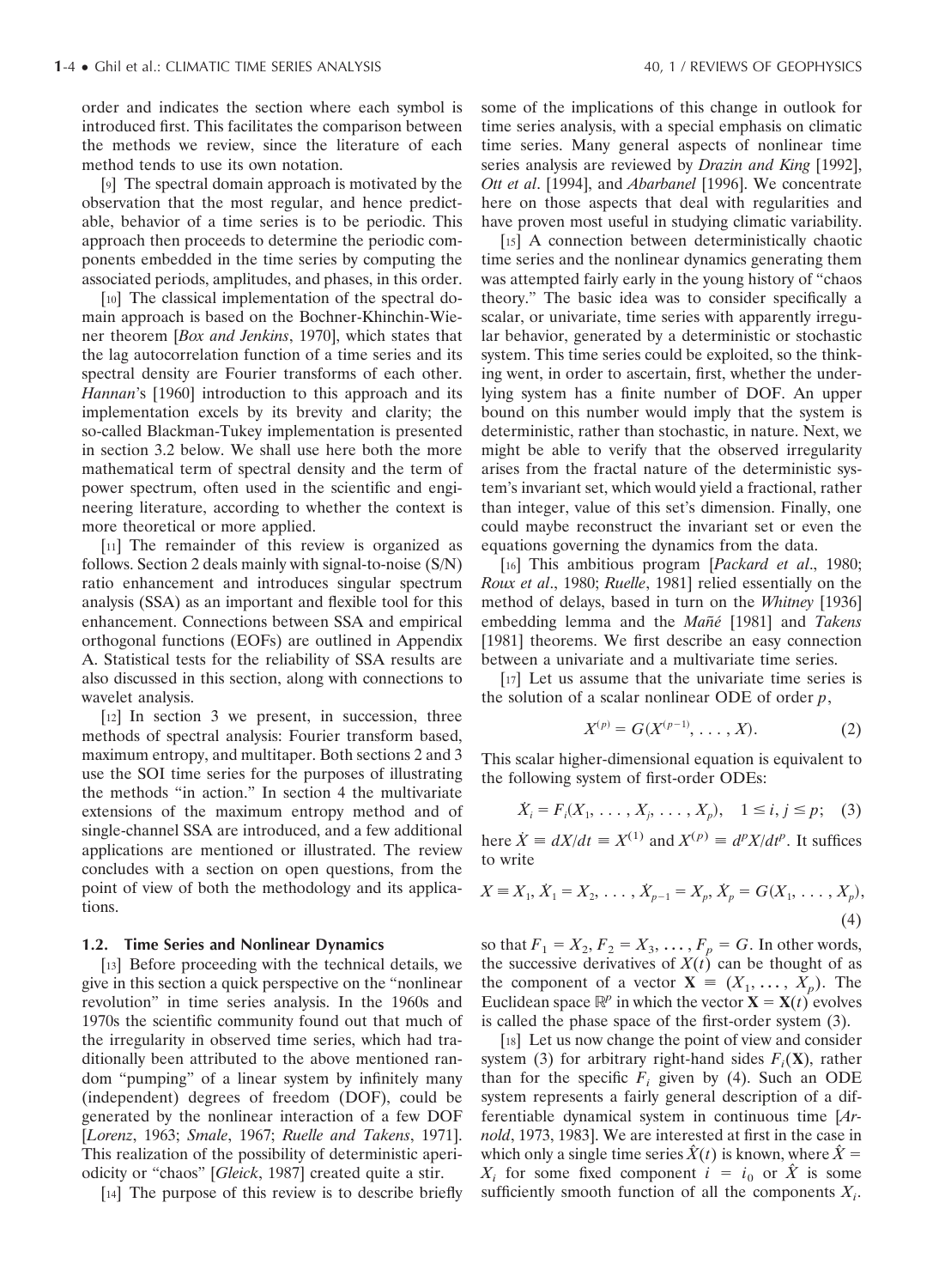For the solutions of such a system to be irregular, i.e., other than (asymptotically) steady or periodic, three or more DOF are necessary. Can one then go from (3) to (2) just as easily as in the opposite direction? The answer, in general is no; hence a slightly more sophisticated procedure needs to be applied.

[19] This procedure is called the method of delays, and it tries, in some sense, to imitate the Yule-Walker inference of (1) from the time series  $\{X(t): t = 1, \ldots,$ *N* }. First of all, one acknowledges that the data *X*(*t*) are typically given at discrete times  $t = n\Delta t$  only. Next, one admits that it is hard to actually get the right-hand sides  $F_i$ ; instead, one attempts to reconstruct the invariant set on which the solutions of (3) that satisfy certain constraints lie.

[20] In the case of conservative, Hamiltonian systems [*Lichtenberg and Lieberman*, 1992], there are typically unique solutions through every point in phase space. The irregularity in the solutions' behavior is associated with the intricate structure of cantori [*Wiggins*, 1988], complicated sets of folded tori characterized by a given energy of the solutions lying on them. These cantori have, in particular, finite and fractional dimension, being self-similar fractals [*Mandelbrot*, 1982].

[21] Mathematically speaking, however, Hamiltonian systems are structurally unstable [*Smale*, 1967] in the function space of all differentiable dynamical systems. Physically speaking, on the other hand, "open" systems, in which energy is gained externally and dissipated internally, abound in nature. Therefore climatic time series, as well as most other time series from nature or the laboratory, are more likely to be generated by forced dissipative systems [*Lorenz*, 1963; *Ghil and Childress*, 1987, chapter 5]. The invariant sets associated with irregularity here are "strange attractors" [*Ruelle and Takens*, 1971], toward which all solutions tend asymptotically; that is, long-term irregular behavior in such systems is associated with these attractors. These objects are also fractal, although rigorous proofs to this effect have been much harder to give than in the case of Hamiltonian cantori [*Guckenheimer and Holmes*, 1983; *Lasota and Mackey*, 1994].

[22] *Man*˜*´e* [1981], *Ruelle* [1981], and *Takens* [1981] had the idea, developed further by *Sauer et al*. [1991], that a single observed time series  $\hat{X}(t)$  (where  $\hat{X} = X_{i_0}$ or, more generally,  $\hat{X} = \phi(X_1(t), \dots, X_p(t))$  could be used to reconstruct the attractor of a forced dissipative system. The basis for this reconstruction idea is essentially the fact that such a solution covers the attractor densely; that is, as time increases, it will pass arbitrarily close to any point on the attractor. Time series observed in the natural environment, however, have finite length and sampling rate, as well as significant measurement noise.

[23] The embedding idea has been applied therefore most successfully to time series generated numerically or by laboratory experiments in which sufficiently long series could be obtained and noise was controlled better than in nature. *Broomhead and King* [1986a], for instance, successfully applied SSA to the reconstruction of the *Lorenz* [1963] attractor. As we shall see, for climate and other geophysical time series, it might be possible to attain a more modest goal: to describe merely a "skeleton" of the attractor that is formed by a few robust periodic orbits.

[24] In the climate context, *Lorenz* [1969] had already pointed out a major stumbling block for applying the attractor reconstruction idea to large-scale atmospheric motions. While using more classical statistical methods, he showed that the recurrence time of sufficiently good analogs for weather maps was of the order of hundreds of years, at the spatial resolution of the observational network then available for the Northern Hemisphere.

[25] The next best target for demonstrating from an observed time series the deterministic cause of its irregularity was to show that the presumed system's attractor had a finite and fractional dimension. Various dimensions, metric and topological, can be defined [*Kaplan and Yorke*, 1979; *Farmer et al*., 1983]; among them, the one that became the most popular, since easiest to compute, was the correlation dimension [*Grassberger and Procaccia*, 1983]. In several applications, its computation proved rather reliable and hence useful. Climatic time series, however, tended again to be rather too short and noisy for comfort (see, for instance, *Ruelle* [1990] and *Ghil et al*. [1991] for a review of this controversial topic).

[26] A more robust connection between classical spectral analysis and nonlinear dynamics seems to be provided by the concept of "ghost limit cycles." The road to chaos [*Eckmann*, 1981] proceeds from stable equilibria, or fixed points, through stable periodic solutions, or limit cycles, and on through quasiperiodic solutions lying on tori, to strange attractors. The fixed points and limit cycles are road posts on this highway from the simple to the complex. That is, even after having lost their stability to successively more complex and realistic solutions, these simple attractors still play a role in the observed spatial patterns and the time series generated by the system.

[27] A "ghost fixed point" is a fixed point that has become unstable in one or a few directions in phase space. Still, the system's trajectories will linger near it for extended time intervals [*Legras and Ghil*, 1985]. Likewise, a ghost limit cycle is a closed orbit that has become slightly unstable but is visited, again and again, by the system's trajectories [*Kimoto and Ghil*, 1993].

[28] Consider the periodic solution shown in Figure 1a as embedded in Euclidean three-dimensional phase space. It is neutrally stable in the direction tangent to itself, while in the plane perpendicular to this tangent it is asymptotically stable in one direction and unstable in the other, as shown in the Poincaré section of Figure 1b. In a multidimensional phase space it is plausible that the directions of stability are numerous or even infinite in number. The directions of instability, however, would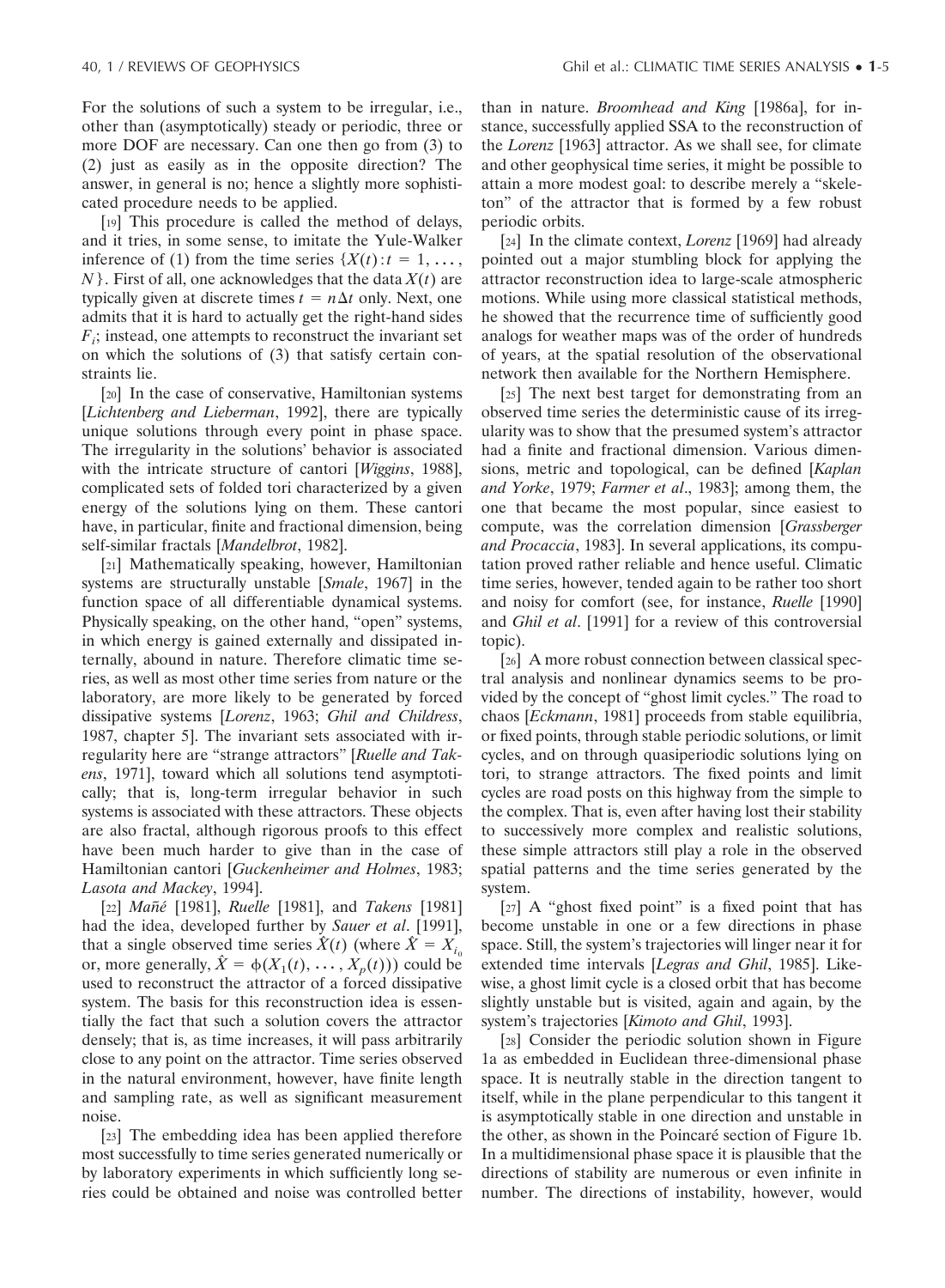

Figure 1. Schematic diagram of a ghost limit cycle. Figure 1a is a perspective sketch of the limit cycle (bold curve) in a three-dimensional Euclidean space. Light solid curves indicate two distinct trajectories that approach the limit cycle in a direction in which it is stable and leave its neighborhood in an unstable direction. Figure 1b is a sketch of the projection of four representative trajectories (light curves) onto a Poincaré section (i.e., a plane intersecting transversally the limit cycle) in a neighborhood of the limit cycle. The figure's mutually perpendicular directions (bold lines) of stability (inward pointing arrows) and instability (outward pointing arrows) can form, in general, an arbitrary angle with each other. The shape of such a limit cycle need not be elliptic, as shown in the figure, except near the Hopf bifurcation point where it arises. Reprinted from *Ghil and Yiou* [1996] with permission of Springer-Verlag.

still be few in number, for parameter values not too far from those at which the Hopf bifurcation that gave rise to the limit cycle in the first place occurs. Hence solutions of the full system would easily be attracted to this barely unstable limit cycle, follow it closely for one or a few turns, be ejected from its neighborhood, only to return later, again and again.

[29] The analogous picture for a ghost fixed point was illustrated in detail for an atmospheric model with 25 DOF by *Legras and Ghil* [1985; see also *Ghil and Childress*, 1987, Figures 6.12 and 6.18]. Thus the "ghosts" of fixed points and limit cycles leave their imprint on the system's observed spatiotemporal behavior.

[30] The episodes during which the system trajectory circles near a ghost limit cycle result in nearly periodic segments of the time series and hence contribute to a spectral peak with that period. This concept was illustrated using 40 years of an atmospheric multivariate time series by *Kimoto and Ghil* [1993] for the so-called intraseasonal oscillations of the Northern Hemisphere [see also *Ghil and Mo*, 1991a]. We shall show in the subsequent sections of the present review, in particular section 2.2, how this concept can be generalized to associate multiple spectral peaks with a robust skeleton of the attractor, as proposed by *Vautard and Ghil* [1989].

## **2. ENHANCING THE SIGNAL-TO-NOISE (S/N) RATIO**

#### **2.1. Motivation for Singular Spectrum Analysis (SSA)**

[31] SSA is designed to extract information from short and noisy time series and thus provide insight into the unknown or only partially known dynamics of the underlying system that generated the series [*Broomhead* *and King*, 1986a; *Fraedrich*, 1986; *Vautard and Ghil*, 1989]. We outline here the method for univariate time series and generalize for multivariate ones in section 4.2.

[32] The analogies between SSA and spatial EOFs are summarized in Appendix A, along with the basis of both in the Karhunen-Loève theory of random fields and of stationary random processes. Multichannel SSA (see section 4.2) is numerically analogous to the extended EOF (EEOF) algorithm of *Weare and Nasstrom* [1982]. The two different names arise from the origin of the former in the dynamical systems analysis of univariate time series, while the latter had its origins in the principal component analysis of meteorological fields. The two approaches lead to different methods for the choice of key parameters, such as the fixed or variable window width, and hence to differences in the way of interpreting results.

[33] The starting point of SSA is to embed a time series  $\{X(t): t = 1, \ldots, N\}$  in a vector space of dimension  $M$ , i.e., to represent it as a trajectory in the phase space of the hypothetical system that generated  $\{X(t)\}\.$ In concrete terms this is equivalent to representing the behavior of the system by a succession of overlapping "views" of the series through a sliding *M*-point window.

[34] Let us assume, for the moment, that  $X(t)$  is an observable function  $\hat{X}(t)$  of a noise-free system's dependent variables  $X_i(t)$ , as defined in (4), and that the function  $\phi$  that maps the *p* variables  $\{X_i(t): i = 1, \ldots, \}$  $p$ } into the single variable  $X(t)$  has certain properties that make it generic in the dynamical systems sense of *Smale* [1967]. Assume, moreover, that  $M > 2d + 1$ , where *d* is the dimension of the underlying attractor on which the system evolves, and that *d* is known and finite. If so, then the representation of the system in the "delay coordinates" described in (5) below will share key topological properties with a representation in any coordinate system. This is a consequence of *Whitney*'s [1936] embedding lemma and indicates the potential value of SSA in the qualitative analysis of the dynamics of nonlinear systems [*Broomhead and King*, 1986a, 1986b; *Sauer et al*., 1991]. The quantitative interpretation of SSA results in terms of attractor dimensions is fraught with difficulties, however, as pointed out by a number of authors [*Broomhead et al*., 1987; *Vautard and Ghil*, 1989; Paluš and Dvořák, 1992].

[35] We therefore use SSA here mainly (1) for dataadaptive signal-to-noise (S/N) enhancement and associated data compression and (2) to find the attractor's skeleton, given by its least unstable limit cycles (see again Figure 1 above). The embedding procedure applied to do so constructs a sequence  $\{\tilde{\mathbf{X}}(t)\}\)$  of *M*dimensional vectors from the original time series *X*, by using lagged copies of the scalar data  $\{X(t): 1 \le t \le t\}$ *N* },

$$
\tilde{\mathbf{X}}(t) = (X(t), X(t+1), \dots, X(t+M-1)); \quad (5)
$$

the vectors  $\tilde{\mathbf{X}}(t)$  are indexed by  $t = 1, \dots, N'$ , where  $N'$  $= N - M + 1.$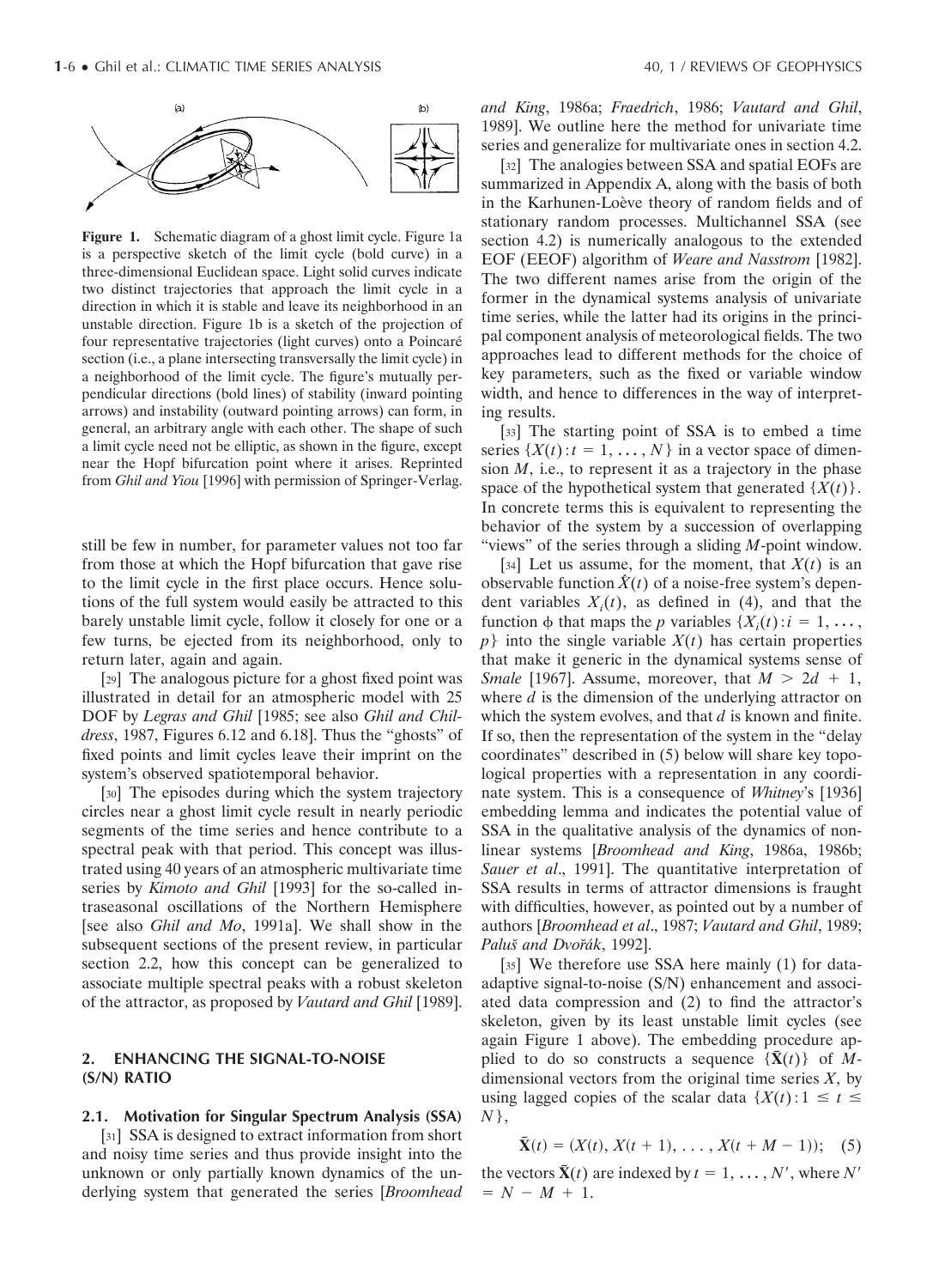[36] SSA allows one to unravel the information embedded in the delay-coordinate phase space by decomposing the sequence of augmented vectors thus obtained into elementary patterns of behavior. It does so by providing data-adaptive filters that help separate the time series into components that are statistically independent, at zero lag, in the augmented vector space of interest. These components can be classified essentially into trends, oscillatory patterns, and noise. As we shall see, it is an important feature of SSA that the trends need not be linear and that the oscillations can be amplitude and phase modulated.

[37] SSA has been applied extensively to the study of climate variability, as well as to other areas in the physical and life sciences. The climatic applications include the analysis of paleoclimatic time series [*Vautard and Ghil*, 1989; *Yiou et al*., 1994, 1995], interdecadal climate variability [*Ghil and Vautard*, 1991; *Allen and Smith*, 1994; *Plaut et al*., 1995; *Robertson and Mechoso*, 1998], as well as interannual [*Rasmusson et al*., 1990; *Keppenne and Ghil*, 1992] and intraseasonal [*Ghil and Mo*, 1991a, 1991b] oscillations. SSA algorithms and their properties have been investigated further by *Penland et al*. [1991], *Allen* [1992], *Vautard et al*. [1992], and *Yiou et al*. [2000]. The SSA Toolkit first documented by *Dettinger et al*. [1995a] was built, largely but not exclusively, around this technique.

#### **2.2. Decomposition and Reconstruction**

[38] In this section we illustrate the fundamental SSA formulae with the classical example of a climatic time series, the Southern Oscillation Index (SOI). SOI is a climatic index connected with the recurring El Niño conditions in the tropical Pacific. It is defined usually as the difference between the monthly means of the sea level pressures at Tahiti and at Darwin (Australia). We use this definition and the monthly data given in the archive http://tao.atmos.washington.edu/pacs/additional\_ analyses/soi.html.

[39] The SOI data in this archive are based on the time series at each of the two stations being deseasonalized and normalized [*Ropelewski and Jones*, 1987]. The seasonal cycle is removed by subtracting the average of the values for each calendar month over a reference interval, in this case 1951–1980. The residues from this operation, called monthly anomalies in the climatological literature, are then normalized with respect to the standard deviation computed over the same interval.

[40] The archived SOI data for 1866–1997 are from the Climate Research Unit of the University of East Anglia, and those for 1998–1999 are from the Climate Prediction Center of the U.S. National Centers for Environmental Prediction (NCEP). They are obtained by taking the difference between the anomalies at Tahiti and those at Darwin and dividing by the standard deviation of this difference over the same 30-year reference interval. The time interval we consider here goes from January 1942 to June 1999, during which no observations



**Figure 2.** Variations of the Southern Oscillation Index (SOI) between January 1942 and June 1999. Time on the abscissa is in calendar years, and SOI on the ordinate is normalized by its standard deviation.

are missing at either station; this yields  $N = 690$  raw data points. Note that this raw SOI time series is centered and normalized over the reference interval 1951– 1980, but not over the entire interval of interest. We show in Figure 2 the SOI obtained from this raw data set. It actually has mean  $-0.0761$  and standard deviation equal to 1.0677. All subsequent figures, however, use a version of the series that has been correctly centered over the interval January 1942 to June 1999.

[41] SSA is based on calculating the principal directions of extension of the sequence of augmented vectors  $\{\tilde{\mathbf{X}}(t): t = 1, \ldots, N'\}$  in phase space. The  $M \times M$ covariance matrix  $C_X$  can be estimated directly from the data as a Toeplitz matrix with constant diagonals; that is, its entries  $c_{ij}$  depend only on the lag  $|i - j|$  [cf. *Vautard and Ghil*, 1989]:

$$
c_{ij} = \frac{1}{N - |i - j|} \sum_{t=1}^{N - |i - j|} X(t) X(t + |i - j|). \tag{6}
$$

The eigenelements  $\{(\lambda_k, \rho_k): k = 1, \dots, M\}$  of  $C_X$  are then obtained by solving

$$
\mathbf{C}_X \rho_k = \lambda_k \rho_k. \tag{7}
$$

The eigenvalue  $\lambda_k$  equals the partial variance in the direction  $\rho_k$ , and the sum of the  $\lambda_k$ , i.e., the trace of  $\mathbb{C}_X$ , gives the total variance of the original time series  $X(t)$ .

[42] An equivalent formulation of (7), which will prove useful further on, is given by forming the  $M \times M$ matrix  $\mathbf{E}_X$  that has the eigenvectors  $\rho_k$  as its columns and the diagonal matrix  $\Lambda_X$  whose elements are the eigenvalues  $\lambda_k$ , in decreasing order:

$$
\mathbf{E}_X^t \mathbf{C}_X \mathbf{E}_X = \mathbf{\Lambda}_X; \tag{8}
$$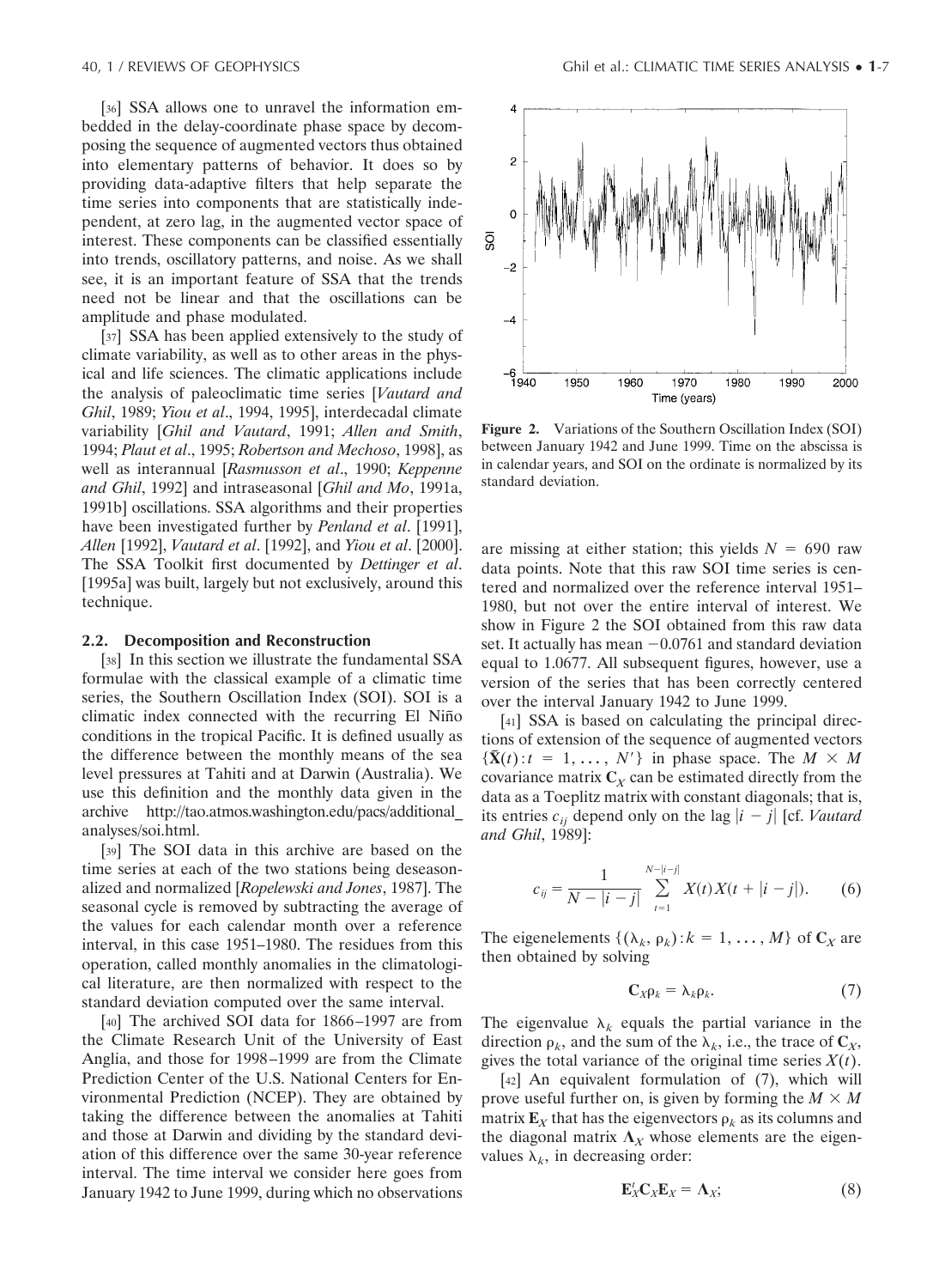here  $\mathbf{E}_X^t$  is the transpose of  $\mathbf{E}_X$ . Each eigenvalue  $\lambda_k$  gives the degree of extension, and hence the variance, of the time series in the direction of the orthogonal eigenvector  $\rho_k$ .

[43] A slightly different approach to computing the eigenelements of **C***<sup>X</sup>* was originally proposed by *Broomhead and King* [1986a]. They constructed the  $N' \times M$ trajectory matrix  $\bf{D}$  that has the  $N'$  augmented vectors  $\tilde{\mathbf{X}}(t)$  as its rows and used singular-value decomposition (SVD) [see, for instance, *Golub and Van Loan*, 1996] of

$$
\mathbf{C}_X = \frac{1}{N'} \mathbf{D}' \mathbf{D} \tag{9}
$$

to obtain the square roots of  $\lambda_k$ . The latter are called the singular values of **D** and have given SSA its name.

[44] *Allen and Smith* [1996] and *Ghil and Taricco* [1997] have discussed the similarities and differences between the approaches of *Broomhead and King* [1986a] and *Vautard and Ghil* [1989] in computing the eigenelements associated in SSA with a given time series *X*(*t*). Both the Toeplitz estimate (6) and the SVD estimate (9) lead to a symmetric covariance matrix  $C_X$ . In addition, the eigenvectors  $\rho_k$  of a Toeplitz matrix are necessarily odd and even, like the sines and cosines of classical Fourier analysis. The Toeplitz approach has the advantage of better noise reduction when applied to short time series, as compared with the SVD approach. This advantage comes at the price of a slightly larger bias when the time series is strongly nonstationary over the interval of observation  $1 \le t \le N$  [*Allen*, 1992]. Such biasversus-variance trade-offs are common in estimation problems.

[45] To obtain S/N separation, one plots the eigenvalue spectrum illustrated in Figure 3. In this plot an initial plateau that contains most of the signal is separated by a steep slope from the noise; the latter is characterized by much lower values that form a flat floor or a mild slope [*Kumaresan and Tufts*, 1980; *Pike et al*., 1984; *Vautard and Ghil*, 1989].

[46] As the  $M \times M$  matrix  $C_X$  is symmetric, standard algorithms [*Press et al*., 1988] will perform its spectral decomposition efficiently, as long as *M* is not too large. The choice of *M* is based on a trade-off between two considerations: quantity of information extracted versus the degree of statistical confidence in that information. The former requires as wide a window as possible, i.e., a large *M*, while the latter requires as many repetitions of the features of interest as possible, i.e., as large a ratio  $N/M$  as possible. The choice of  $M = 60$  in Figure 3 allows us to capture periodicities as long as 5 years, while  $N/M = 11$  is fairly safe, and the diagonalization of  $C_X$ does not introduce large numerical errors either.

[47] In Figure 3, there is a clear grouping of the first five eigenvalues, followed by a very steep slope of three additional eigenvalues. The latter are well separated from the first five, as well as from the remaining 52



**Figure 3.** Singular spectrum of the SOI time series. The eigenvalues are plotted, as usual, in decreasing order. The embedding dimension for Figures  $3-7$  is  $M = 60$ , which represents a time window of 5 years. The error bars are based on the default option of the singular spectrum analysis (SSA) multitaper method (MTM) Toolkit (http://www.atmos.ucla.edu/tcd/ssa/). This option uses the ad hoc estimate of variance  $\sigma_k$  of an eigenvalue  $\lambda_k$  given by  $\sigma_k = (2/\hat{N})\lambda_k$ . The key element of this estimate is the number  $\hat{N}$  of independent degrees of freedom (DOF) in the time series. *Vautard and Ghil* [1989], who first proposed this estimate in SSA, used  $\hat{N} = N$ , which is very optimistic, while *Ghil and Mo* [1991a] used  $\hat{N} =$ *N*/*M*, which is too conservative. The Toolkit's current Version 4.0, following *Unal and Ghil* [1995], uses  $\hat{N} = N/\kappa \tau$ , where  $\tau$  is the time series' estimated decorrelation time (see equations (15) and (16)) and  $\kappa$  is an empirical constant,  $\kappa = 1.5$ .

eigenvalues, which form the mildly sloping and flattening out "tail" of the SSA spectrum.

[48] The S/N separation obtained by merely inspecting the slope break in a "scree diagram" of eigenvalues  $\lambda_k$  or singular values  $\lambda_k^{1/2}$  versus *k* works well when the intrinsic noise that perturbs the underlying deterministic system and the extrinsic noise that affects the observations are both white, i.e., uncorrelated from one time step to the next (see definition of  $\xi(t)$  in equation (1)). This rudimentary separation works less well when either noise is red, i.e., when it is given by an  $AR(1)$  process (see section 3.3) or is otherwise correlated between time steps [*Vautard and Ghil*, 1989]. The difficulties that arise with correlated noise led *Allen* [1992] and *Allen and Smith* [1994] to develop Monte Carlo SSA (see section 2.3).

[49] When the noise properties can be estimated reliably from the available data, the application of a socalled "prewhitening operator" can significantly enhance the signal separation capabilities of SSA [*Allen and Smith*, 1997]. The idea is to preprocess the time series itself or, equivalently but often more efficiently, the lag covariance matrix  $C_X$ , such that the noise becomes uncorrelated in this new representation. SSA is then per-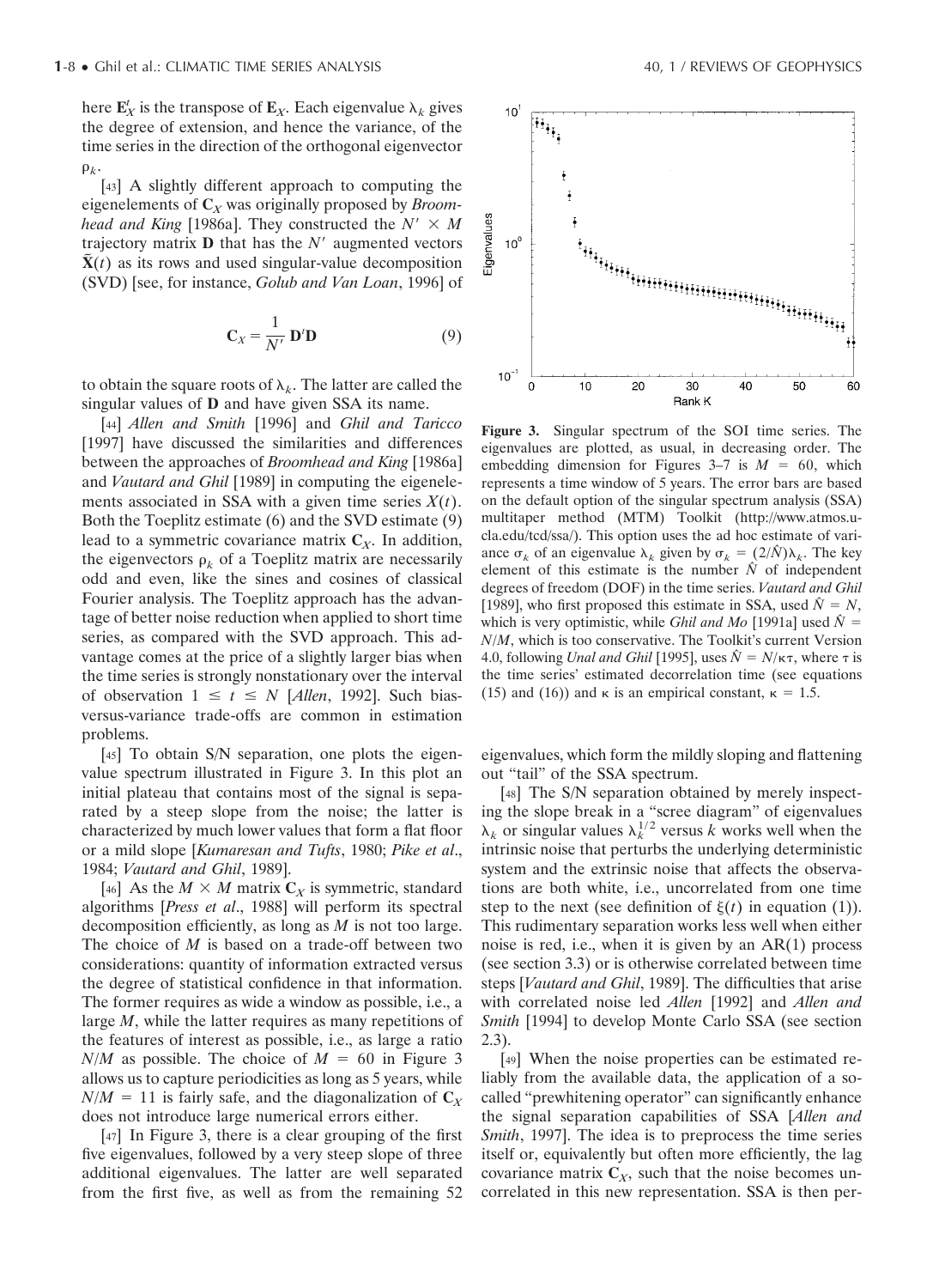

**Figure 4.** First five empirical orthogonal functions (EOFs) of the SOI time series. The leading four EOFs are grouped into two pairs,  $(1, 2)$  and  $(3, 4)$ , in Figures 4a and 4b.

formed on the transformed data or covariance matrix and the results are transformed back to the original representation for inspection.

[50] By analogy with the meteorological literature, the eigenvectors  $\rho_k$  of the lag covariance matrix  $C_X$  have been called empirical orthogonal functions (EOFs) [see *Preisendorfer*, 1988, and references therein] by *Fraedrich* [1986] and by *Vautard and Ghil* [1989]. The EOFs corresponding to the first five eigenvalues are shown in Figure 4. Note that the two EOFs in each one of the two leading pairs, i.e., EOFs 1 and 2 as well as EOFs 3 and 4, are in quadrature and that each pair of EOFs corresponds in Figure 3 to a pair of eigenvalues that are approximately equal and whose error bars overlap. *Vautard and Ghil* [1989] argued that subject to certain statistical significance tests discussed further below, such pairs correspond to the nonlinear counterpart of a sinecosine pair in the standard Fourier analysis of linear problems.

[51] In the terminology of section 1 here, such a pair gives a handy representation of a ghost limit cycle. The advantage over sines and cosines is that the EOFs obtained from SSA are not necessarily harmonic functions and, being data adaptive, can capture highly anharmonic oscillation shapes. Indeed, relaxation oscillations [*Van der Pol*, 1940] and other types of nonlinear oscillations [*Stoker*, 1950], albeit purely periodic, are usually not sinusoidal; that is, they are anharmonic. Such nonlinear oscillations often require therefore the use of many harmonics or subharmonics of the fundamental period when carrying out classical Fourier analysis, while a single pair of SSA eigenmodes might suffice. Capturing the shape of an anharmonic oscillation, such as a seesaw or boxcar, albeit slightly rounded or smoothed, is easiest when



**Figure 5.** First five principal components (PCs) of the SOI time series. Note phase quadrature in Figures 5a and 5b. The maximal cross correlation in Figure 5a is reached when PC-2 leads PC-1 by 10 months and equals 0.89. In Figure 5b the maximum cross correlation equals 0.71 and is obtained when PC-4 leads PC-3 by 9 months.

the SSA window is exactly equal to the single period being analyzed.

[52] Projecting the time series onto each EOF yields the corresponding principal components (PCs)  $A_k$ :

$$
A_k(t) = \sum_{j=1}^{M} X(t+j-1)\rho_k(j).
$$
 (10)

Figure 5 shows the variations of the five leading PCs. Again, the two PCs in each of the pairs  $(1, 2)$  and  $(3, 4)$ are in quadrature, two by two (see Figures 4a and 4b). They strongly suggest periodic variability at two different periods, of about 4 and 2 years, respectively. Substantial amplitude modulation at both periodicities is present, too.

[53] The fifth PC, shown in Figure 5c, contains both a long-term, highly nonlinear trend and an oscillatory component. We shall discuss the trend of the SOI series in connection with Figures 6b and 16a further below.

[54] We can reconstruct that part of a time series that is associated with a single EOF or several by combining the associated PCs:

$$
R_{\mathcal{K}}(t) = \frac{1}{M_t} \sum_{k \in \mathcal{K}} \sum_{j=L_t}^{U_t} A_k(t-j+1) \rho_k(j); \qquad (11)
$$

here  $\mathcal X$  is the set of EOFs on which the reconstruction is based. The values of the normalization factor  $M_t$ , as well as of the lower and upper bound of summation  $L<sub>t</sub>$  and  $U_t$ , differ between the central part of the time series and its end points [*Ghil and Vautard*, 1991; *Vautard et al*., 1992]: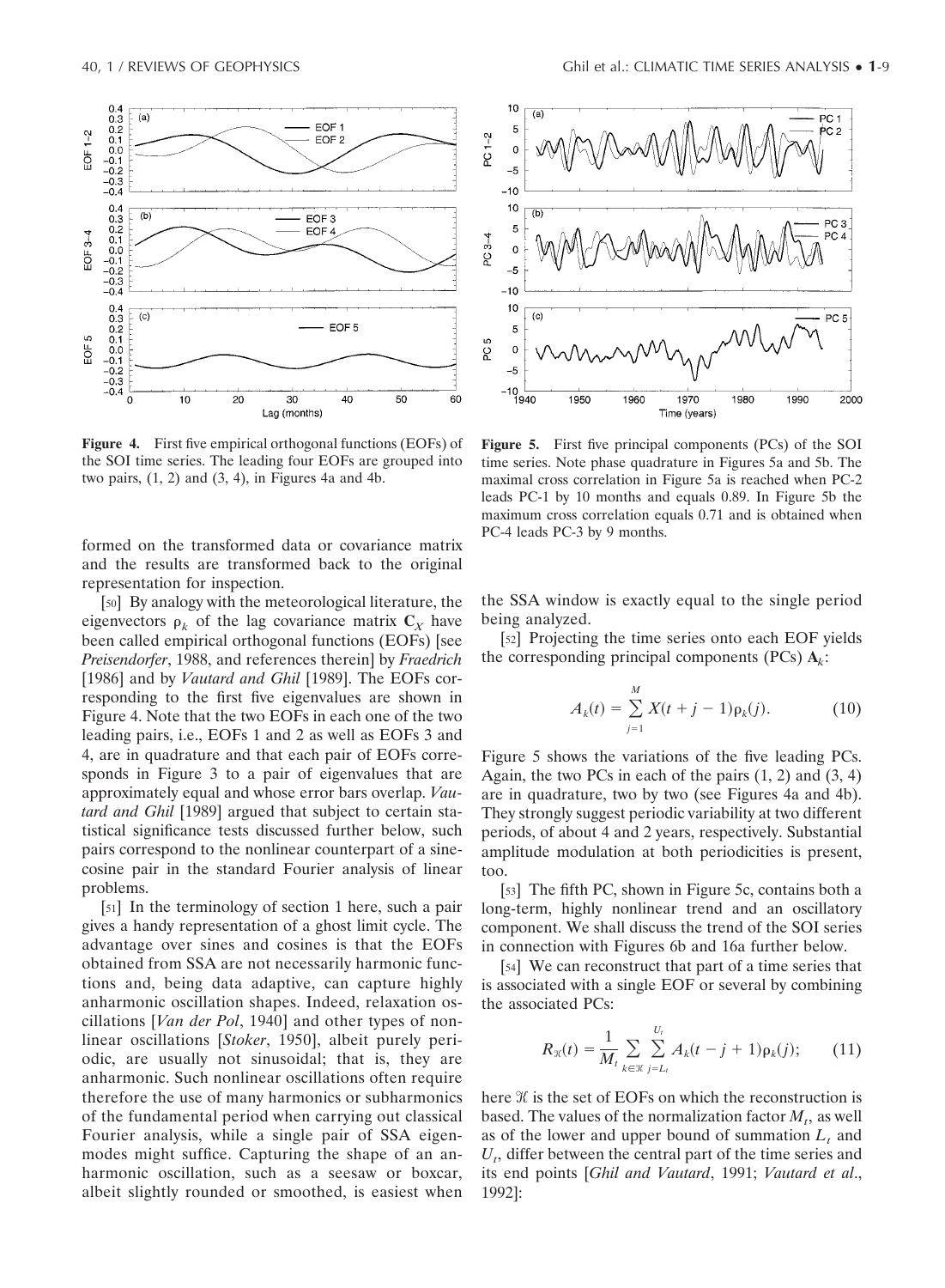

**Figure 6.** Partial reconstructions of the SOI time series. Figure 6a is a reconstruction based on EOFs 1–4 (bold curve). The raw SOI series is shown as the light curve. El Niños (warm events) are shown as upward pointing arrows on the lower abscissa, while La Niñas (cold events) are shown as downward pointing arrows on the upper abscissa; the arrows are aligned with the January closest to the event maximum. Figure 6b shows the trend of reconstructed component (RC) number 5 (RC-5); see text for details.

$$
(M_t, L_t, U_t) =
$$
\n
$$
\begin{cases}\n\left(\frac{1}{t}, 1, t\right), & 1 \le t \le M - 1, \\
\left(\frac{1}{M}, 1, M\right), & M \le t \le N', \\
\left(\frac{1}{N - t + 1}, t - N + M, M\right), & N' + 1 \le t \le N.\n\end{cases}
$$
\n(12)

[55] The reconstructed components (RCs) have the property of capturing the phase of the time series in a well-defined least squares sense, so that  $X(t)$  and  $R_{\mathcal{H}}(t)$ can be superimposed on the same timescale,  $1 \le t \le N$ .

This is an advantage of the RCs over the PCs, which have length  $N - M$  and do not contain direct phase information within the window width *M*.

[56] No information is lost in the reconstruction process, since the sum of all individual RCs gives back the original time series. Partial reconstruction is illustrated in Figure 6 by summing the variability of PCs 1–4, associated with the two leading pairs of eigenelements; it is common to refer to such a reconstruction (equation (11)), with  $\mathcal{H} = \{1, 2, 3, 4\}$ , as RCs 1–4. The portion of the SOI variability thus reconstructed contains 43% of the total variance. It captures the quasi-oscillatory behavior isolated by these two leading pairs, with its two distinct near-periodicities.

[57] It is clear that the partial SOI reconstruction (bold curve in Figure 6a) is smooth and represents the essential part of the interannual variability in the monthly SOI data (thin curve). Each of the two pairs of RCs, 1–2 and 3–4, can be thought of as retracing a ghost limit cycle in the phase space of the tropical climate system. These two limit cycles can then be said to form the robust skeleton of the attractor. It is unlikely that a time series of a few hundred points, like the SOI or other typical climatic time series, will suffice to capture the attractor's fine structure [*Vautard and Ghil*, 1989].

[58] This robust skeleton, however, provides sufficient information for most practical purposes. In particular, warm events (El Niños) and cold ones (La Niñas) over the eastern tropical Pacific are captured quite well, during the 57.5 years of record, as minima and maxima of the partially reconstructed SOI. We check this statement by comparing the bold curve in Figure 6a with the vertical arrows along the figure's upper and lower abscissae.

[59] These arrows correspond to strong (bold arrows) or moderate (light arrows) El Niño–Southern Oscillation (ENSO) events. The events are defined subjectively, calendar quarter by calendar quarter, from reanalyzed surface temperature data produced at NCEP and the U.K. Met. Office for the years 1950–1999 (see http:// www.cpc.oaa.gov/products/analysis\_monitoring/ensostuff/ ensoyears.html).

[60] Large positive peaks in the partial SOI reconstruction, i.e., those that exceed one standard deviation, match the strong La Niñas quite well (downward pointing arrows on the upper abscissa). The only exceptions are the 1950 and 1971 cold events, which were of moderate strength, and the weak 1996 La Niña.

[61] The same good match obtains between the large negative peaks in the figure's bold curve, i.e., those that exceed one standard deviation, and the strong El Niños (upward pointing arrows on the lower abscissa). The only notable exception is the large peak in 1977–1978, which was classified subjectively as a weak warm event. The 1957–1958 and 1991–1992 events appear as moderate-size minima in the partial SOI reconstruction. They are included in the NCEP list as strong El Niños for one (January–March 1958) or two (January–June 1992) sea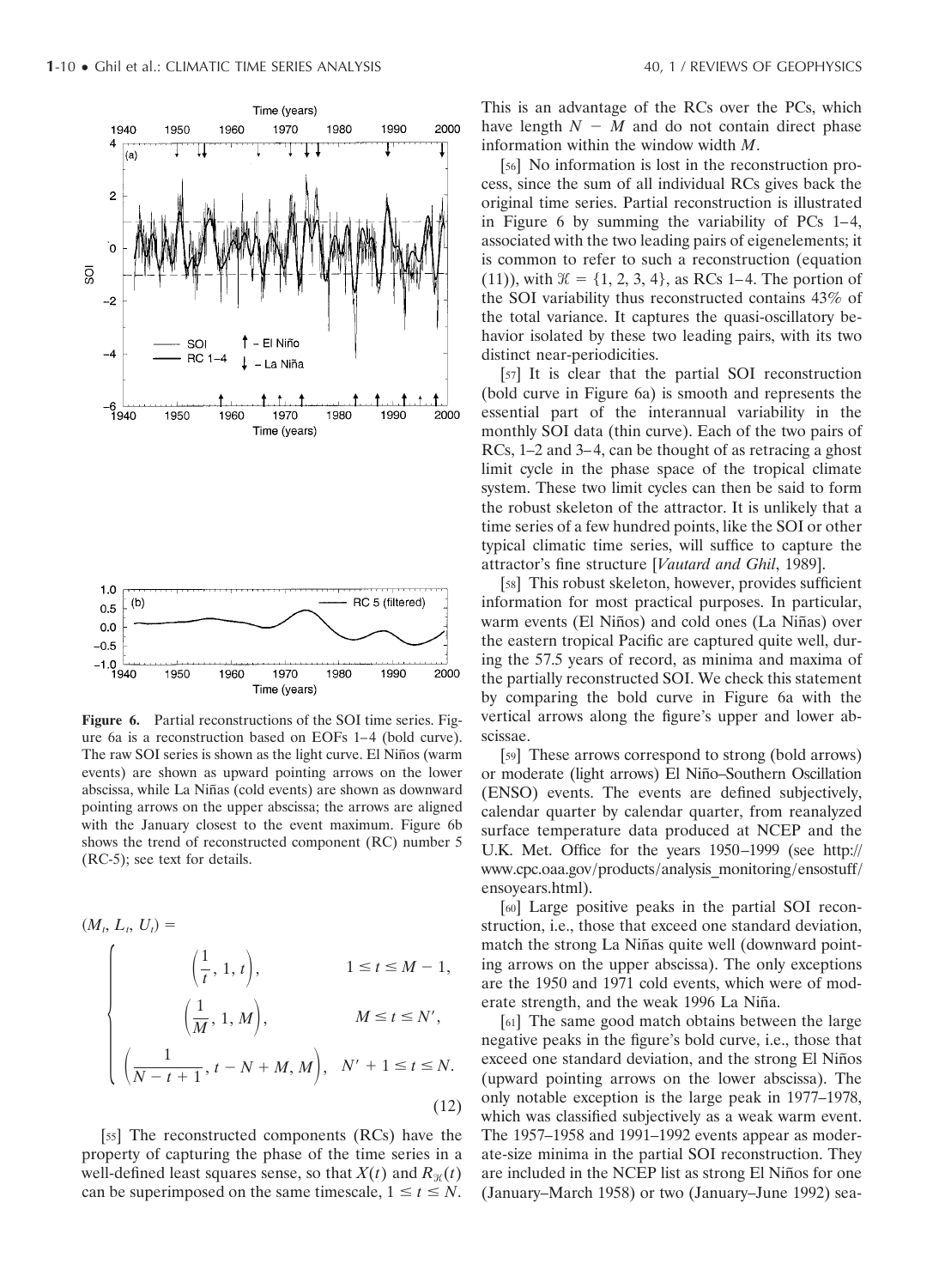sons, but neither was strong during the second half of the calendar year. Thus the only discrepancies among the oscillatory part of the SOI, based on RCs 1– 4, and the subjective NCEP classification are in the intensities (moderate versus strong, or vice versa) of a few events.

[62] Earlier SSA results do support the present emphasis on the doubly periodic character of ENSO phenomena. They include the analyses of *Rasmusson et al*. [1990] for sea surface temperatures and near-surface zonal winds in the tropical Indo-Pacific belt, those of *Keppenne and Ghil* [1992] for a slightly different treatment of the SOI, as well as those of *Jiang et al*. [1995a] for sea surface temperatures and of *Unal and Ghil* [1995] for sea level heights in the tropical Pacific. In all these data sets and SSA analyses, a quasi-biennial and a lowerfrequency, quasi-quadrennial oscillatory pair were reliably identified among the leading SSA eigenelements.

[63] Shown in Figure 6b is also a filtered version of RC-5, which captures well the small but significant longterm trend of the SOI time series in Figure 2. To eliminate the oscillatory component apparent in PC-5 (Figure 5c), we applied SSA with the same 60-month window to the full RC-5. The two leading eigenmodes correspond to a pure trend, shown in Figure 6b, while the second eigenpair corresponds to a quasi-biennial oscillation (not shown). The SOI trend in Figure 6b agrees, up to a point, with the one captured by the multitaper reconstruction in section 3.4.2 (see Figure 16a there). Given the recent interest in the interdecadal variability of ENSO, we postpone further discussion of this result for the moment when its multitaper version is also in hand.

[64] Reliable S/N separation and identification of oscillatory pairs is not always as easy as in the case of interannual climate variability in the tropical Pacific. Global surface-air temperatures, for instance, present a considerably more difficult challenge for identifying interannual and interdecadal oscillations. *Elsner and Tsonis*'s [1991] excessive reliance on eigenvalue rank order as a criterion of significance in SSA has led to considerable confusion in this case [see *Allen et al*., 1992a, 1992b].

[65] Reliable identification of the true signal conveyed by a short, noisy time series and of the oscillatory components within this signal requires effective criteria for statistical significance, which are treated in the next section. Subject to these caveats, a clean signal, obtained by partial reconstruction over the correct set of indices  $K$ , provides very useful information on the underlying system, which is often poorly or incompletely known.

[66] Such a signal can then be analyzed further, both visually and by using other spectral analysis tools that are described in section 3. The maximum entropy method (MEM), which we describe in section 3.3, works particularly well on signals so enhanced by SSA [*Penland et al*., 1991].

#### **2.3. Monte Carlo SSA**

[67] In the process of developing a methodology for applying SSA to climatic time series, a number of heuristic [*Vautard and Ghil*, 1989; *Ghil and Mo*, 1991a; *Unal and Ghil*, 1995] or Monte Carlo [*Ghil and Vautard*, 1991; *Vautard et al*., 1992] methods have been devised for S/N separation or the reliable identification of oscillatory pairs of eigenelements. They are all essentially attempts to discriminate between the significant signal as a whole, or individual pairs, and white noise, which has a flat spectrum. A more stringent "null hypothesis" [*Allen*, 1992] is that of red noise, since most climatic and other geophysical time series tend to have larger power at lower frequencies [*Hasselmann*, 1976; *Mitchell*, 1976; *Ghil and Childress*, 1987].

[68] For definiteness, we shall use here the term red noise exclusively in its narrow sense, of an AR(1) process given by (1) with  $M = 1$  and  $a_1 < 0$ , as required by weak or wide-sense stationarity (see Appendix A for an exact definition). Other stochastic processes that have a continuous spectral density  $S(f)$  which decreases monotonically with frequency *f* will be called "warm colored."

[69] The power spectrum  $S(f)$  of the AR(1) process is given by [e.g., *Chatfield*, 1984]

$$
S(f) = S_0 \frac{1 - r^2}{1 - 2r \cos(2\pi f/f_N) + r^2}.
$$
 (13)

Here  $0 < S_0 < \infty$  is the average value of the power spectrum, related to the white noise variance  $\sigma^2$  in (1) by

$$
S_0 = \frac{\sigma^2}{1 - r^2},\tag{14}
$$

while *r* is the lag-one autocorrelation,  $0 < r < 1$ , and the Nyquist frequency  $f_N = 2/\Delta t$  is the highest frequency that can be resolved for the sampling rate  $\Delta t$ . Note that in (1) and (5) we have used  $\Delta t = 1$  for simplicity and without loss of generality, since  $\Delta t$  can always be redefined as the time unit. It is useful at this point to recall, for clarity's sake, that it is not necessary to do so. The characteristic decay timescale  $\tau$  of the AR(1) noise can be estimated by

$$
\tau = -\frac{\Delta t}{\log r}.\tag{15}
$$

[70] In general, straightforward tests can be devised to compare a given time series with an idealized noise process: The continuous spectrum of such a process is known to have a particular shape, and if a particular feature of the data spectrum lies well above this theoretical noise spectrum, it is often considered to be statistically "significant." A single realization of a noise process can, however, have a spectrum that differs greatly from the theoretical one, even when the number of data points is large. It is only the (suitably weighted) average of such sample spectra over many realizations that will tend to the theoretical spectrum of the ideal noise process. Indeed, the Fourier transform of a single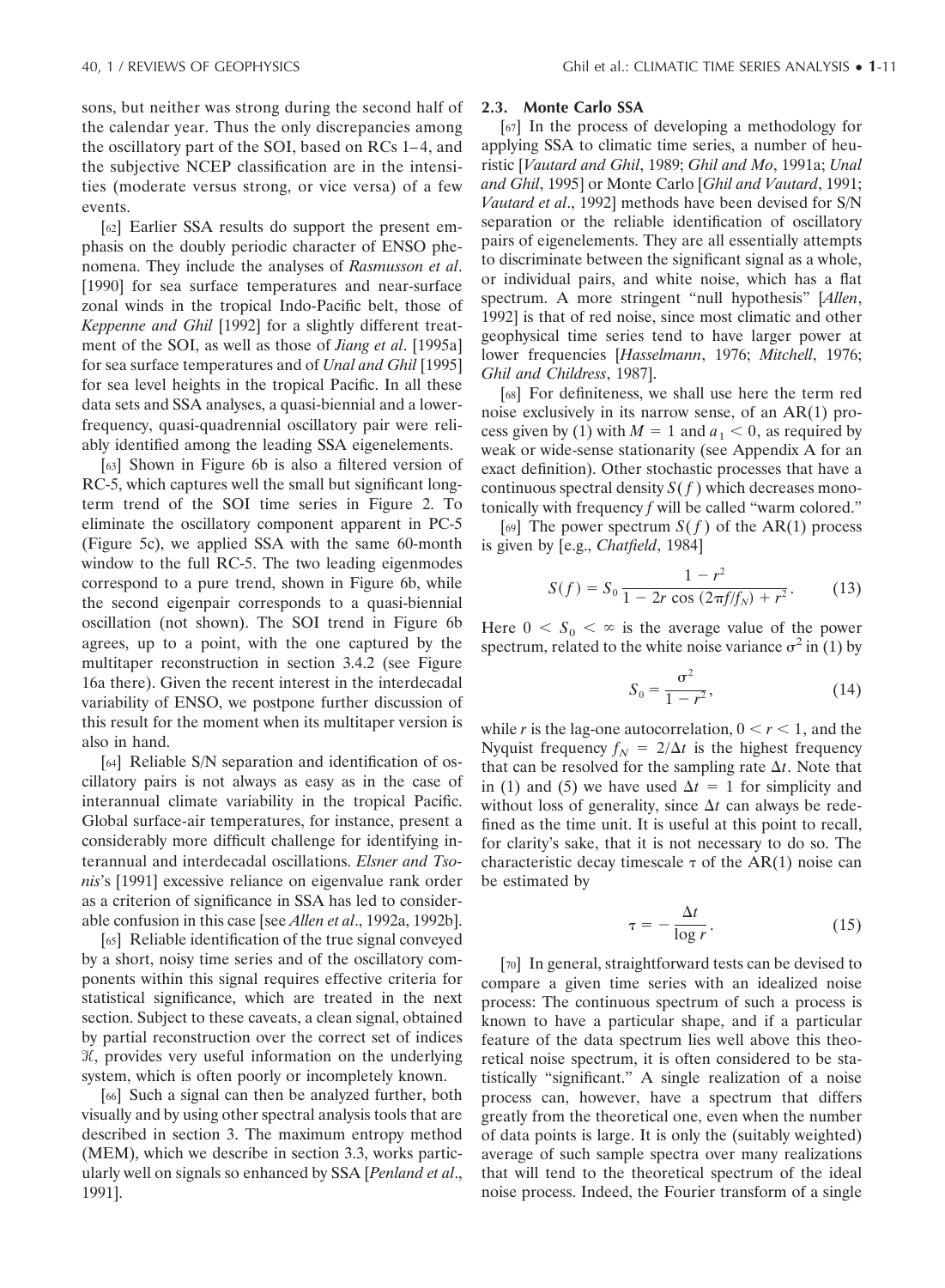realization of a red noise process can yield arbitrarily high peaks at arbitrarily low frequencies; such peaks could be attributed, quite erroneously, to periodic components.

[71] More stringent tests have to be used therefore to establish whether a time series can be distinguished from red noise or not. *Allen* [1992] devised such a test that compares the statistics of simulated red noise time series with those of a given climatic time series. The principle of this test is implicit in some of *Broomhead and King*'s [1986a] ideas. The application of SSA in combination with this particular Monte Carlo test against red noise has become known as "Monte Carlo SSA" (MC-SSA) [see *Allen and Smith*, 1994, 1996].

[72] MC-SSA can be used, more generally, to establish whether a given time series can be distinguished from other well-defined processes. We only present here, for the sake of brevity and clarity, the original test against an AR(1) process. *Allen* [1992] proposes, in fact, to estimate the mean  $X_0$  of the process at the same time as the other parameters. We therefore rewrite (1) here for the particular case at hand as

$$
X(t) = a_1[X(t-1) - X_0] + \sigma \xi(t) + X_0; \quad (16)
$$

here, as in  $(1)$ ,  $\xi(t)$  is a Gaussian-distributed white noise process with zero mean and unit variance.

[73] When testing against the process (16), the first step in MC-SSA is to estimate the mean  $X_0$  and the coefficients  $a_1$  and  $\sigma$  from the time series  $X(t)$  by using a maximum likelihood criterion. *Allen and Smith* [1996] provide low-bias estimators that are asymptotically unbiased in the limit of large *N* and close to unbiased for series whose length *N* is at least an order of magnitude longer than the decorrelation time  $\tau = -1/\log r$ . *Cochrane and Orcutt* [1949] have shown that when  $\tau$  is not very small relative to *N*, the use of a crude estimate for the mean  $X_0$ , i.e., "centering" the time series first, can lead to severe biases in the subsequent estimation of  $a_1$ . This is not the case for the SOI time series used here, as  $\tau \ll N$  for it. Hence we have used an SOI time series, based on the data in Figure 2, that has been centered.

[74] On the basis of estimated values  $\hat{X}_0$ ,  $\hat{a}_1$ , and  $\hat{\sigma}$  of these parameters, an ensemble of simulated red noise data is generated and, for each realization, a covariance matrix  $C_R$  is computed. In the nonlinear dynamics literature, such simulated realizations of a noise process are often called surrogate data [*Drazin and King*, 1992; *Ott et al*., 1994].

[75] The covariance matrices of the surrogate data are then projected onto the eigenvector basis  $\mathbf{E}_X$  of the original data by using (8) for their singular value decomposition (SVD),

$$
\Lambda_R = \mathbf{E}_X^t \mathbf{C}_R \mathbf{E}_X. \tag{17}
$$

[76] Since (17) is not the SVD of the particular realization  $C_R$ , the matrix  $\Lambda_R$  is not necessarily diagonal, as it is in (8). Instead,  $\Lambda_R$  measures the resemblance of a given surrogate set with the original data set of interest.



**Figure 7.** Monte Carlo singular spectrum of the SOI time series. The diamonds indicate projections of the noise eigenvectors onto the data correlation matrix (see equation (17)); the lower and upper ticks on the error bars indicate the 5th and 95th noise percentiles. For each EOF, a characteristic frequency was estimated by maximizing its correlation with a sinusoid; therefore the frequency at which each diamond is plotted is just an average estimate. The frequencies in this figure and subsequent ones are given in cycles per month.

The degree of resemblance can be quantified by computing the statistics of the diagonal elements of  $\Lambda_R$ . The statistical distribution of these elements, determined from the ensemble of Monte Carlo simulations, gives confidence intervals outside which a time series can be considered to be significantly different from a random realization of the process (16). For instance, if an eigenvalue  $\lambda_k$  lies outside a 90% noise percentile, then the red noise null hypothesis for the associated EOF (and PC) can be rejected with this level of confidence. Otherwise, that particular SSA component of the time series cannot be considered as significantly different from red noise. Additional problems posed by the multiplicity of SSA eigenvalues and other finer points are also discussed by *Allen* [1992] and *Allen and Smith* [1996].

[77] As the next step in the analysis of our SOI time series, we apply an MC-SSA noise test to it. In order to enhance the readability of the diagrams for the SSA spectra in the presence of MC-SSA error bars, we associate a dominant frequency with each EOF detected by SSA, as suggested by *Vautard et al*. [1992], and plot in Figure 7 the eigenvalues (diamonds) versus frequency, following *Allen and Smith* [1996].

[78] Such a plot is often easier to interpret, with respect to the MC-SSA error bars, than plotting versus the eigenvalue's rank *k* as in Figure 3. Care needs to be exercised, however, since the dominant-frequency estimate may be ambiguous or uncertain, due to the possible anharmonicity of the EOFs, especially for low frequencies. This is patently the case for the fifth mode in Figures 3–5. This mode appears at zero frequency in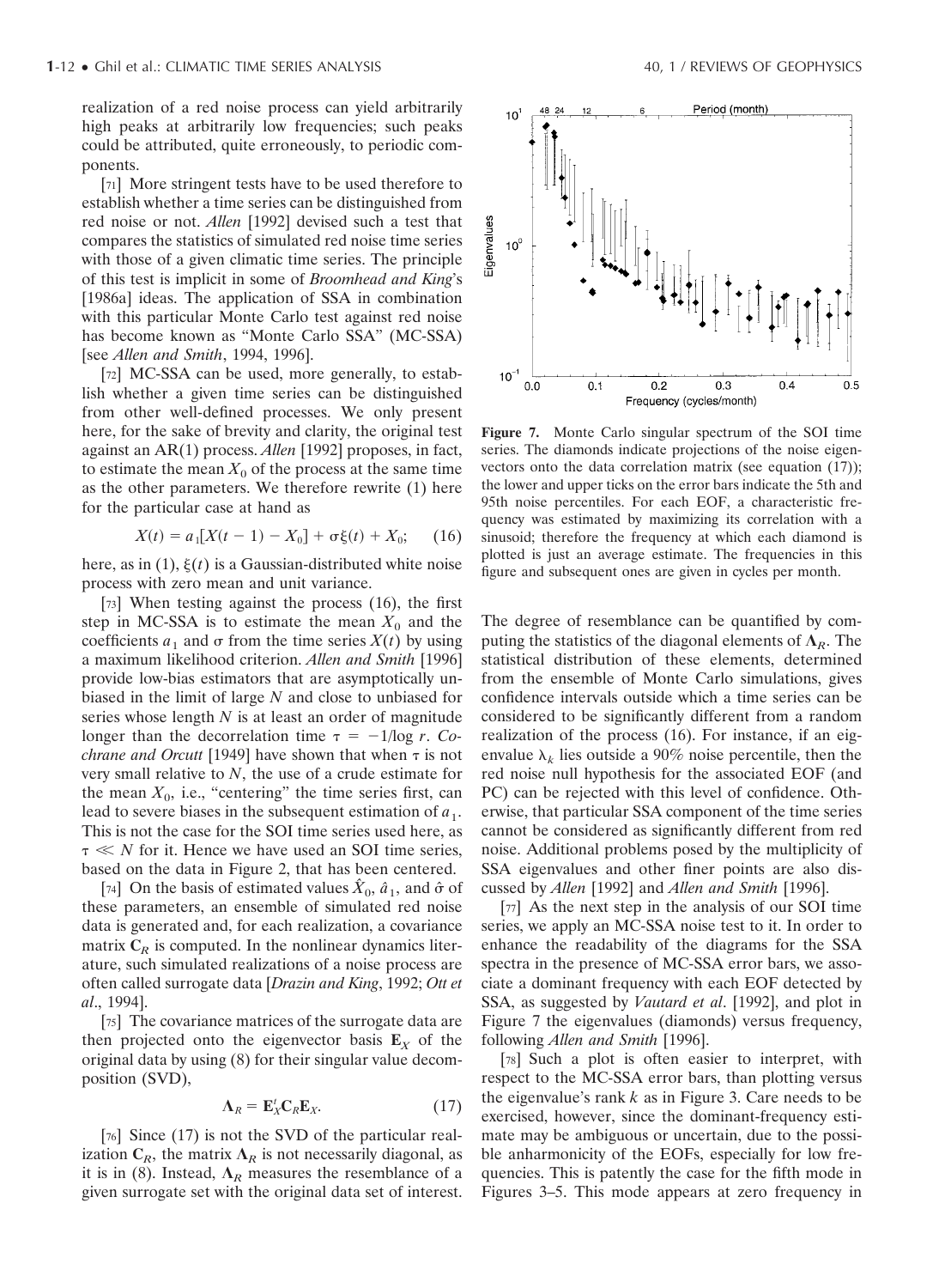Figure 7, while we know very well that it has a quasibiennial oscillatory component besides its capturing the SOI's nonlinear trend.

[79] The error bars shown in Figure 7 for each EOF represent 90% of the range of variance found in the state-space direction defined by that EOF in an ensemble of 1000 red noise realizations; that is, it denotes the interval between the 5th and 95th percentile. Hence eigenvalues lying outside this interval are relatively unlikely (at the 10% level) to be due merely to the red noise process (equation (16)) against which they are being tested.

[80] The high values in Figure 7 exhibit a significant quasi-biennial oscillation and an oscillatory component with a period of about 50 months. The low values near 1 cycle  $yr^{-1}$  are due to the fact that the seasonal cycle has been removed prior to the analysis, and the consequent suppression of power near annual-cycle periods has not been taken into account in the noise parameter estimation. *Allen and Smith* [1996] recommend that as far as possible, seasonal cycles should not be removed prior to the analysis, but that their presence should be taken into account explicitly in the parameter estimation [see also *Jiang et al*., 1995a; *Unal and Ghil*, 1995]. This recommendation has to be weighted against two related considerations. First, the reliable identification of a given periodicity becomes harder as the number of periodicities to be estimated increases, and second, the seasonal cycle and its physical causes are fairly well known and understood.

[81] The MC-SSA algorithm described above can be adapted to eliminate known periodic components and test the residual against noise. This adaptation can provide better insight into the dynamics captured by the data. Indeed, known periodicities, like orbital forcing on the Quaternary timescale or seasonal forcing on the intraseasonal-to-interannual one, often generate much of the variance at the lower frequencies manifest in a time series and alter the rest of the spectrum. *Allen* [1992] and *Allen and Smith* [1996] describe this refinement of MC-SSA which consists of restricting the projections given by (17) to the EOFs that do not account for known periodic behavior.

[82] Monte Carlo simulation is a robust, flexible, and nonparametric approach to assessing the significance of individual eigenmodes in SSA. Since it can be computationally intensive, *Allen and Smith* [1996] suggest a much faster, albeit parametric alternative. In an appendix they also clarify the relationship between confidence intervals from MC-SSA and earlier heuristic approaches [e.g., *Vautard and Ghil*, 1989; *Ghil and Mo*, 1991a; *Unal and Ghil*, 1995].

[83] MC-SSA provides, furthermore, the means of evaluating the significance of frequency separation between apparently distinct spectral peaks, without appealing to the application of additional spectral methods. The associated "bandwidth" is 1/*M* and is discussed further in a multichannel context in section 4.2. Given the fact that the assignment of frequency to an eigenpair is not entirely unique (see discussion of the zero-frequency component in Figure 7), we still recommend the application of other spectral methods for the detailed study of spectral content, in addition to SSA and MC-SSA.

#### **2.4. Multiscale SSA and Wavelet Analysis**

[84] Wavelet analysis has become a basic tool for the study of intermittent, complex, and self-similar signals, because it works as a mathematical microscope that can focus on a specific part of the signal to extract local structures and singularities [*Strang*, 1989; *Meyer*, 1992, 1993; *Daubechies*, 1992]. In climate dynamics [*Meyers et al*., 1993; *Weng and Lau*, 1994; *Torrence and Compo*, 1998], and geophysics [*Kumar and Foufoula-Georgiou*, 1997], wavelets have been used mostly to follow changes in frequency of one or more periodic signals. While SSA follows amplitude and phase modulation of a signal easily (see section 2.2, as well as *Plaut and Vautard* [1994] and *Moron et al.* [1998]), small changes in frequency are subsumed typically in a single pair of SSA eigenmodes.

[85] A wavelet transform requires the choice of an analyzing function or "mother wavelet"  $\psi$  that has general admissibility properties [*Meyer*, 1992; *Daubechies*, 1992], as well as the more specific property of time and frequency localization; that is,  $\psi$  and its Fourier transform  $\mathcal{F}\psi$  must decay rapidly outside a given interval. Functions  $\psi$  based on a Gaussian,  $\psi(x) = \exp(-x^2)$ , first proposed in this context by *Gabor* [1946], possess the localization property even though they do not verify the admissibility condition that their integral over the real line R vanish [*Delprat et al.*, 1992].

[86] A  $\psi$ -wavelet transform  $W_{\psi}$  in continuous time and frequency is simply a projection of a signal  $X(t)$ ,  $-\infty$  $t < \infty$ , onto *b*-translated and *a*-dilated versions of  $\psi$ :

$$
W_{\psi}(a, b) = \frac{1}{\sqrt{a}} \int_{-\infty}^{\infty} X(t) \psi\left(\frac{t-b}{a}\right) dt. \qquad (18)
$$

If most of  $\psi$  is concentrated between [-1, 1], say (up to a rescaling), then (18) is clearly an analysis of *X* in the interval  $[b - a, b + a]$ . Using the successive derivatives  $\psi^{(n)}$  of a given mother wavelet  $\psi$  in (18) is equivalent (up to a normalization factor) to a  $\psi$  analysis of the successive derivatives of the time series  $X$ ; this is easy to see through an integration by parts.

[87] The original signal, or a filtered version of it, can be reconstructed from the family of wavelet transforms. Hence for scale values *a* in an interval *I*, a reconstructed version  $X_I$  of the signal  $X(t)$  is

$$
X_{I}(t) = A_{\psi} \int_{a \in I} \int_{b = -\infty}^{\infty} W_{\psi}(a, b) \psi\left(\frac{t - b}{a}\right) \frac{da db}{a^{2}};
$$
 (19)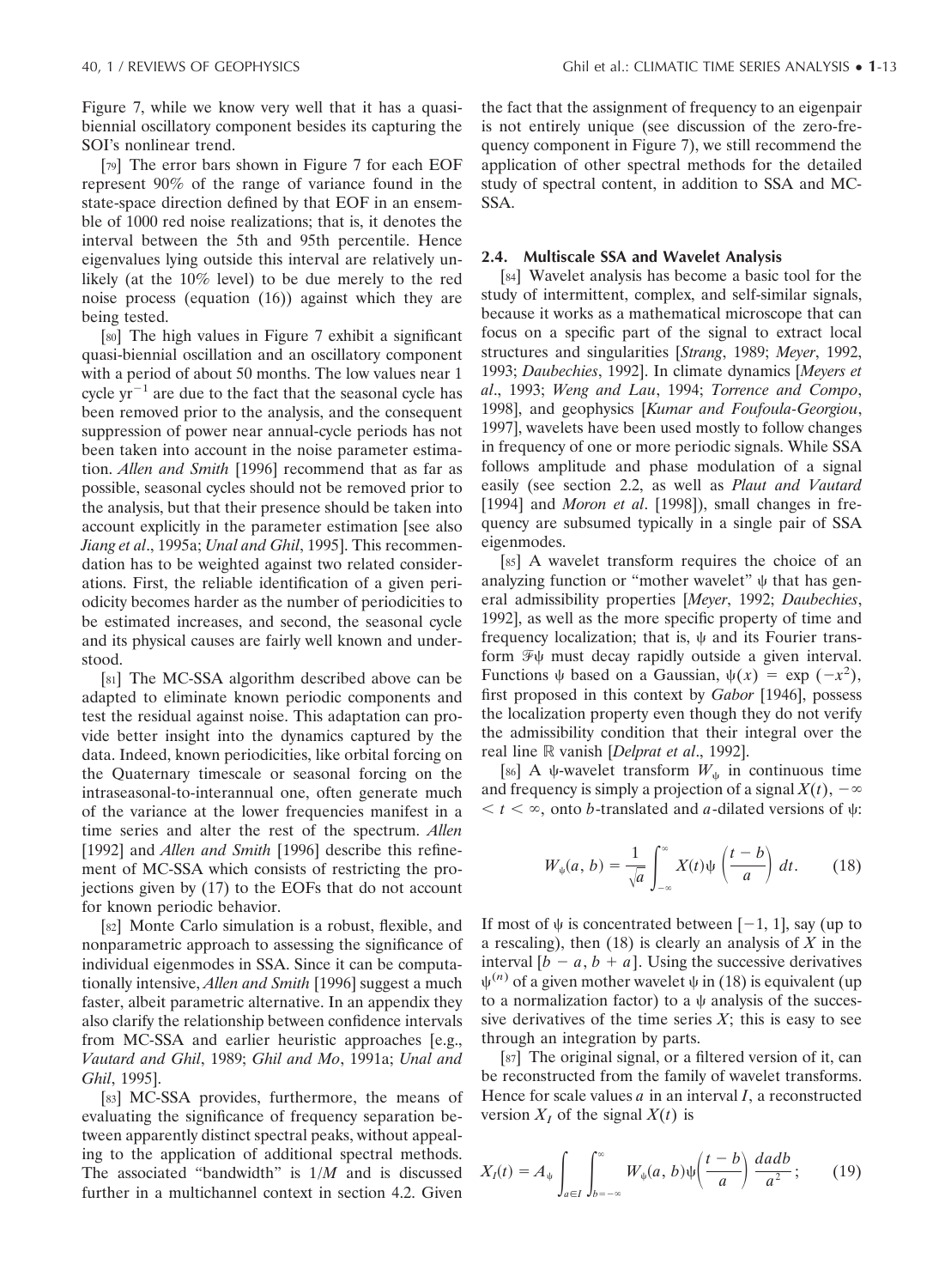| Method                                                             | SSA                                                                                                                 | <b>Wavelet Transform</b>                                                          |
|--------------------------------------------------------------------|---------------------------------------------------------------------------------------------------------------------|-----------------------------------------------------------------------------------|
| Analyzing function<br><b>Basic</b> facts<br>Decomposition<br>Scale | EOF $\rho_k$<br>$\rho_k$ eigenvectors of $C_X$<br>$\Sigma_{t'=1}^M X(t + t') \rho_k(t')$<br>$W = \alpha M \Delta t$ | mother wavelet $\psi$<br>$\psi$ chosen a priori<br>$\int X(t)\psi(t-b/a) dt$<br>a |
| Epoch<br>Average and trend<br>Derivative                           | $\rho_1$<br>$\rho_2$                                                                                                | h<br>$\psi^{(0)}$<br>$\mathbf{u}^{(1)}$                                           |

| TABLE 2. Analogy Between SSA and Wavelet Analysis <sup>a</sup> |  |  |  |  |  |  |  |
|----------------------------------------------------------------|--|--|--|--|--|--|--|
|----------------------------------------------------------------|--|--|--|--|--|--|--|

a See text for notation.

 $A_{\psi}$  is a normalization factor which only depends on the mother wavelet  $\psi$ . This formulation is essentially a bandpass filter of *X* through *I*; if *I* is the positive real line,  $I =$  $\mathbb{R}^+$ , then  $X_I(t) = X(t)$ . Note that the Gaussian  $\psi(x) =$  $\exp(-x^2/2)$  itself cannot be used in the reconstruction formula (19), because it does not satisfy  $\int_{-\infty}^{\infty} \psi(x) dx =$ 0, although its first derivative does. The forward transform of (18), however, is well defined, and the Gaussian can be used as an analyzing tool [*Arneodo et al*., 1993; *Yiou et al*., 2000].

[88] A large number of wavelet bases have been introduced to satisfy the conflicting requirements of completeness, localization in both time and frequency, and orthogonality or, for nonorthogonal bases, limited redundancy. To provide an optimal multiscale decomposition of a given signal, an automatic time-varying adjustment of the mother wavelet's shape may be desirable. This could replace the current practice of searching through extensive "libraries" of mother wavelets (e.g., http://www.mathsoft.com/wavelets.html). To provide such a data-adaptive variation in basis with time, *Yiou et al*. [2000] have introduced multiscale SSA.

[89] Systematic comparisons between SSA, the wavelet transform, and other spectral analysis methods have been carried out by *Yiou et al*. [1996] and in Table 1 of *Ghil and Taricco* [1997]. Further analogies between certain mathematical features of SSA and wavelet analysis were mentioned by *Yiou* [1994]. Table 2 here summarizes the most useful mathematical parallels between the two time series analysis methods.

[90] In SSA the largest scale at which the signal *X* is analyzed in (10) is approximately  $N\Delta t$ , the length of the time series, and the largest period is the window width  $M\Delta t$ . As a consequence, the EOFs  $\rho_k$  contain information from the whole time series, as in the Fourier transform.

[91] In order to define a local SSA, the SSA methodology was extended by using a time-frequency analysis within a running time window whose size *W* is proportional to the order *M* of the covariance matrix. Varying *M*, and thus *W* in proportion, a multiscale representation of the data is obtained. A local SSA is performed by sliding windows of length  $W \leq N\Delta t$ , centered on times  $b = W/2, \dots, N\Delta t - W/2$ , along the time series. This method is useful when the local variability, assumed to be the sum of a trend, statistically significant variability, and noise, changes in time.

[92] A priori, the two scales *W* and *M* can vary independently, as long as *W* is larger than  $M\Delta t$ ,  $W/(M\Delta t) \ge$  $\alpha > 1$ , and  $\alpha$  is large enough [*Vautard et al.*, 1992]. In the wavelet transform, however, the number of oscillations of the mother wavelet is fixed and independent of the scale (width) of the analyzing wavelet. In this spirit, *Yiou et al.* [2000] fixed the ratio  $W/M = \alpha \Delta t$  and relied therewith on the oscillation property of the EOFs to provide a fixed number of zeroes for the data-adaptive "wavelet"  $\rho_k$  of each local SSA analysis. They used  $\alpha =$ 3 in most of their calculations, as well as only the one or two leading EOFs,  $\rho_1$  and/or  $\rho_2$ , on each *W* interval. This provides an analysis at a fixed scale *W* (see Table 2). Sampling a set of *W* values that follow a geometrical sequence, for instance, in powers of 2 or 3, provides a multiscale analysis very similar to the wavelet transform.

[93] For a given position *b* and fixed *W*, we thus obtain local EOFs that are the direct analogs of analyzing wavelet functions. The number of EOF oscillations increases roughly with order, and the zeroes of  $\rho_{k+1}$ separate those of  $\rho_k$ ; this emulates an important property of successive analyzing wavelets. The first EOF thus corresponds approximately to an analyzing wavelet function with a single extremum and no zero inside the window, for instance, the Gaussian or the "Mexican hat"; such a basic wavelet is denoted by  $\psi = \psi^{(0)}$  in Table 2. The second EOF has a single zero and is reminiscent of the first derivative of the Gaussian, denoted by  $\psi^{(1)}$  in Table 2, and so on. *Vautard and Ghil* [1989] demonstrated this oscillation property of the EOFs for red noise in continuous time, and *Allen* [1992] did so for the same type of noise process in discrete time. Appendix B of *Yiou et al*. [2000] provides a more general proof that is based on the concept of total positivity for lag covariance matrices.

[94] For each *b* and each EOF  $\rho_k$ , it is possible to obtain local PCs  $A_k$  and RCs  $R_k$  (see equations (10) and (11)). The *k*th PC at time *b* is

$$
A_k^b(t) = \sum_{j=1}^M X(t+j-1)\rho_k^b(j),
$$
 (20)

and the corresponding RC is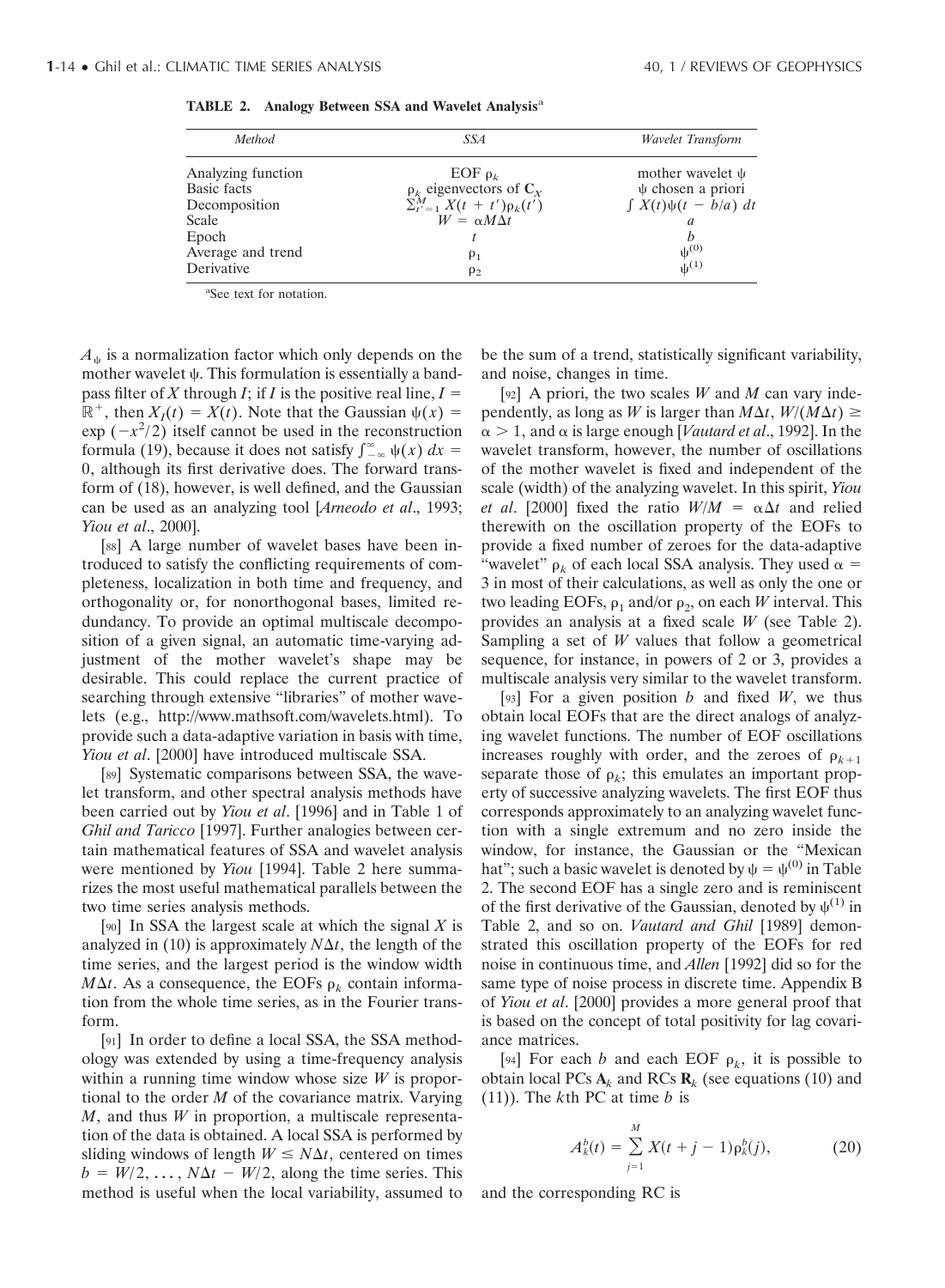$$
R_k^b(t) = \frac{1}{M_t} \sum_{j=1}^M A_k^b(t-j) \rho_k^b(j), \qquad (21)
$$

with  $b - W/2 \le t \le b + W/2$ . The crucial difference between this local version and global SSA is that the RCs are obtained here from local lag covariance matrices. As *b* varies from  $W/2$  to  $N\Delta t - W/2$ , this implies that the RCs will be truncated near the edges of the time series.

[95] We thus see that the local SSA method provides simultaneous "wavelet transforms" of the data by a set of analyzing wavelet functions, corresponding to the *M* different EOFs of the lag covariance matrix. When  $W =$  $\alpha M \Delta t$  is small, local SSA provides a small-scale analysis of the signal with a few distinct analyzing functions, i.e., a small subset of EOFs indexed by *k*. This is reasonable, as there are not many possible structures at scales that approach the sampling timescale. On the other hand, at large scales, local SSA can also provide the simultaneous analysis by many different analyzing mother wavelet functions,  $\{\rho_k: 1 \leq k \leq M\}$ , and thus reflect the large complexity of the structures that is possible over the entire time series.

[96] The most important property of this local SSA analysis is that the analyzing functions are data adaptive. In other words, the shape of these analyzing functions is not imposed a priori, like in a wavelet analysis, but explicitly depends on the time series itself. For instance, an oscillatory behavior could be followed in a given time series by white or colored noise and then by deterministically intermittent behavior. These changes in behavior could indicate regime transitions that the system which generates the signal underwent while under observation. If so, an analyzing wavelet which is adapted to each section of the signal will definitely help follow such regime transitions in time.

[97] *Yiou et al*. [2000] performed multiscale SSA on the monthly SOI data for the years 1933–1996 (see section 2.2). The parameters were  $\alpha = 3$  and geometric scale increments of 2. They computed, moreover, an "instantaneous" frequency by least squares fitting a sine wave to each local EOF of interest, as done in Monte Carlo SSA for the global EOFs. The instantaneous frequency can also be obtained from a complex wavelet transform [*Delprat et al*., 1992; *Farge*, 1992], by using information on the phase of the transform.

[98] The analysis of Yiou and colleagues did not reveal any evidence of self-similarity or fractality in the SOI. Instead, they find a preferred scale of variability between 3 and 5 years (not shown), which corresponds to ENSO's low-frequency mode (see section 2.2 and citations therein). The first two local EOFs are consistently paired and in phase quadrature, which shows that the nonlinear oscillation associated with this mode is robust and persists throughout the 60-odd years being examined.

[99] The computation of the instantaneous frequency



**Figure 8.** Instantaneous SOI frequencies, based on the two leading EOFs of multiscale SSA. These frequencies were computed independently for local EOFs 1 (solid curve) and 2 (dashed curve). The results agree well with each other and demonstrate a sharp jump in frequency between 1961 and 1962. Reprinted from *Yiou et al*. [2000] with permission of Elsevier Science.

in multiscale SSA allows one to detect an abrupt frequency shift of ENSO's low-frequency mode near 1960 (Figure 8). The characteristic periodicity goes from 57 months (between 1943 and 1961) to 39 months (between 1963 and 1980). A decrease in period in the early 1960s was observed already by *Moron et al*. [1998] in tropical Pacific sea surface temperatures, by using multichannel (global) SSA, and by *Wang and Wang* [1996] in a sea level pressure record at Darwin, using wavelet methods. *Mann and Park* [1996b, Figure 9] also observed a "pinch out" in the amplitude of the quasi-biennial oscillation in the 1960s.

[100] *Moron et al*. [1998] noticed, on the one hand, a change in the low-frequency mode's periodicity in the early 1960s by using multichannel SSA (see section 4.2) with different window widths (from  $M = 72{\text -}168$ ) months) on sea surface temperature fields for 1901–1994 (their Figure 2 and Table 4). On the other hand, these authors found that the trend of the sea surface temperatures in the tropical Pacific exhibited an increase from 1950 on (their Figure 4). They related this surface trend to a change in the parameters, such as the thermocline depth along the equator, of the coupled ocean-atmosphere oscillator responsible for ENSO [*Ghil et al*., 1991; *Neelin et al*., 1994, 1998].

[101] The frequency of a linear oscillator always changes smoothly as a function of the coefficients in the linear ODE that governs it. That is typically the case for nonlinear oscillators that depend on a single parameter as well [*Stoker*, 1950]. Two notable exceptions involve period doubling [*Feigenbaum*, 1978; *Eckmann*, 1981] and the Devil's staircase [*Feigenbaum et al*., 1982; *Bak*, 1986].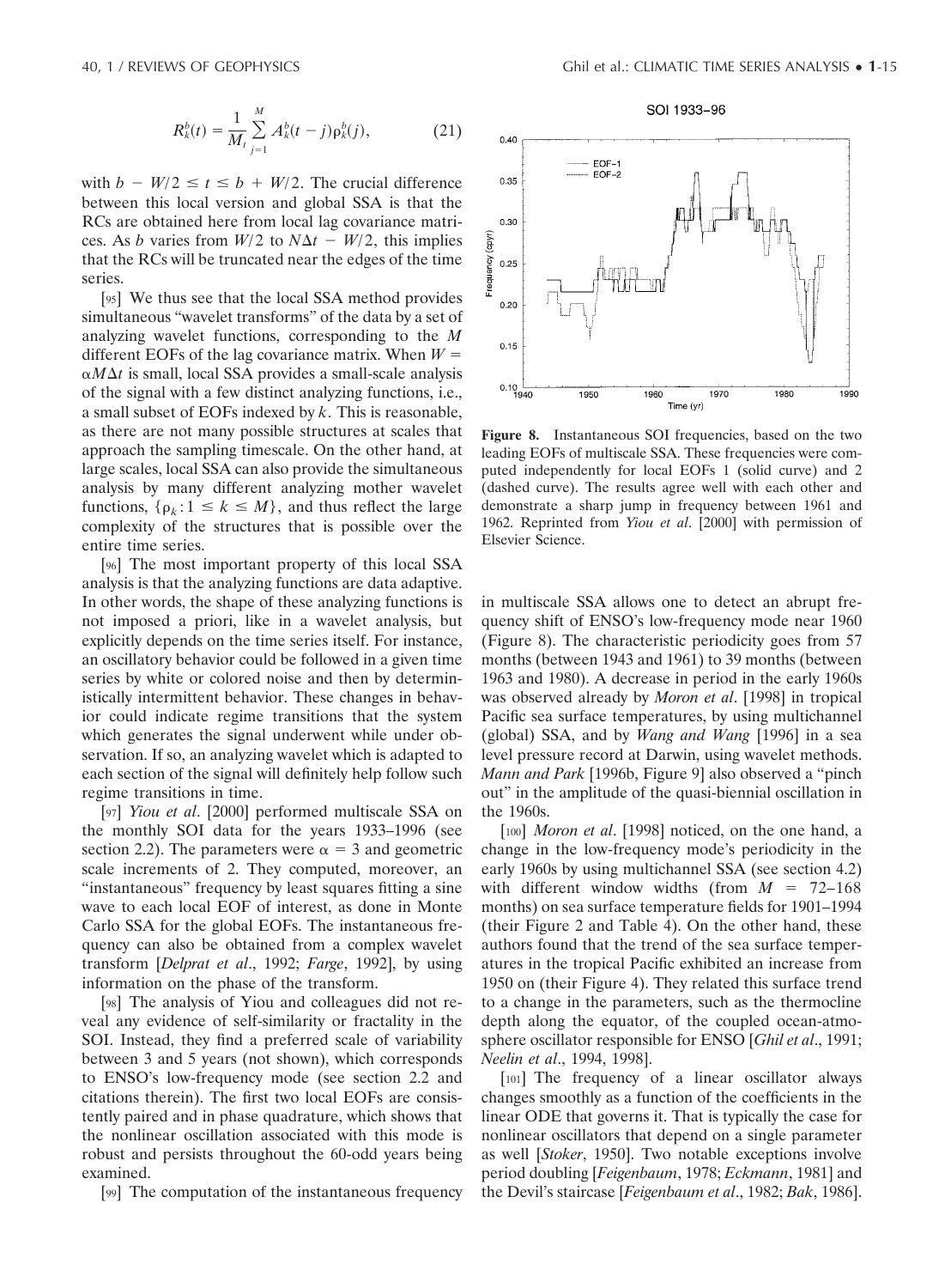In both these routes to chaos, frequencies change abruptly as one parameter, in the former, or two, in the latter [*Schuster*, 1988], change gradually.

[102] *Moron et al*. [1998] hypothesized therefore that as one of the parameters of the ENSO oscillator crosses a threshold value in the early 1960s, the period of the seasonally forced climatic oscillator jumps from one step of the Devil's staircase to another. This would confirm an important aspect of recent theoretical work on ENSO's oscillatory regularity, as well as on the irregular occurrences of major warm and cold events [*Chang et al*., 1994; *Jin et al*., 1994, 1996; *Tziperman et al*., 1994].

[103] *Yiou et al*. [2000] compared the results in Figure 8 with those of *Moron et al*. [1998], using multichannel SSA (see section 4.2), and those of *Wang and Wang* [1996]. The latter authors used both the standard wavelet transform with a Morlet mother wavelet and *Mallat and Zhang*'s [1993] waveform transform to analyze the Darwin sea level pressures for 1872–1995. The frequency jump in Figure 8 is much sharper than when using either global SSA or wavelet-type methods (not shown here). It is also sharper than the changes in SOI variability described by *Torrence and Compo* [1998], who used both Morlet and Mexican hat basis functions for their analysis. Multiscale SSA can thus provide sharper regime transitions in the evolution of a nonlinear system than either global SSA or a wavelet analysis that uses a fixed set of basis functions.

#### **3. SPECTRAL ANALYSIS METHODS**

#### **3.1. Generalities and Definitions**

[104] Both deterministic [*Eckmann and Ruelle*, 1985] and stochastic [*Hannan*, 1960] processes can, in principle, be characterized by a function of frequency *f* (instead of time *t*). This function  $S(f)$  is called the power spectrum in the engineering literature or the spectral density in the mathematical one (see section 1.1 for our use of the terms). Thus a very irregular motion possesses a smooth and continuous spectrum, which indicates that all frequencies in a given band are excited by such a process. On the other hand, a purely periodic or quasiperiodic process is described by a single line or a (finite) number of lines in the frequency domain. Between these two extremes, nonlinear deterministic but "chaotic" processes can have spectral peaks superimposed on a continuous and wiggly background [*Ghil and Childress*, 1987, section 12.6; *Ghil and Jiang*, 1998].

[105] In theory, for a spectral density  $S(f)$  to exist and be well defined, the dynamics generating the time series has to be ergodic and allow the definition of an invariant measure, with respect to which the first and second moments of the generating process are computed as an ensemble average. The reason for the spectral theory of linear random processes being more familiar is simply that the construction of such an invariant measure is easier for such processes [*Hannan*, 1960; *Priestley*, 1981a]. In practice, the distinction between deterministically chaotic and truly random processes via spectral analysis can be as tricky as the attempted distinctions based on the dimension of the invariant set (see section 1.2 and references therein). In both cases, the difficulty is due to the shortness and noisiness of climatic time series.

[106] Given the existence and invariance of an appropriate measure, the rigorous definition of the process's lag correlation function involves a Lebesgue integral over that measure. On the spectral side of the Wiener-Khinchin equality (see equations (24) and (25) in the next section), one then has to use a Stieltjes integral, rather than the more familiar Riemann integral, with respect to the usual measure on  $\mathbb R$  to compute the cumulative power  $P(f)$  of the process over all frequencies between  $-\infty$  and the given frequency *f* [e.g., *Hannan*, 1960]. The spectrum is continuous at all points *f* where the left and right limits of this integral are equal, i.e.,  $P(f-)=P(f+)$ . At such points,  $S(f) = dP/df$ . Where this is not the case, an upward jump in  $P(f)$ occurs, i.e.,  $P(f^+) = P(f^-) + p(f)$ , where  $p(f) > 0$ . Such a discontinuity in  $P(f)$  corresponds, loosely speaking, to a Dirac  $\delta$  function in the "spectral density." The line spectrum is the sum of these  $\delta$  functions that contributes to  $S(f)$ , along with the previously described continuous spectrum [e.g., *Priestley*, 1981a].

[107] In practice, spectral analysis methods attempt to estimate either the continuous part of the spectrum or the "lines" or both. The lines are often estimated from discrete and noisy data as more or less sharp "peaks." The estimation and dynamical interpretation of the latter, when present, are often more robust and easier to understand than the nature of the processes that might generate the broadband background, whether deterministic or stochastic.

[108] The numerical computation of the power spectrum of a random process is an ill-posed inverse problem [*Jenkins and Watts*, 1968; *Thomson*, 1982]. For example, a straightforward calculation of the discrete Fourier transform of a random time series, which has a continuous spectral density, will provide a spectral estimate whose variance is equal to the estimate itself [*Jenkins and Watts*, 1968; *Box and Jenkins*, 1970]. In the remainder of this section we outline three techniques to reduce this variance that are commonly used for the spectral analysis of climatic time series and point out their respective properties, advantages, and failings.

[109] Each of the three techniques outlined in sections 3.2–3.4 below (Blackman-Tukey, maximum entropy, and multitaper) can provide confidence intervals for the estimates it produces. Still, these "error bars" are based on certain assumptions about the process generating the time series that is being analyzed. These assumptions are rarely, if ever, met in practice by the physical processes one wishes to examine. Therefore we highly recommend applying several independent techniques to a given time series before drawing any conclusion about its spectrum.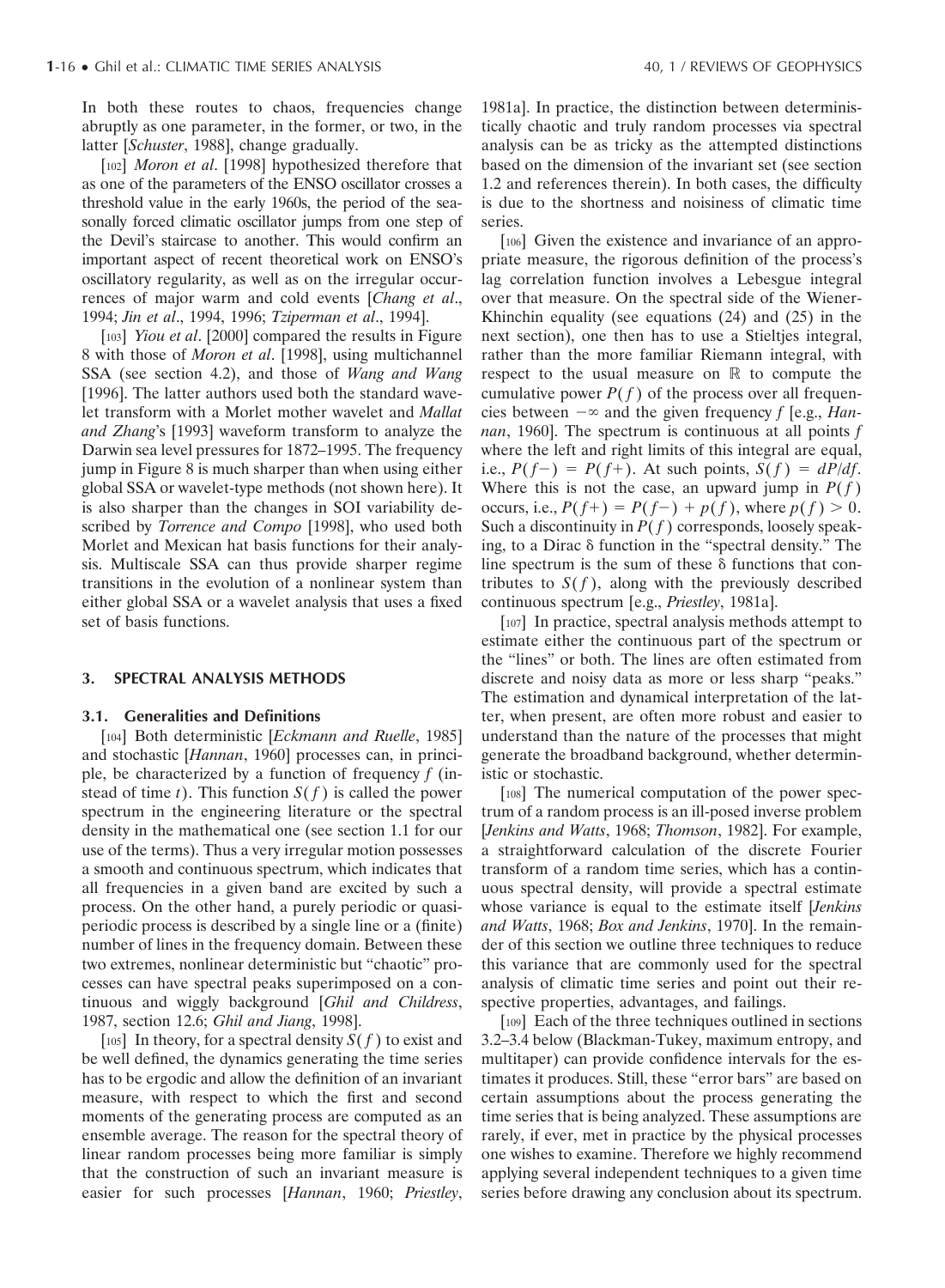#### **3.2. Classical Spectral Estimates**

[110] A generic problem of time series analysis is the finiteness of the time interval on which the series is known. Estimating the spectrum of  $\{X(t): t = 1, \ldots, \}$ *N* } by a discrete Fourier transform yields its periodogram, which is the Fourier transform squared. Doing so corresponds to convolving the true spectrum with the spectrum of a boxcar function; this induces power leakage, due to the lobes of the Fourier transform of the boxcar. The resulting systematic distortion of the spectrum adds to the problem of the variance of the spectral estimate.

**3.2.1. The periodogram and the correlogram.** [111] The so-called periodogram estimate  $\hat{S}_X(f)$  of  $S(f)$ is given by

$$
\hat{S}_X(f) = \frac{\Delta t}{N} \left| \sum_{t=1}^N X(t) e^{-2\pi i f t \Delta t} \right|^2; \tag{22}
$$

the use of  $i = \sqrt{-1}$  in this section should not be confused with the time index *i* used in section 2. The estimate  $\hat{S}_X(f)$  is itself a random-valued function. Its mean leads to the correct  $S_X$  as the length  $N\Delta t$  of the sample series tends to infinity, but the standard deviation in this limit  $N \to \infty$  is as large as the mean  $S_X(f)$ being estimated [*Hannan*, 1960]. An estimate for which the variance does not tend to zero as the sample size tends to infinity is called statistically inconsistent. Moreover, for any finite *N*, the sample periodogram  $\hat{S}_X$  is a biased estimate of  $S_X$ ; that is, its mean over distinct realizations of the same process does not equal  $S_X$  in general.

[112] *Blackman and Tukey* [1958] gave an alternative method to estimate the power spectrum of a given time series  $\{X(t): t = 1, \ldots, N\}$ . Their method helps reduce the estimate's variance and bias and attenuate the leakage effects of the periodogram [*Chatfield*, 1984]. The method's starting point is the so-called Wiener-Khinchin or Bochner-Khinchin-Wiener theorem, which states that the spectral density  $S_X$  is equal to the Fourier transform of the autocorrelation function  $\phi_X$  [*Jenkins and Watts*, 1968] (see also sections 1.1 and 3.1):

$$
\phi_X(k) = \frac{\mathcal{E}\{X(t+k)X(t)\}}{\mathcal{E}\{X^2(t)\}},
$$
\n(23)

where  $\mathscr E$  is the expectation operator.

[113] Hence the power spectrum  $S_X(f)$  of  $X(t)$  can be estimated by the Fourier transform  $S_X(f)$  of an estimate  $\hat{\phi}_X$  of the true  $\phi_X$ , called the correlogram:

$$
\tilde{S}_X(f) = \sum_{k=-(N-1)}^{N-1} \hat{\Phi}_X(k) e^{-2\pi i j k}.
$$
 (24)

This estimate is also biased and inconsistent, as it stands. Many methods have been devised to reduce the bias, variance, and leakage in the direct estimate (equation (22)) or the indirect estimate (equation (24)). A succinct

summary is provided by *Ghil and Taricco* [1997], and details are given in a number of textbooks and reference books [*Chatfield*, 1984; *Kay*, 1988].

[114] A simple way to reduce the bias and variance is to average the estimate over nonoverlapping bins in the frequency domain, in order to smooth the periodogram:

$$
\bar{S}_X(f_k) = \sum_{j=-M}^{M} g_j \hat{S}_X(f_{k-j}),
$$
\n(25)

where  $\{f_k: k = 1, \ldots, N_f\}$  is a discrete set of frequencies, with  $N_f \leq N$ , and  $\{g_j\}$  is a set of  $2M + 1$ smoothing weights, with  $M \le N/2$ . With well-chosen weights, the estimate  $\bar{S}_X$  becomes consistent, i.e., its variance converges to 0 as *M* and *N* tend to infinity [*Chatfield*, 1984; *Percival and Walden*, 1993]. In (25) the choice of *M* is dictated by a trade-off between frequency resolution (the larger *M* the better) and the estimated variance, which is proportional to *M*/*N* (hence the smaller *M* the better) [*Kay*, 1988] (see also the discussion of window width for SSA in section 2.2). Therefore a rule of thumb is to take *M* no larger than *N*/5 or *N*/10, to avoid spurious results from high-variance estimates.

[115] The counterpart of this approach in the indirect estimation procedure is to use a lag window  ${W_{\mu}(k): k = -(N-1), \ldots, N-1}$ , with a smoothing parameter  $\mu$ . An example of such a window is given in (28) below (see section 3.2.2). The power spectrum estimate then becomes

$$
\bar{\bar{S}}_X(f) = \sum_{k=-(N-1)}^{N-1} W_{\mu}(k)\hat{\phi}_X(k)e^{-2\pi i f k}.
$$
 (26)

With a careful choice of the shape of the window  $\{W_{\mu}(k)\}\$  for fixed  $\mu$  and of the parameter value  $\mu$ , the estimate  $\bar{S}_X$  enjoys the same statistical properties as  $\bar{S}_X$ in (25), i.e., consistency and lower bias. It turns out that the two procedures are formally equivalent and that a lag window  $\{W_{\mu}(k)\}\)$  can be deduced from weights  $\{g_j\}$ in (25), and vice versa [*Percival and Walden*, 1993]. Computationally, it is more efficient to calculate (23) and (26) than (22) and (25). Hence the indirect or correlogram method, associated with the names of *Blackman and Tukey* [1958], is most often the algorithm of choice.

[116] The windows traditionally have a compact support of length  $m < N$ , so that (26) becomes, with  $\mu =$ *m*,

$$
\tilde{S}_X(f) = \sum_{k=-(m-1)}^{m-1} W_m(k) \hat{\phi}_X(k) e^{-2\pi i f k};
$$
 (27)

*m* is called the truncation point or window width in this standard formula. Such lag windows are heuristically chosen as modified cosine functions, cubic functions, or tent functions [*Chatfield*, 1984]. Classical Blackman-Tukey estimation deals largely with the choice of win-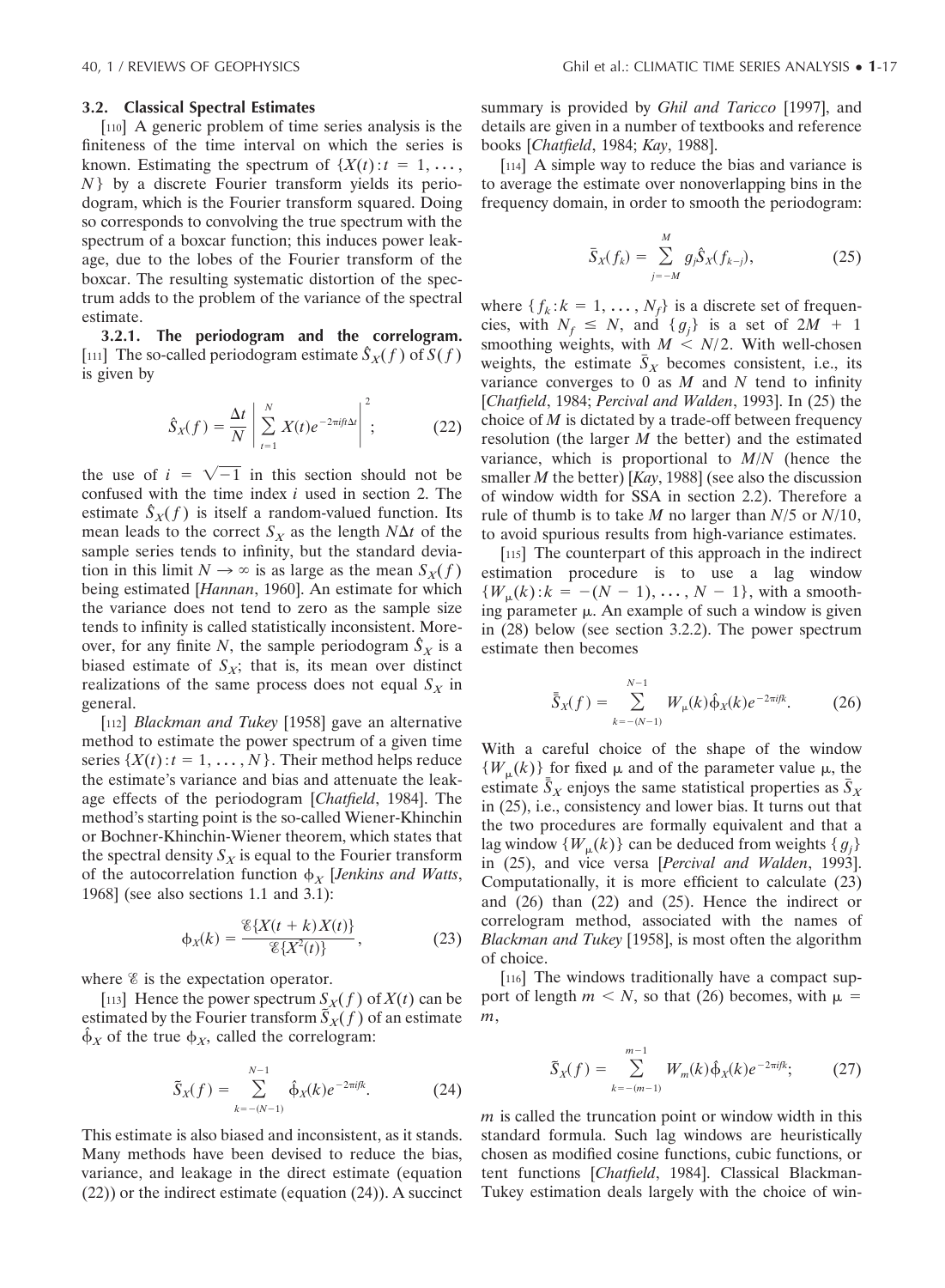

**Figure 9.** Classical spectral estimates of the SOI time series, from a raw correlogram (light curve) and lag-window estimate (bold curve), with a Bartlett window of width  $m = 40$ .

dow shape, often called "window carpentry," and of the window width *m*, often called "opening and closing" the window.

**3.2.2. Bias and variance reduction.** [117] We illustrate the variance reduction properties of the lag window estimate in Figure 9 with a Bartlett window of varying width *m*. The Bartlett window is simply

$$
W_m(k) = 1 - \frac{|k|}{m},
$$
 (28)

with  $k = 1, \ldots, m$ . The smoothed estimate (bold curve) clearly has a much smaller variance than the raw periodogram estimate (light curve). Confidence levels relative to a pure red noise, or AR(1) process, which has a spectral slope that behaves like  $\left[1 + (2\pi f)^2\right]^{-1}$  (see equation (13)), can be calculated for each window shape [*Jenkins and Watts*, 1968], but the spectral resolution is generally poor if the number *N* of data points, and hence *m*, is low.

[118] It turns out that the Blackman-Tukey, or windowed correlogram, method is quite efficient for estimating the continuous part of the spectrum, but is less useful for the detection of components of the signal that are purely sinusoidal or nearly so. The reason for this is twofold: the low resolution of this method and the fact that its estimated error bars are still essentially proportional to the estimated mean  $\tilde{S}_X(f)$  at each frequency *f*. We shall see in section 3.4 how to choose, according to the multitaper method (MTM), a set of optimal tapers that maximize the resolution. Moreover, MTM also allows the formulation of statistical significance tests that are independent, in principle, of the amplitude of the sinusoidal component that is being estimated.

[119] *Vautard and Ghil* [1989] showed the (data-adaptive) band-pass filtering effects of reconstructed components (RCs). In Figure 10 we illustrate the filtering



**Figure 10.** Blackman-Tukey correlogram estimate of the SSA-filtered SOI. The embedding dimension for SSA is *M* 60, and RCs 1–4 and 10–11 were chosen as most significant. A Bartlett window of width  $m = 30$  was used for the spectral estimate of the prefiltered SOI. The error bars are based on a chi-square test and reach from the 2.5% to the 97.5% quantile.

properties of SSA on the SOI time series by removing the trend and "noise" components with SSA and computing the smoothed correlogram of the residual time series. This filter enhances the components with periodicities around 3.5 years and 5.6 months. These approximate periodicities will be confirmed and refined using the maximum entropy method (MEM) and MTM in the next two sections. Even with this SSA prefiltering, though, the lag-windowed correlogram is not able to distinguish a quasi-biennial from a quasi-quadrennial peak, as the MEM and MTM are able to do.

#### **3.3. Maximum Entropy Method (MEM)**

[120] This method is based on approximating the time series under study by a linear AR process (equation (1)) of order *M*, AR(*M*). It thus performs best when estimating line frequencies for a time series that is actually generated by such a process. Details are given by *Burg* [1967] or *Childers* [1978].

[121] Given a time series  $\{X(t): t = 1, \ldots, N\}$  that is assumed to be generated by a wide-sense stationary process with zero mean and variance  $\sigma^2$ ,  $M' + 1$  estimated autocorrelation coefficients  $\{\hat{\phi}_X(j) : j = 0, \ldots, \}$ *M*<sup> $\prime$ </sup>} are computed from it:

$$
\hat{\Phi}_X(j) = \frac{1}{N+1-j} \sum_{t=1}^{N-j} X(t) X(t+j). \tag{29}
$$

In the absence of prior knowledge about the process that generates the time series  $X(t)$ , M' is arbitrary and has to be optimized. The purpose of evaluating (29) is to determine the spectral density  $\hat{S}_X$  that is associated with the most random, or least predictable, process that has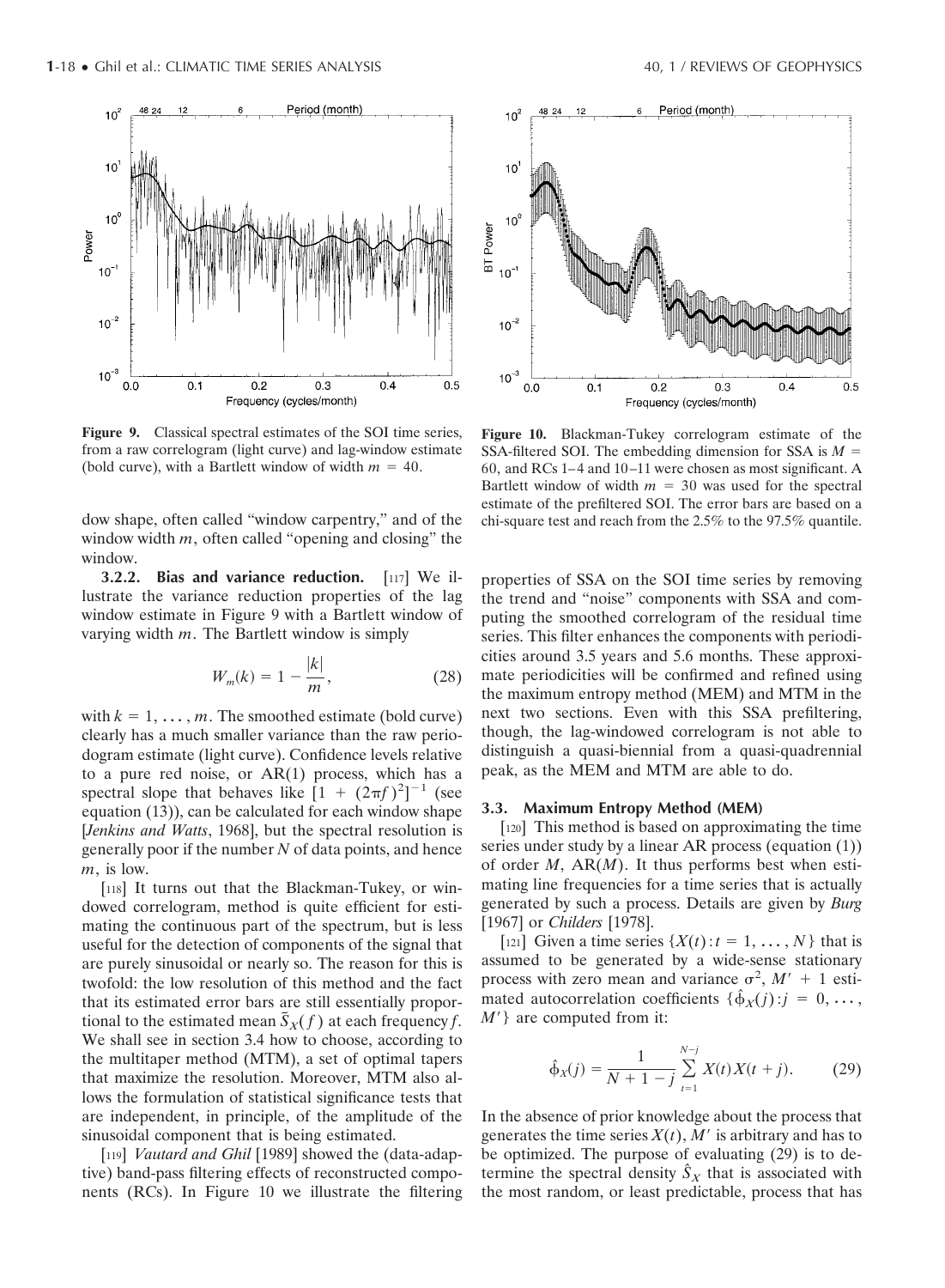48 24  $12$ 

 $10$ 

 $10^{\circ}$ 

 $10^{-7}$ 

 $0.0$ 

 $0.1$ 

MEM Power



Frequency (cycles/month)

 $0.2$ 

 $0.3$ 

 $0.4$ 

 $0.5$ 

Period (month)

the same autocorrelation coefficients  $\hat{\phi}$ . In terms of information theory [*Shannon*, 1949], this corresponds to the concept of maximal entropy, hence the name of the method.

[122] In practice, one obtains estimates  $\{\hat{a}_j : j = j\}$  $0, \ldots, M'$  of the regression coefficients  $a_j : j = 0, \ldots,$ *M*} from the time series *X*(*t*) by assuming that the latter is generated by an AR(*M*) process and that its order *M* equals *M'*. The autocorrelation coefficients  $\hat{\phi}_X(j)$  are computed according to (29) and used to form the same Toeplitz matrix **C***<sup>X</sup>* as in SSA [*Vautard and Ghil*, 1989; *Penland et al*., 1991; *Vautard et al*., 1992]. This matrix is then inverted using standard numerical schemes [*Press et al.*, 1988] to yield the estimated  $\{\hat{a}_j\}$ . The spectral density  $S_X$  of the true AR process with coefficients  $\{a_j : j = j\}$  $0 \ldots, M$  is given by

$$
S_X(f) = \frac{a_0}{\left| 1 + \sum_{j=1}^{M} a_j e^{2\pi i j f} \right|^2},
$$
 (30)

where  $a_0 = \sigma^2$  is the variance of the residual noise  $\xi$  in (1). Therefore the knowledge of the coefficients  $\{\hat{a}_j : j = j\}$  $0, \ldots, M'$ , determined from the time series  $X(t)$ , also yields an estimate  $\hat{S}_X$  of the power spectrum.

[123] An example of MEM estimates is given for the SOI time series in Figure 11, using a number of lags *M*-  $= 10, 20,$  and 40. It is clear that the number of peaks increases with  $M'$ . Two distinct interannual peaks appear only for  $M' = 40$ . This separation between a quasi-biennial and a low-frequency peak is accompanied, unfortunately, by many spurious peaks at higher frequencies.



**Figure 12.** MEM analysis of the SOI time series after SSA prefiltering. The autoregression order used is  $M' = 20$ . The SSA window width is  $M = 60$ , and RCs 1–4 and 10–11 were chosen, as in Figure 10.

[124] In general, if the time series is not stationary or otherwise not well approximated by an AR process (e.g., if it is generated by nonlinear dynamics), it is necessary to exercise great care in applying MEM. In such cases, cross testing with the application of other techniques is especially important.

[125] As the number of peaks in a MEM spectrum increases with *M*<sup>'</sup>, regardless of the spectral content of the time series, an upper bound for  $M'$  is generally taken as *N*/ 2. Heuristic criteria have been devised to refine the choice of a reasonable *M*- [*Haykin and Kessler*, 1983; *Benoist*, 1986], based on minimizing the residual of a least squares fit between the AR approximation and the original time series [*Akaike*, 1969, 1974; *Haykin and Kessler*, 1983]. Such "information-content" criteria, however, often tend to either underestimate [*Benoist*, 1986] or overestimate [*Penland et al*., 1991] the order of regression of a time series, depending on its intrinsic characteristics.

[126] The effects of the S/N enhancement performed by SSA decomposition (see section 2) on MEM analysis are illustrated in Figure 12, where the noise components identified by SSA were filtered out prior to MEM analysis. In this example, the power spectrum is much smoother than in Figure 11. The regression order  $M' =$ 10 suffices to separate a quasi-biennial peak at about 2.4 years from a quasi-quadrennial peak at roughly 4.8 years, while no spurious peaks appear at high frequencies. By contrast, Blackman-Tukey spectra of the same time series (see Figure 10 and *Rasmusson et al*. [1990]) fail to separate these two peaks with sufficient statistical confidence.

[127] The subannual peak at 5.6 months, which is associated with the EOFs 10–11, is also much sharper here than in Figure 10. It can be distinguished there with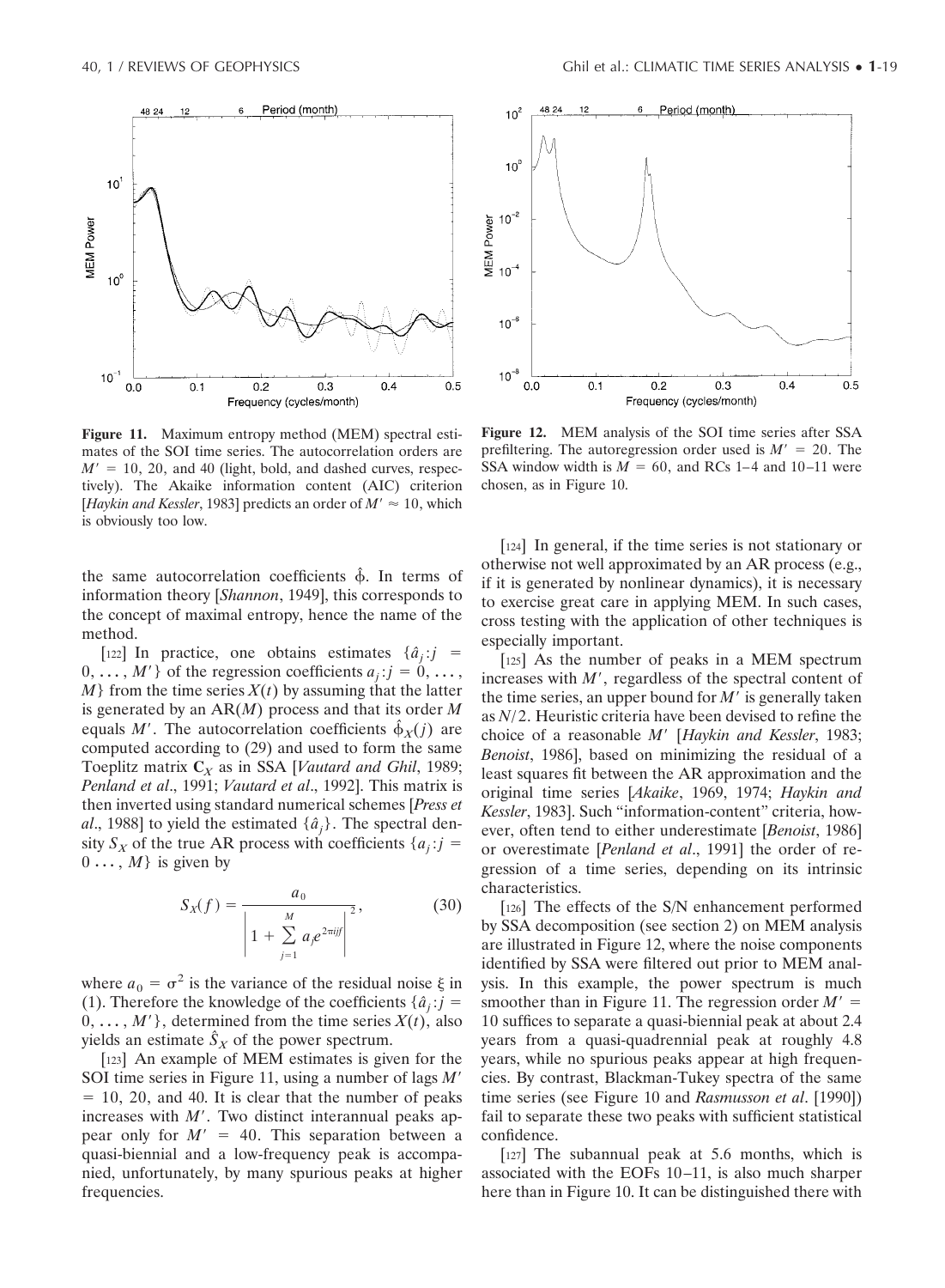reliably from the known semiannual peak of tropical variability; in fact, the latter had been removed from the time series along with the seasonal cycle. A coupledmode solution with spatial features that resemble an oceanic Kelvin wave and a period close to 6 months has been obtained in a hybrid ocean-atmosphere model with no seasonal cycle by *Neelin* [1990]. It provides a plausible physical mechanism for our 5.6-month peak.

#### **3.4. Multitaper Method (MTM)**

[128] This method provides useful tools for the spectral estimation [*Thomson*, 1982; *Percival and Walden*, 1993] and signal reconstruction [e.g., *Park*, 1992] of a time series whose spectrum may contain both broadband and line components. Like the classical periodogram and correlogram methods of section 3.2, MTM is nonparametric, since it does not use an a priori, parameterdependent model of the process that generated the time series under analysis, like MEM does. MTM reduces the variance of spectral estimates by using a small set of tapers [*Thomson*, 1982; *Percival and Walden*, 1993] rather than the unique data taper or spectral window used by the classical methods. The data are premultiplied by orthogonal tapers constructed to minimize the spectral leakage due to the finite length of the time series, and a set of independent estimates of the power spectrum is computed.

[129] The optimal tapers or "eigentapers" belong to a family of functions known as discrete prolate spheroidal sequences (DPSS). They are defined as the eigenvectors of a suitable Rayleigh-Ritz minimization problem and were extensively studied by *Slepian* [1978]. More precisely, the tapers are the discrete set of eigenfunctions that solve the variational problem of minimizing leakage outside of a frequency band with half bandwidth equal to  $pf_R$ , where  $f_R = 1/(N\Delta t)$  is the Rayleigh frequency,  $\Delta t$ is the sampling interval, and  $p$  is a suitably chosen integer. Because the windowing functions or eigentapers are the specific solution to an appropriate variational problem, this method is less heuristic than traditional nonparametric techniques (see section 3.2 as well as *Box and Jenkins* [1970] and *Jenkins and Watts* [1968]). Averaging over the (small) ensemble of spectra obtained by this procedure yields a better and more stable estimate, i.e., one with lower variance, than do single-taper methods [*Thomson*, 1990a].

[130] Detailed algorithms for the calculation of the eigentapers are readily available [*Thomson*, 1982; *Percival and Walden*, 1993]. In practice, only the first 2*p* 1 tapers provide usefully small spectral leakage [*Slepian*, 1978; *Thomson*, 1982; *Park et al*., 1987]. Thus the number K of tapers used should be less than  $2p - 1$  in any application of MTM.

[131] The choice of the bandwidth  $2pf_R$  and number of tapers *K* thus represents the classical trade-off between spectral resolution and the stability or variance reduction properties of the spectral estimate [*Thomson*, 1982]. The case  $p = 1$  and  $K = 1$  is simply the single-



**Figure 13.** The first  $K = 3$  eigentapers for the case  $p = 2$ , computed for the length  $N = 690$  of the SOI time series in Figure 2. Note that the third eigentaper or discrete prolate spheroidal sequence (DPSS) is the least leakage resistant since its values near the boundaries  $t = 0$  and  $t = N\Delta t$  of the sampling interval are no longer negligible, like those of the first two DPSSs. The eigentapers shown have been normalized to unit power.

tapered discrete Fourier transform (DFT) of *Blackman and Tukey* [1958]. For instrumental climate records, with a typical length of a few hundred points, the choice *p* 2 and  $K = 3$  offers a good compromise between the required frequency resolution for resolving distinct climate signals (e.g., ENSO and decadal-scale variability) and the benefit of multiple spectral degrees of freedom, i.e., of reduced variance [e.g., *Mann and Park*, 1993]. Longer data sets permit the use of a greater number *K* of tapers while maintaining a desired frequency resolution. The optimal choice of *p* and *K* depends, in general, on the length and other properties of the time series under study.

[132] We show in Figure 13 the  $K = 3$  leakageresistant Slepian tapers for bandwidth parameter  $p = 2$ . In this example, the effective half bandwidth is  $2f_R$  for the spectral estimate centered at any particular frequency  $f_0$ . This half bandwidth is a measure of spectral resolution and equals, in the present case, twice that of an unsmoothed DFT. Thus a spectral estimate at the 5-year periodicity of  $f = 0.2$  cycle/yr for a time series with  $N = 690$  months (57.5 years) averages the raw periodogram over the frequency interval between  $f \approx$ 0.165 and  $f \approx 0.235$  cycle/yr. The variance of the spectral estimate at  $f_0$  is decreased, on the other hand, threefold by averaging the three independent eigenspectra. This variance resolution trade-off is clearly superior to conventional periodogram smoothing. The process of MTM spectral estimation is described in greater detail in the next section.

[133] Because of the improvements in its spectral estimation properties over the classical methods of section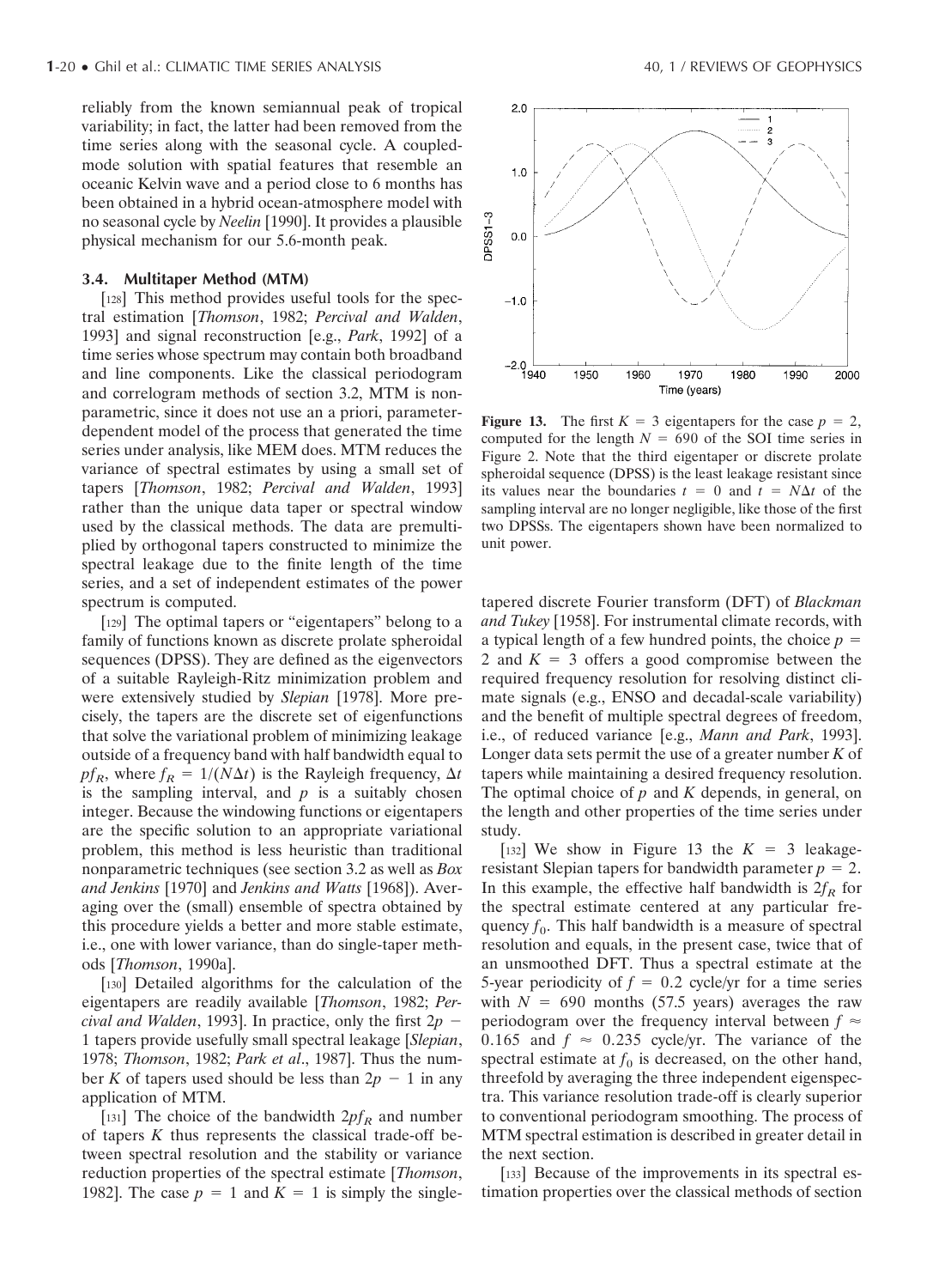3.2, the MTM method has been widely applied to problems in geophysical signal analysis, including analyses of instrumental data on the atmosphere and oceans [*Kuo et al*., 1990; *Ghil and Vautard*, 1991; *Mann and Park*, 1993, 1994, 1996a, 1996b; *Lall and Mann*, 1995; *Mann et al*., 1995b; *Thomson*, 1995], paleoclimate proxy data [*Chappellaz et al*., 1990; *Thomson*, 1990a, 1990b; *Berger et al*., 1991; *Mann et al*., 1995a; *Mann and Lees*, 1996; *Mommersteeg et al*., 1995; *Park and Maasch*, 1993; *Yiou et al*., 1991, 1994, 1995, 1997], geochemical tracer data [*Koch and Mann*, 1996], and seismological data [*Park et al*., 1987; *Lees*, 1995]. Time-frequency "evolutive" analyses based on moving-window adaptations of MTM have also been applied to paleoclimatic records and model simulations [*Yiou et al*., 1991; *Birchfield and Ghil*, 1993; *Mann et al*., 1995a; *Mann and Park*, 1996b].

**3.4.1. Spectral estimation.** [134] MTM can provide estimates of both the line components and the continuous background of the spectrum. Once the tapers  $w_k(t)$  are computed for a chosen frequency bandwidth, the total power spectrum  $S_X$  can be estimated by averaging the individual spectra given by each tapered version of the data set. We call  $\hat{S}_k(f) = |Y_k(f)|^2$  the *k*th eigenspectrum, where  $Y_k$  is the discrete Fourier transform (DFT) of  $\{X(t)w_k(t): t = 1, \ldots, N\}$ . The highresolution multitaper spectrum is a weighted sum of the *K* eigenspectra,

$$
S_r(f) = \frac{\sum_{k=1}^{K} \mu_k |Y_k(f)|^2}{\sum_{k=1}^{K} \mu_k};
$$
 (31)

for the choice of weights  $\mu_k$  and other details, see *Percival and Walden* [1993].

[135] This spectral estimate's frequency resolution is  $\pm p f_R$ , which means that line components will actually be detected as peaks or bumps of width  $2pf_R$ . The situation is thus similar, in principle, to that for the classical spectral estimate of section 3.2, except that the peaks can be identified with a higher resolution and greater confidence in MTM. For a white noise process, or even one that has a locally flat spectrum near the line of interest, the high-resolution spectrum is chi-square distributed with 2*K* degrees of freedom [*Thomson*, 1982].

[136] The relative weights on the contributions from each of the *K* eigenspectra can be adjusted further to obtain a more leakage-resistant spectral estimate, termed the adaptively weighted multitaper spectrum,

$$
S_w(f) = \frac{\sum_{k=1}^{K} b_k^2(f) \mu_k |Y_k(f)|^2}{\sum_{k=1}^{K} b_k^2(f) \mu_k}.
$$
 (32)

The weighting functions  $b_k(f)$  further guard against broadband leakage for a "warm-colored" process (see section 2.3) that is locally white, i.e., that has a fairly flat spectrum in the frequency range of interest. The adaptive spectrum estimate has an effective number of degrees of freedom  $\nu$  that generally departs only slightly from the nominal value 2*K* of the high-resolution multitaper spectrum [*Thomson*, 1982].

[137] The purpose of harmonic analysis is to determine the line components in the spectrum that correspond to a purely periodic or multiply periodic signal in terms of their frequency, amplitude, and phase. The Fourier transform of a clean periodic signal in continuous time and of infinite length yields a Dirac function at the frequency of the signal, namely, a line (or peak of zero width) with infinite magnitude. As described in section 3.1, it is the jump in the cumulative power at that frequency that is proportional to the periodic signal's amplitude squared.

[138] A spectral estimate based on the methods discussed so far gives indirect information on such a signal's amplitude at all frequencies. For a periodic signal sampled at discrete times over a finite time interval, the area under the peak centered at its true frequency is proportional to the signal's amplitude squared, while the peak's width is, roughly speaking, inversely proportional to the length *N* of the time series. The area under the peak is nearly constant, since the peak's height is also proportional to *N*.

[139] Harmonic analysis attempts to determine directly the (finite) amplitude of a (pure) line in the spectrum of a time series of finite length. We explain next how this is done within MTM. *MacDonald* [1989] describes pure line estimation using the maximum likelihood approach for single-window periodogram estimators [*Schuster*, 1898; *Whittle*, 1952]. *Foias et al*. [1988] proved rigorous mathematical results on maximum likelihood estimation of sinusoids in noise of arbitrary color. The drawback of these single-window results is that they work well only when the S/N ratio is fairly high. Thus SSA prefiltering, which enhances the S/N ratio, may help "classical" pure line estimation, as suggested by the results presented in sections 3.2 and 3.3 for standard peak detection. The MTM approach described below, on the other hand, can also ascertain the presence of pure sinusoids in a fairly high noise background.

[140] Assume the time series  $X(t)$  is the sum of a sinusoid of frequency  $f_0$  and amplitude *B*, plus a noise  $\eta(t)$  which is the sum of other sinusoids and white noise. One can then write

$$
X(t) = Be^{2\pi i f_0 t} + \eta(t). \tag{33}
$$

If  $\{w_k(t): k = 0, \ldots, K - 1\}$  are the first *K* eigentapers and  $U_k(f)$  is the DFT of  $w_k$ , a least squares fit in the frequency domain yields an estimate *Bˆ* of the amplitude *B*: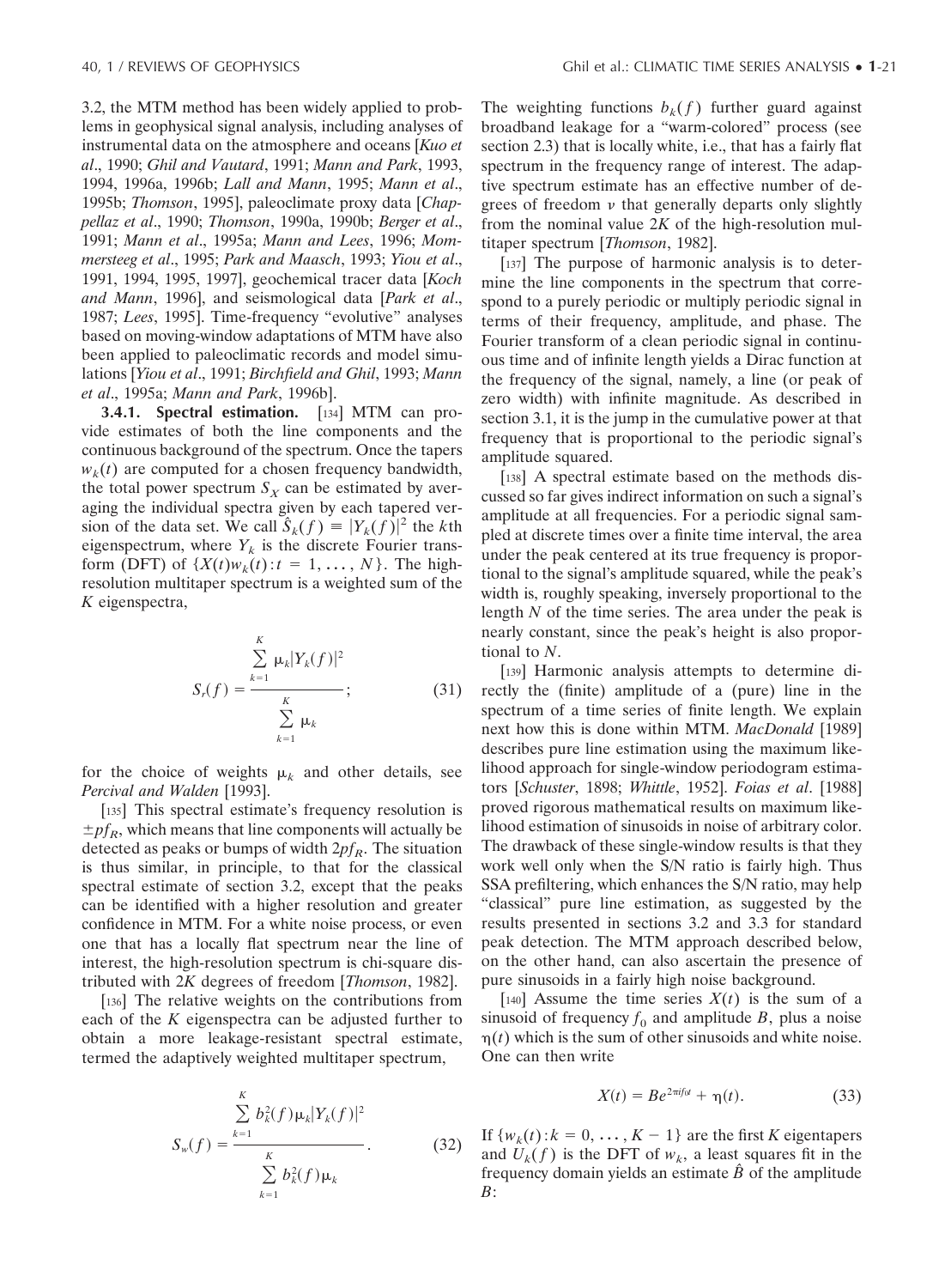$$
\hat{B}(f_0) = \frac{\sum_{k=1}^{K} U_k^*(0)Y_k(f_0)}{\sum_{k=1}^{K} |U_k(0)|^2},
$$
\n(34)

where the asterisk denotes complex conjugation.

[141] A statistical confidence interval for *Bˆ* can be given by a Fisher-Snedecor test of *F* test [*Kendall and Stuart*, 1977]. This test is based roughly on the ratio of the variance captured by the filtered portion of the time series  $X(t)$ , using  $K$  eigentapers, to the residual variance. By expanding the variance of the model, one finds that it is the sum of two terms,

$$
\theta = |\hat{B}(f_0)|^2 \sum_{k=1}^K |U_k(0)|^2 \tag{35}
$$

$$
\psi = \sum_{k=1}^{K} |Y_k(f_0) - \hat{B}(f_0)U_k(0)|^2, \tag{36}
$$

that are the "explained" and "unexplained" contributions, respectively, to the variance.

[142] The random variable  $F(f)$  of the unknown frequency *f* is defined by

$$
F(f) = (K - 1) \frac{\theta}{\psi}.
$$
 (37)

If the time series  $X(t)$  were a pure white noise realization, *F* would obey a Fisher-Snedecor law with 2 and  $2K - 2$  degrees of freedom. One can interpret its numerical value for given data by assuming that  $B = 0$ , i.e., that  $X(t)$  is white, and trying to reject the white noise null hypothesis. In practice, the spectrum need only be "locally white" in the sense that the *K* eigenspectra which describe the local characteristics of the spectrum should be distributed as they would be for white noise [*Thomson*, 1982].

[143] This harmonic analysis application of MTM is able to detect low-amplitude harmonic oscillations in a relatively short time series with a high degree of statistical significance or to reject a large amplitude if it failed the *F* test, because the *F* value  $F(f)$  does not depend, to first order, on the magnitude of  $B(f)$ . This feature is an important advantage of MTM over the classical methods of section 3.2, in which the error bars scale with the amplitude of a peak [e.g., *Jenkins and Watts*, 1968].

[144] The key assumption in this harmonic analysis approach, however, is that the time series is produced by a process that consists of a finite superposition of separate, purely periodic, fixed-amplitude components and white or, at least, locally white noise. If not, a continuous spectrum, in the case of a colored noise or a chaotic system, will be broken down into spurious lines with arbitrary frequencies and possibly high *F* values. In essence, the above procedure assumes that the signal is represented by lines in the spectrum corresponding to phase-coherent harmonic oscillations, while the noise is represented by the continuous component of the spectrum.

[145] In geophysical applications, signals are most often associated with narrowband variability that is not strictly harmonic, i.e., sinusoidal, or even purely periodic. Truly harmonic signals are, in fact, rarely detected in climatic and most other geophysical time series [*Ghil and Childress*, 1987; *Park*, 1992]. This is often because the period, amplitude, and phase of a limit cycle like that illustrated in Figure 1 are typically each a function of slowly changing parameters. Such signals are well captured by the SSA's pairs of eigenelements (see section 2.2). To analyze the precise spectral content of an SSA oscillatory pair, however, requires the application of additional spectral estimation tools (see sections 3.2 and 3.3).

[146] The complex nature of geophysical signals and noise outlined in the preceding paragraph has motivated *Mann and Lees* [1996] to modify the conventional MTM approach to line estimation. Their algorithm combines the harmonic signal detection procedure described above with a criterion for detecting significant narrowband, "quasi-oscillatory" signals which may exhibit phase and amplitude modulation as well as intermittently oscillatory behavior. It thus provides for the detection of both harmonic and narrowband signals while making use of a robust estimate of the background noise.

[147] *Mann and Lees* [1996] retain the pure line test of the traditional MTM procedure, as given by (34)–(37). All peaks, however, whether purely harmonic or narrowband, are tested for significance relative to the null hypothesis of a red noise background. The spectral density of this background noise is assumed to be given by (13)–(15), and the parameters  $S_0$  and *r*, the noise process's variance and the lag-one autocorrelation, are estimated empirically from the data.

[148] Discrimination against a red noise background is particularly important in climate studies, where the system under investigation always contains longer timescales than those of immediate interest. This leads to greater power at lower frequencies and greater likelihood of prominent peaks in the spectrum there, even in the absence of any signals [e.g., *Hasselmann*, 1976; *Mitchell*, 1976]. *Thomson* [1990a] and *Thomson and Chave* [1990] have developed therefore quadratic inverse spectrum estimates aimed more particularly at the shape and properties of continuous spectra and cross spectra.

[149] *Mann and Lees* [1996] provide a robust estimate of the spectral background (equation (13)) by minimizing, as a function of *r*, the misfit between an analytical AR(1) red noise spectrum and the adaptively weighted multitaper spectrum convolved with a median smoother. The median smoothing operation insures that the glo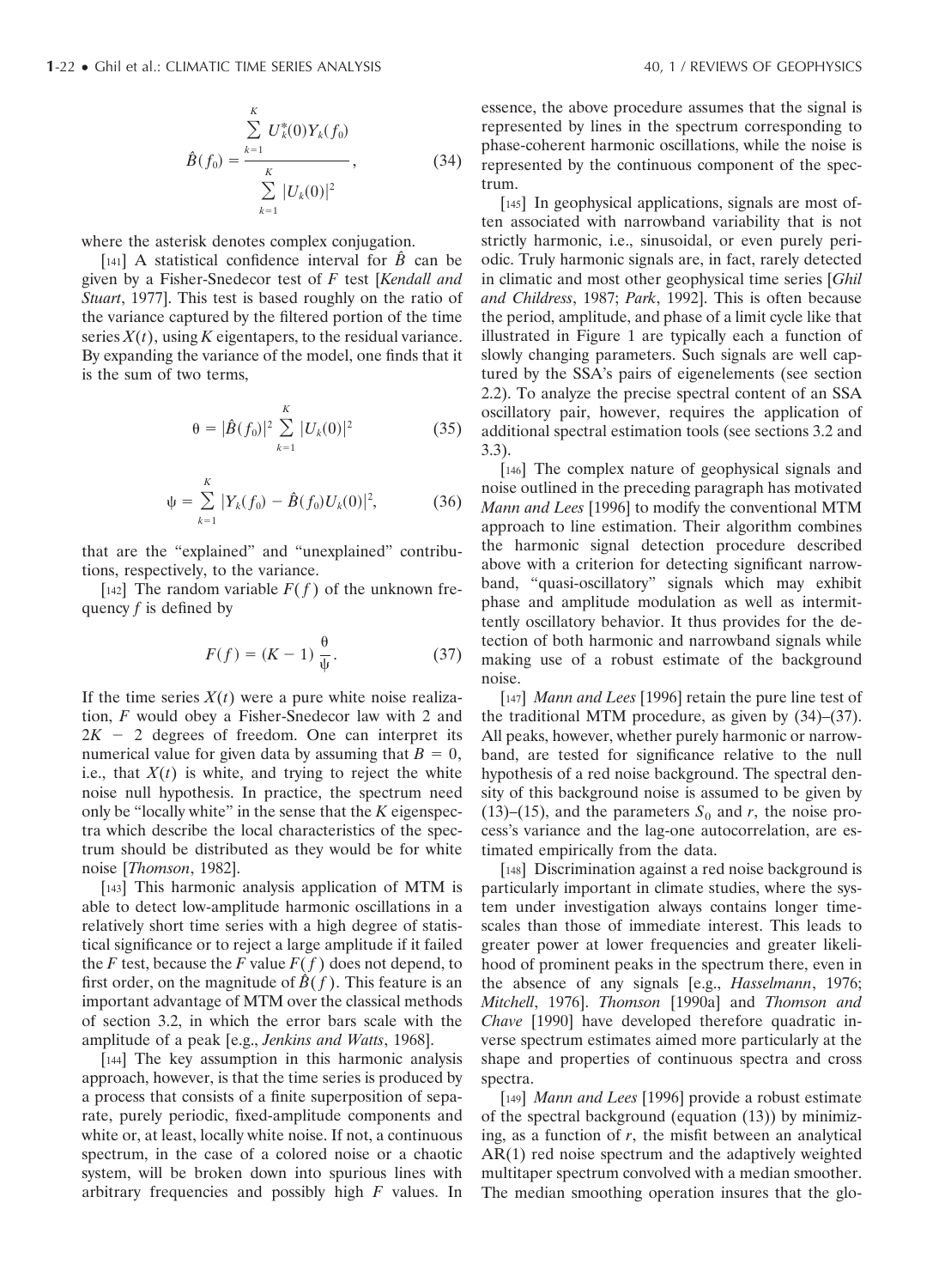bally estimated noise background is insensitive to "outliers." These outliers may be due to peaks associated with significant signals or to spurious ones. The median smoother guards against inflated estimates of noise variance and noise autocorrelation; the latter arise in a conventional Box-Jenkins approach due to the contamination of noise parameters by contributions from the signal, for example, from a significant trend or oscillatory component of the series. A median smoothing width of  $\Delta f = \min (f_N/4, 2pf_R)$  is a good compromise between describing the full variation of the background spectrum over the Nyquist interval, on the one hand, and insensitivity to narrow spectral features, on the other.

[150] Significance levels for harmonic or narrowband spectral features relative to the estimated noise background can be determined from the appropriate quantiles of the chi-square distribution, by assuming that the spectrum is distributed with  $v = 2K$  degrees of freedom [*Mann and Lees*, 1996]. A reshaped spectrum is determined in which the contributions from harmonic signals are removed [*Thomson*, 1982], based on their passing a significance threshold for the *F* variance ratio test described above. In this way, noise background, harmonic, and narrowband signals are isolated in two steps. The harmonic peak detection procedure provides information as to whether the signals are best approximated as harmonic or narrowband, i.e., as phase-coherent sinusoidal oscillations or as amplitude-and-phase–modulated, and possibly intermittent, oscillations. In either case, they must be found to be significant relative to a specified noise hypothesis, such as that of red noise (equation (13)) used above.

[151] To illustrate the revised MTM procedure of *Mann and Lees* [1996], we apply the approach to the SOI series discussed earlier. Consistent with the SSA-MEM results of section 3.3 (see Figure 12), the MTM analysis in Figure 14 recognizes two highly significant interannual peaks, one centered at  $f = 0.18$  cycle/yr (roughly a 5.5-year period) and another centered at  $f = 0.41$ cycle/yr (roughly a 2.5-year period).

[152] These two signals are significant well above the 99% level: For  $p = 2$  and  $N = 690$  monthly samples, there are about seven statistically independent bandwidths in the spectral estimate within the subannual band ( $f < 0.5$  cycle/yr); hence not even one interannual or lower-frequency peak is expected to arise by pure chance at the 99% level. A low-frequency variation that cannot be distinguished from a trend for the given data set is also isolated as significant at the 99% level relative to the estimated red noise background.

[153] We associate the two interannual peaks with the low-frequency and quasi-biennial ENSO signals, respectively, although a slight discrepancy exists with respect to the SSA-MEM results in Figure 12. The difference between the 2.5-year period here and the 2.4 years in Figure 12 is negligible. That between 5.5 years here and 4.8 years there is probably due to the relative shortness of the record and the width of the peak, both here and



**Figure 14.** Adaptively weighted MTM spectrum of the SOI time series. The estimated red noise background and associated 90%, 95%, and 99% significance levels are shown by the four smooth curves, in this order, from the lowest to the highest curve in the figure. Three signals with interannual and lower frequencies (the trend and ENSO's low-frequency and quasi-biennial signals) are significant at the 99% level. Several higher-frequency peaks appear also to be significant; see text for a more detailed assessment of their significance. The bandwidth parameter is  $p = 2$ , and  $K = 3$  tapers were used.

in Figure 12. SSA-MEM emphasizes the middle of the peak, while MTM selects a harmonic feature that might lie close to one of the peak's sides.

[ $154$ ] It is interesting to note that the AR(1) model does not provide a good description of the noise background in a neighborhood of the spectrum surrounding  $f = 1.0$  cycle/yr (see also Figure 7 and its discussion in section 2.3). This discrepancy could be due, at least in part, to the prior removal of the seasonal cycle (see also *Thomson* [1995] and section 2.3). Away from  $f = 1.0$ cycle/yr the robustly estimated red noise spectrum provides a good visual fit to the data set's spectral background. *Mann and Lees*'s [1996] noise background estimation procedure thus appears to be fairly insensitive to the anomalous behavior of the spectrum near the annual cycle.

[155] Higher-frequency peaks between  $f = 0.3$  cycle/ month and  $f = 0.5$  cycle/month (periods of 2–3 months) may be associated with intraseasonal oscillations in the tropical atmosphere but raise some concerns through their large number and relatively poor match with results obtained using other atmospheric data sets. The estimate of the noise background in this intraseasonal band is probably lowered unduly by the attempt to fit a single red noise spectrum to both this band and the interannual one. *Gilman et al*. [1963] already had recognized that multiple decorrelation timescales may characterize certain atmospheric and climate phenomena. Thus one might be better off in a case like this, when applying MTM, to use a more complex null hypothesis for signif-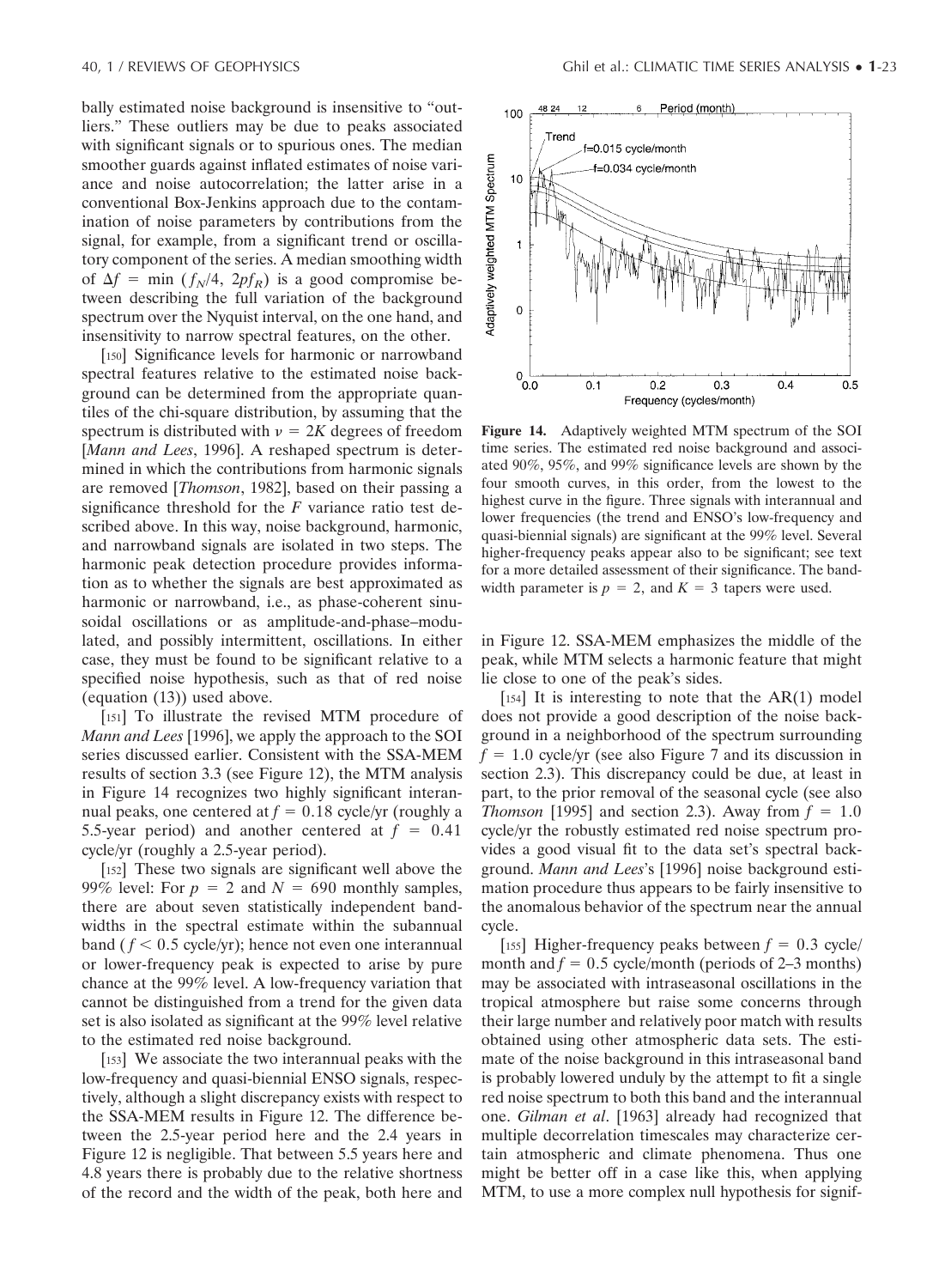

**Figure 15.** Comparison between MTM spectra obtained by harmonic analysis test and adaptively weighted estimation against red noise background. Shown are (a) harmonic signal (variance ratio)  $F$  test with median, 90%, 95%, and 99% significance levels indicated and (b) reshaped versus unreshaped adaptively weighted MTM spectrum based on  $p = 2$ and  $K = 3$ , and a 90% *F* test significance criterion for reshaping. The dashed line in Figure 15b represents the discrepancy between reshaped spectrum (solid curve) and the unreshaped one; it thus provides a measure of the portion of the MTM spectrum associated with harmonic features. Significance levels for the reshaped spectrum are as in Figure 14.

icance testing. Such a hypothesis of a fairly general colored-noise background is available in the SSA-MTM Toolkit (http://www.atmos.ucla.edu/tcd/ssa), where it is described as "locally white." This composite noise model, however, has less of a physical justification than the straightforward red noise of (13)–(16) and raises questions of parsimony in estimating its parameters.

[156] To better understand the distinction between the inferences from the conventional MTM procedure of *Thomson* [1982] and the revised procedure of *Mann and Lees* [1996], we compare the results of the two in Figure 15. The *F* test criterion for harmonic signals in Figure 15a yields seven peaks at the 99% confidence level and 27 peaks at the 95% confidence level. Many of these peaks are associated with very weak power in the spectrum. Note that the harmonic peak test has the higher Rayleigh frequency resolution  $\pm f_R$ , and not the broader bandwidth  $\pm pf_R$  of the adaptive multitaper spectral estimate (equation (32)). In a series of  $N = 690$  data points we would expect about seven and 35 peaks at the 99% and 95% confidence levels, respectively, from chance alone. This does not differ significantly from the *F* test results for the time series in Figure 2. The harmonic analysis approach alone therefore does not distinguish any significant features from random noise in our SOI data.

[157] The results of this approach are nonetheless

useful in the reshaping procedure used by *Mann and Lees* [1996]. Figure 15b also shows the reshaped (solid curve) and adaptively weighted (dashed curve) multitaper spectrum along with the significance levels relative to the robustly estimated red noise background. The dashed peaks satisfy the harmonic detection test at the 90% level and are also significant relative to red noise at the same level. There are eight such peaks, including both a lower-frequency and a quasi-biennial ENSO peak. The inference in this case is that the two distinct ENSO-band signals are both significant well above the 99% level against red noise; furthermore, each of these two narrowband signals is likely to contain a harmonic, phase-coherent oscillation with a 90% level of confidence. If a 99% threshold were required in the *F* test for the reshaping procedure, neither of these two peaks would pass the harmonic test. Nonetheless, they are still highly significant narrowband features of the spectrum. The true ENSO signal is almost certainly associated with amplitude and phase modulation over time (see *Jiang et al*. [1995a] and Figure 6), and these features are not appropriately modeled in the harmonic signal test alone.

**3.4.2. Signal reconstruction.** [158] Once significant peaks have been isolated in the spectrum, relative to the specified null hypothesis, the associated signals can be reconstructed in the time domain using the information from the multitaper decomposition. These reconstructions of oscillatory signals are analogous to the SSA reconstructed components (RCs) described in section 2.2, except that information from a frequency domain decomposition, rather than a lag domain decomposition, is used to reconstruct the partial signal of interest. As in the lag domain case of SSA, the reconstruction becomes more delicate near the end points of the time interval over which the data are provided.

[159] The reconstructed signal that corresponds to a peak centered at frequency  $f_0$  is written in continuous time as

$$
\tilde{X}(t) = \Re{A(t)e^{-2\pi i f_0 t}}
$$
\n(38)

or, for the discrete time case at hand,

$$
\tilde{X}(n\Delta t) = \Re\{A_n e^{-2\pi i f_0 n \Delta t}\}.
$$
 (39)

We determine the envelope function  $A(t)$  from a time domain inversion of the spectral domain information contained in the *K* complex eigenspectra [*Park*, 1992; *Park and Maasch*, 1993; *Mann and Park*, 1994, 1996b], while  $\Re$  is the real part of the Fourier term in braces. The envelope  $A(t)$  has  $K$  complex degrees of freedom, and allows for phase and amplitude variations in the time reconstruction of the signal centered at frequency  $f_0$ . It thus represents a considerable refinement of the classical, single-taper complex demodulation method [*Bloomfield*, 1976; *Hasan*, 1983].

[160] The discrete time sequence describing the complex envelope  $A_n$  is determined from a discrete inverse problem that uses the complex amplitudes of each of the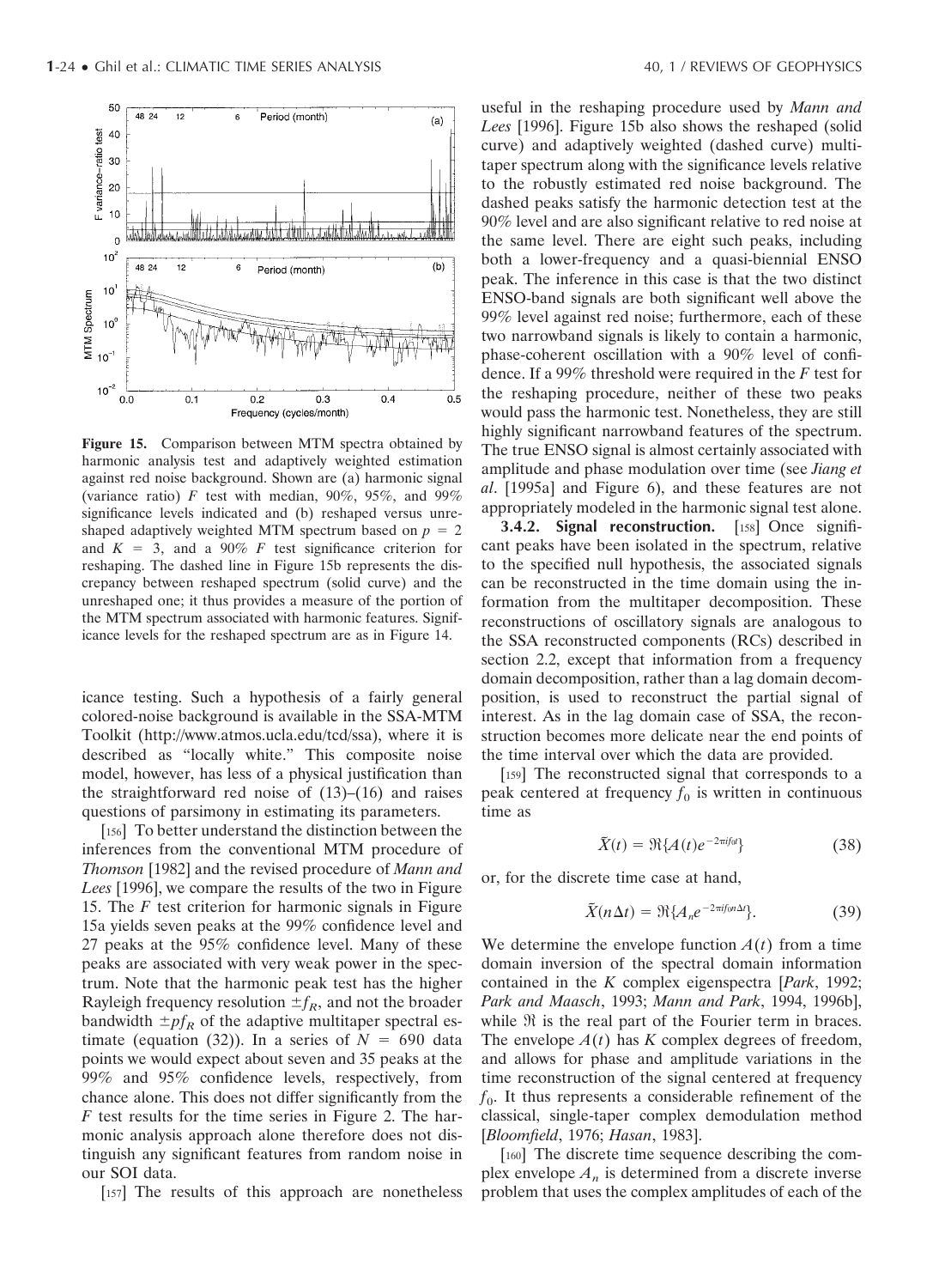

Figure 16. Multitaper reconstruction of the significant interannual components corresponding to (a) the trend, (b) the low-frequency band, and (c) the quasi-biennial band of ENSO. A minimum-misfit boundary condition was employed in the reconstructions, as described in the text. The parameters  $p =$ 2 and  $K = 3$  were used as above.

*K* eigenspectra and appropriate boundary conditions [*Park*, 1992; *Park and Maasch*, 1993]. The three lowestorder boundary constraints in this inversion involve minimizing the envelope  $A_n$  itself or its slope near the end points, or maximizing its smoothness there. Supplementary information regarding the signal (see the discussion by *Park* [1992]) might favor any one of these three choices that involve the sequence  $A_n$  and its first or second (divided) differences. The amplitude of the seasonal cycle in surface temperature, for example, is nearly constant in time, and a minimum-slope constraint is thus most appropriate [see *Mann and Park*, 1996b]. In the absence of such a priori information, one can obtain a nearly optimal reconstruction through seeking the weighted linear combination of these three constraints that minimizes the mean-square difference between the reconstructed signal and the raw data series [*Mann and Park*, 1996b].

[161] In Figure 16 we show the reconstruction, based on the latter recipe, of the SOI that corresponds to the three interannual signals that are significant at the 99% level in Figure 14: the trend, low-frequency, and quasibiennial components. The two oscillatory signals each exhibit roughly one (nondimensional, normalized) unit of peak-to-peak variation. The amplitude modulations of both oscillatory components, low-frequency (Figure 16b) and quasi-biennial (Figure 16c), are similar, with minimal amplitude in the early 1960s (compare with Figure 8 and its discussion in section 2.4).

[162] The long-term trend in the SOI (Figure 16a), while weak, still exhibits a peak-to-peak variation of about 0.5 units or one half of the amplitude of the two oscillatory signals. The oscillatory components of SOI



**Figure 17.** Sum of the three MTM reconstructed components (bold curve), along with the raw SOI series (light curve).

are well known to be anticorrelated with sea surface temperatures in the eastern tropical Pacific. The trend in Figure 16a also seems to be anticorrelated with the temperature trend for the equatorial Pacific shown in Figure 4b of *Moron et al*. [1998], although the number of degrees of freedom in these two trends does not allow us to establish the statistical significance of this anticorrelation. The filtered RC-5 in Figure 6b shares the overall features of the reconstructed trend in Figure 16a, although it also displays some interdecadal variability not present in the latter.

[163] In Figure 17 we plot the partial reconstruction of SOI (bold curve) obtained by summing the trend and two oscillatory components shown separately in Figure 16. This reconstruction captures 28% of the total variance in the raw monthly data (light curve) versus the 43% captured by RCs 1–4 in Figure 6a. The overall match with strong and moderate El Niños and La Niñas is also fairly good, although somewhat less compelling than in section 2.2. The MTM trend in Figure 16a, on the other hand, seems to provide a cleaner picture of the SOI's nonoscillatory evolution over the latter half of the twentieth century than the SSA trend in Figure 6b. Both SSA and MTM reconstructions therefore have much to contribute to our description and understanding of climate variability.

## **4. MULTIVARIATE METHODS**

[164] So far, we have discussed the spectral analysis of a single, scalar time series. In many geophysical applications, and to a lesser extent in astrophysics and space physics, one is presented with a sequence of maps or other time discrete samples of a vector-valued process. The *L* components at each time may be values of a field at discrete grid points, in one, two, or three space di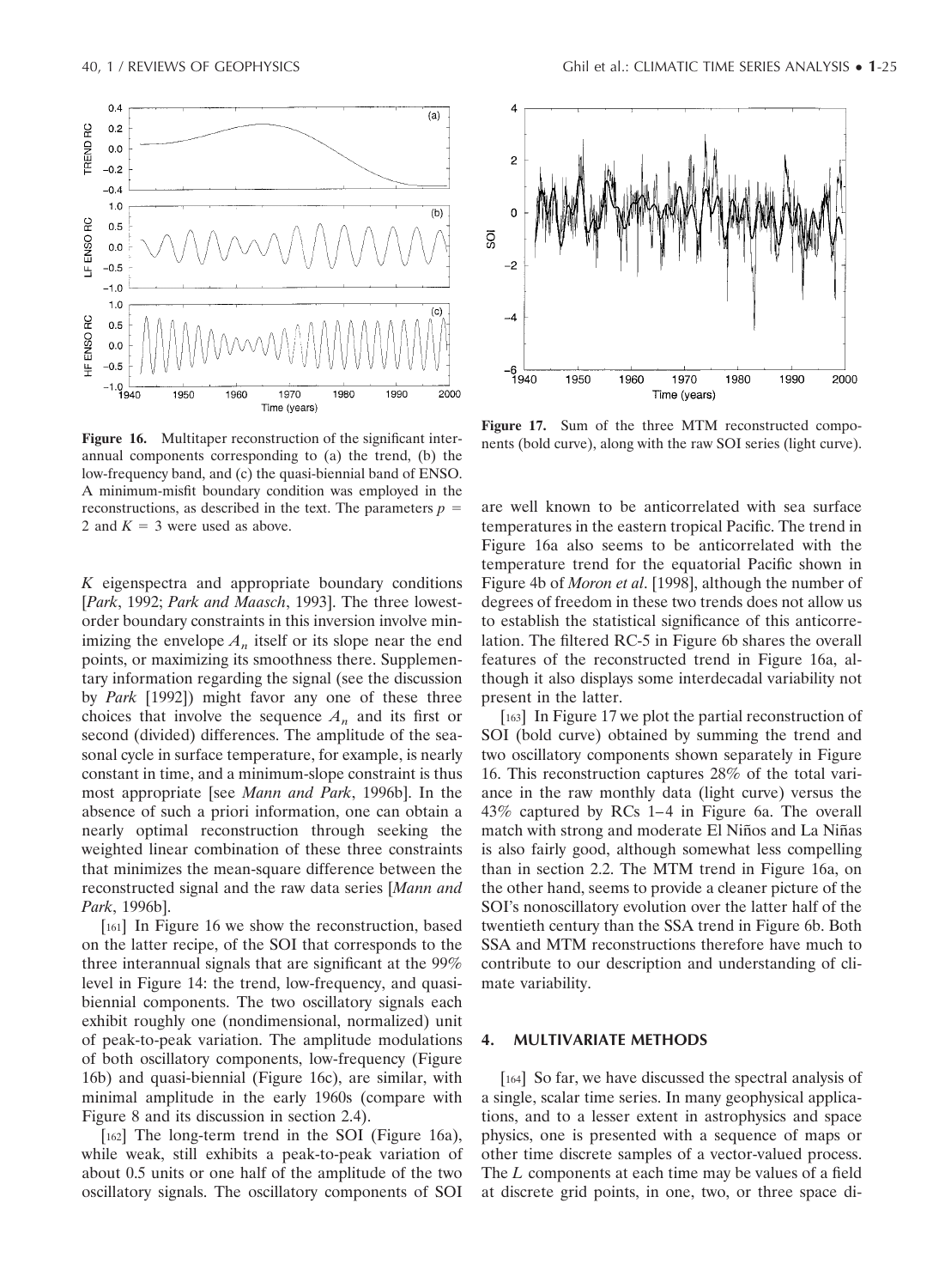mensions, or values of the field's projections onto certain (spatial) basis functions imposed by the geometry of the domain. It is useful to think of the values of such a component at successive times as a (scalar) time series, and it is common to refer to each of these time series as a channel. The methods discussed in this section are thus referred to sometimes as multichannel. It is also common in the statistical literature to refer to a scalar time series as univariate and to a vector time series as multivariate.

[165] Most of the univariate methods of sections 2 and 3 (SSA, wavelets, MEM, and MTM) have been extended to multivariate time series. The computation of cross correlations and cross spectra by classical methods is presented by *Hannan* [1970] and *Priestley* [1981b], among others. *Mann and Park* [1999] provide an up-todate review of multivariate MTM methods and their applications. There exists extensive literature on applying wavelets to the evolution of turbulent flow fields [*Farge*, 1992] and related multivariate problems [*Torrence and Compo*, 1998]. For the sake of brevity, we shall restrict ourselves therefore to a succinct presentation of multivariate MEM and SSA.

#### **4.1. Principal Oscillation Patterns (POPs)**

[166] In principle, one can extend MEM to multivariate time series via the inverse modeling of vector-valued AR processes [*Ooms*, 1988]. In practice, if both the number *L* of channels and the order *M* of the AR model are high, the issues of computational and statistical stability of the *LM* coefficients involved become rapidly prohibitive. Thus it is only vector-valued AR(1) processes that have been widely applied to geophysical problems under the name of principal oscillation patterns (POPs) [*Hasselmann*, 1988; *Von Storch et al*., 1988] or empirical normal modes (ENMs) [*Penland*, 1989; *Penland and Ghil*, 1993].

[167] *Penland* [1996] provides an excellent review of vector-valued stochastic processes  $X(t)$  in continuous time and of their connection to discrete time AR processes. Her review is well illustrated by the application of the basic concepts to the spectral analysis and AR prediction of sea surface temperatures in the tropical Pacific. The details of the methodology are well beyond the scope of this brief review, but the basic idea is to use the data in order to estimate two matrices, **B** and **Q**, in the model

$$
d\mathbf{X} = \mathbf{B}\mathbf{X}dt + d\xi(t). \tag{40}
$$

Here **B** is the (constant) dynamics matrix and **Q** is the lag-zero covariance of the vector white noise process  $d\xi(t)$ , considered here in continuous time. For the subtleties of time-continuous stochastic processes we refer to *Penland* [1996, and references therein];  $\xi(t)$  is a continuous, nowhere differentiable Wiener process. For the present purposes, it suffices to recall that by the wide-sense stationarity assumption (see Appendix A), **B**

has to be stable, i.e., its eigenmodes have to decay in time. The latter property is the counterpart, in the present vector-matrix context, of the requirement that  $a_1 < 0$  for the scalar AR(1) process of (1) and (16).

[168] The two matrices **B** and **Q** are related by a fluctuation-dissipation relation [*Leith*, 1975]:

$$
\mathbf{BC}(0) + \mathbf{C}(0)\mathbf{B}^{\mathrm{t}} + \mathbf{Q} = 0,\tag{41}
$$

where  $\mathbf{C}(\tau) = \epsilon \{ \mathbf{X}(t + \tau) \mathbf{X}^t(t) \}$  is the lag covariance matrix of the process  $X(t)$  being modeled and  $()^t$  is the transpose of a vector or matrix. One proceeds to estimate the Green's function  $G(\tau) = \exp(B\tau)$  at a given lag  $\tau_0$  from the sample of  $C(\tau)$  by

$$
\mathbf{G}(\tau_0) = \mathbf{C}(\tau_0) \mathbf{C}^{-1}(0). \tag{42}
$$

Diagonalizing  $\mathbf{G}(\tau_0)$  allows one to obtain  $\mathbf{B} = \mathbf{B}_{\tau_0}$ , via its eigenvalues and (left and right) eigenvectors. If (40) is the correct model for the process  $X(t)$ , then the matrix  $\mathbf{B}_{\tau}$  obtained for a certain  $\tau = \tau_0$  should be, in fact, independent of [*Penland and Ghil*, 1993]. The ENM approach [*Penland*, 1989] differs from the original POP approach [*Hasselmann*, 1988] by (1) building on the theory of continuous time stochastic processes and (2) considering the whole spectrum of **B**, rather than preselected (pairs of) eigenvalues only.

[169] There are various reasons for which  $G(\tau)$ , and hence **B**<sub>r</sub>, might be substantially different from one value of  $\tau$  to another. These include problems and trade-offs in the choice of  $\tau$ , as well as nonlinearity, instability, or nonstationarity of the true process being sampled. The vector AR(1) method, whether in its POP or ENM form, works best when the spectrum is dominated by a single peak [see *Von Storch et al*., 1988; *Penland*, 1996, and references therein], which results in a well-separated pair of POPs or ENMs. The "tau test" of recomputing the eigendecomposition of  $G(\tau)$  and therewith of  $B_{\tau}$  for various  $\tau$  values is particularly useful in determining the stability of the results, since error bars are, like for single-channel MEM and even more so, fairly difficult to come by.

[170] Recently, *Egger* [1999] has extended the POP approach to higher-order vector AR processes. He calls such a vector AR(*M*) process a MOP model. MOPs can capture, in principle, a multiplicity of oscillating patterns that elude POPs. Still, they encounter difficulties when the underlying system that produces the signal is nonlinear, as is the case with POPs.

### **4.2. Multichannel SSA**

[171] Multichannel SSA (or M-SSA) is a natural extension of SSA to a time series of vectors or maps, such as time-varying temperature or pressure distributions over the globe. The use of M-SSA for such multivariate time series was proposed theoretically, in the context of nonlinear dynamics, by *Broomhead and King* [1986b]. SSA can be applied, as explained in sections 1.2 and 2.1, in the context of systems of ordinary differential equa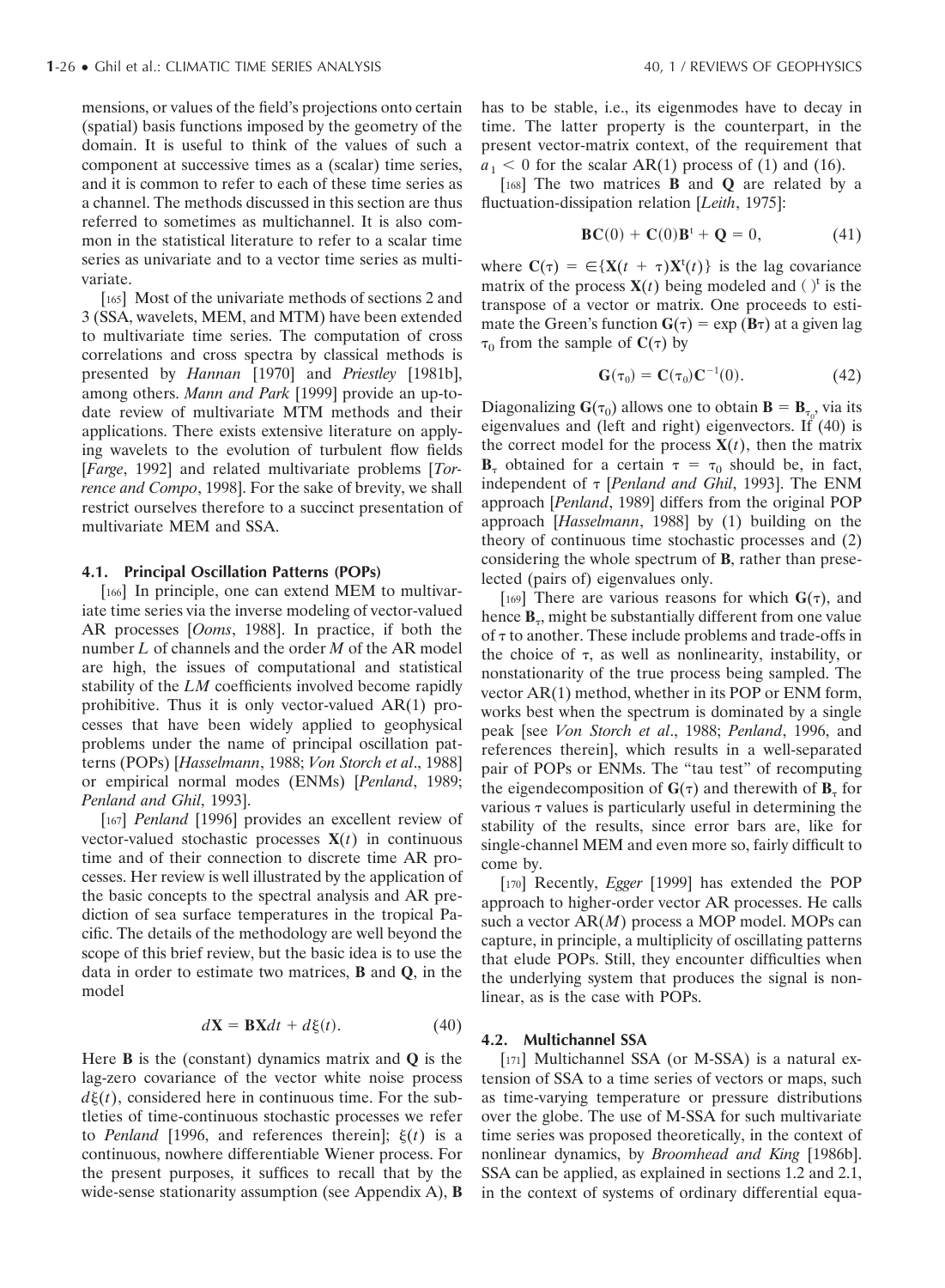tions and the reconstruction of (the skeleton of) their attractor.

[172] M-SSA is a generalization of this approach to systems of partial differential equations and the study of the spatiotemporal structures that characterize the behavior of solutions on their attractor [*Constantin et al*., 1989; *Temam*, 1997]. It has been applied to intraseasonal variability of large-scale atmospheric fields by *Kimoto et al*. [1991], *Keppenne and Ghil* [1993], and *Plaut and Vautard* [1994], as well as to ENSO; for the latter, both observed data [*Jiang et al*., 1995a; *Unal and Ghil*, 1995] and coupled general circulation model (GCM) simulations [*Robertson et al*., 1995a, 1995b] were used.

[173] In the meteorological literature, extended EOF (EEOF) analysis is often assumed to be synonymous with M-SSA [*Von Storch and Zwiers*, 1999]. The two methods are both extensions of classical principal component analysis (PCA) [*Preisendorfer*, 1988] but they differ in emphasis: EEOF analysis [*Barnett and Hasselmann*, 1979; *Weare and Nasstrom*, 1982; *Lau and Chan*, 1985] typically utilizes a number *L* of spatial channels much greater than the number *M* of temporal lags, thus limiting the temporal and spectral information. In M-SSA, on the other hand, on the basis of the singlechannel experience reviewed in sections 2 and 3.3, one usually chooses  $L \leq M$  (see also Appendix A). Often M-SSA is applied to a few leading PCA components of the spatial data, with *M* chosen large enough to extract detailed temporal and spectral information from the multivariate time series.

[174] Let  $\{X_l(t): l = 1, \ldots, L; t = 1, \ldots, N\}$  be an *L*-channel time series with *N* data points given at equally spaced intervals  $n \Delta t$ . We assume that each channel *l* of the vector  $X(n\Delta t)$  is centered and stationary in the weak sense.

[175] The generalization of SSA to a multivariate time series requires the construction of a "grand" block matrix  $\tilde{T}_X$  for the covariances that has the form

$$
\widetilde{\mathbf{T}}_{\mathbf{x}} = \begin{pmatrix}\n\mathbf{T}_{1,1} & \mathbf{T}_{1,2} & \cdots & \mathbf{T}_{1,L} \\
\mathbf{T}_{2,1} & \mathbf{T}_{2,2} & \cdots & \mathbf{T}_{L'} & \cdots \\
\vdots & \vdots & \ddots & \vdots & \ddots \\
\mathbf{T}_{L,1} & \cdots & \mathbf{T}_{L,L-1} & \mathbf{T}_{L,L}\n\end{pmatrix}.
$$
\n(43)

Each block  $\mathbf{T}_{l,l'}$  is a matrix that contains estimates of the lag covariance between channels *l* and *l'*. Extending the approach of *Vautard and Ghil* [1989] (see section 2.2), *Plaut and Vautard* [1994] proposed to obtain a "least biased" estimator by using, for each lag  $m$  ( $m = 0, ...,$  $M - 1$ ), the longest-possible segment of each channel. Thus the entries  $(j, j')$  of each block  $\mathbf{T}_{l,l'}$  can be written as

$$
(T_{l,l'})_{j,j'} = \frac{1}{\tilde{N}} \sum_{n=\max(1,1+j-j')}^{\min(N,N+j-j')} X_l(t) X_{l'}(t+j-j'), \qquad (44)
$$

where  $\tilde{N}$  is a factor that depends on the range of summation, to wit,

$$
\tilde{N} = \min (N, N + j - j') - \max (1, 1 + j - j') + 1
$$
\n(45)

(compare equation (6)).

[176] Note that unlike in the single-channel case, here  $\mathbf{T}_{l,l'}$  is Toeplitz but not symmetric. Its main diagonal contains the *Vautard and Ghil* [1989] estimate of the lag-zero covariance of channels *l* and *l'*. The diagonals in the lower left triangle of  $\mathbf{T}_{l,l'}$  contain the lag-*m* covariance of channels *l* and *l'*, with *l'* leading *l*, while the diagonals in the upper right triangle contain the covariances with *l* leading *l'*. Equation (44) ensures that  $\mathbf{T}_{l',l}$  =  $(\mathbf{T}_{l,l'})^t$  so that  $\mathbf{T}_{\mathbf{X}}$  is symmetric, but it is not Toeplitz. Note that the original formula of *Plaut and Vautard* [1994, equation (2.5)] does not, in fact, yield a symmetric matrix. More generally, we only expect to obtain a grand  $\frac{1}{\sqrt{2}}$  that is both symmetric and of Toeplitz form provided the spatial field being analyzed is statistically homogeneous; that is, its statistics are invariant with respect to arbitrary translations and rotations.

[177] An alternative approach [*Broomhead and King*, 1986a, 1986b; *Allen and Robertson*, 1996] to computing the lagged cross covariances is to form the multichannel trajectory matrix  $\tilde{\mathbf{X}}$  by first augmenting each channel  $\{X_l(t): t = 1, \ldots, N\}, 1 \le l \le L$ , of **X** with *M* lagged copies of itself,

$$
\tilde{\mathbf{X}}_l = \begin{pmatrix} X_l(1) & X_l(2) & \dots & X_l(M) \\ X_l(2) & X_l(3) & \dots & X_l(M+1) \\ \vdots & \vdots & \ddots & \vdots \\ X_l(N'-1) & \dots & X_l(N-1) \\ X_l(N') & X_l(N'+1) & \dots & X_l(N) \end{pmatrix}, \quad (46)
$$
  
1 \le l \le L,

and then forming the full augmented trajectory matrix:

$$
\widetilde{\mathbf{D}} = (\widetilde{\mathbf{X}}_1, \widetilde{\mathbf{X}}_2, \dots, \widetilde{\mathbf{X}}_L). \tag{47}
$$

[178] These two steps generalize (5) and (9). The grand lag covariance matrix  $\tilde{C}_X$  that is analogous to  $C_X$ in (9) is given by

$$
\tilde{\mathbf{C}}_{\mathbf{x}} = \frac{1}{N'} \tilde{\mathbf{X}}' \tilde{\mathbf{X}} = \begin{pmatrix} \mathbf{C}_{1,1} & \mathbf{C}_{1,2} & \cdots & \mathbf{C}_{1,L} \\ \vdots & \vdots & \ddots & \vdots \\ \vdots & \vdots & \ddots & \vdots \\ \mathbf{C}_{L,1} & \mathbf{C}_{L,2} & \cdots & \mathbf{C}_{L,L} \end{pmatrix} . \tag{48}
$$

The blocks of  $\tilde{C}_X$  are given by

$$
\mathbf{C}_{l,l'} = \frac{1}{N'} \; \tilde{\mathbf{X}}_l' \tilde{\mathbf{X}}_{l'} \tag{49}
$$

with entries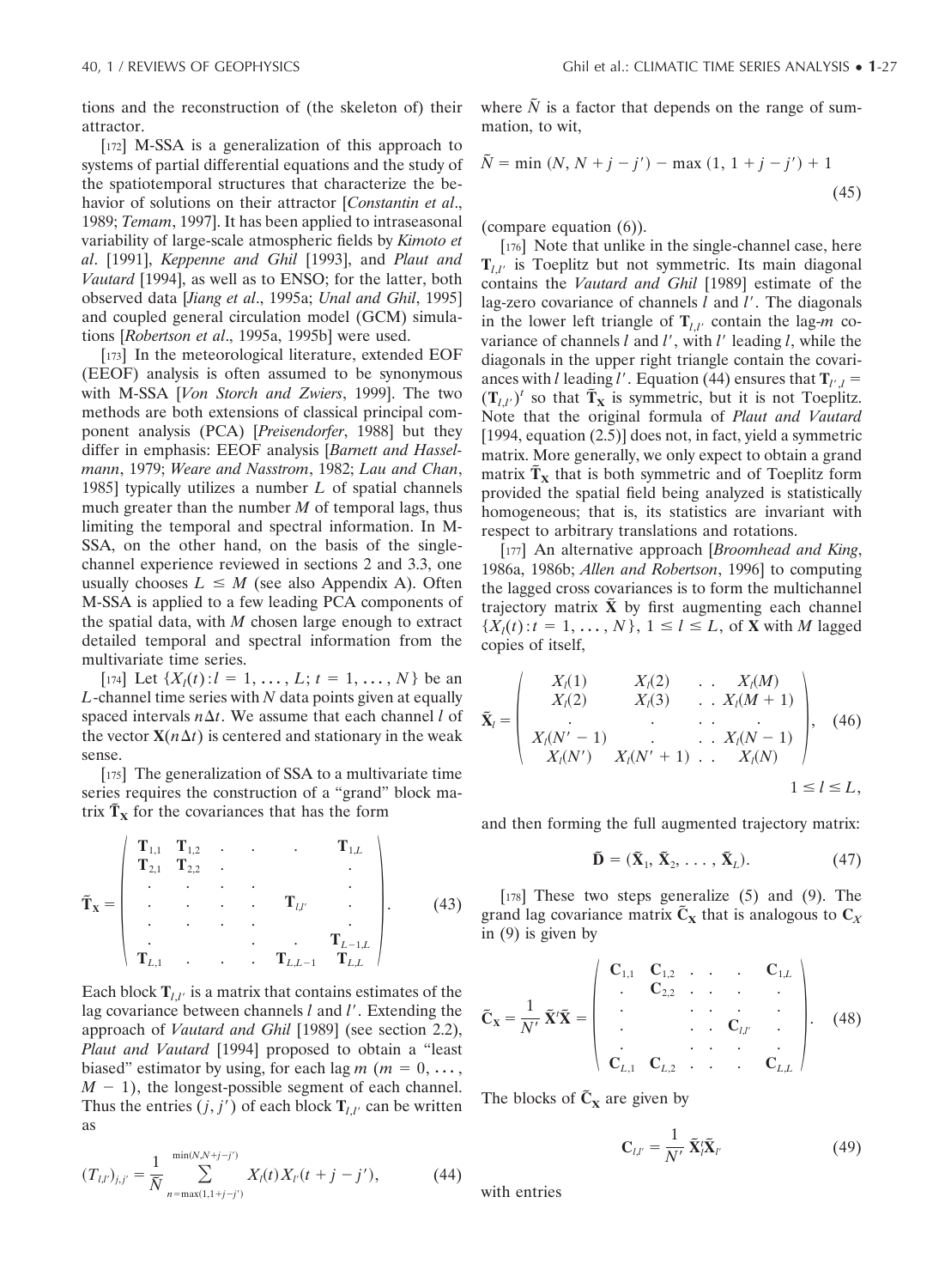$$
(C_{l,l'})_{j,j'} = \tilde{C}_{ll} = \frac{1}{N'} \sum_{t=1}^{N'} X_l(t+j-1)X_{l'}(t+j'-1), \quad (50)
$$

where  $I = j + M(l - 1)$  and  $J = j' + M(l' - 1)$  [Allen *and Robertson*, 1996]. Here **C***l*,*l*- is neither Toeplitz nor symmetric, but again  $C_{l',l} = (C_{l,l'})^t$  and hence  $\tilde{C}_X$  is symmetric.

[179] Each block  $C_{l',l}$  contains, like  $T_{l,l'}$  in (43), an estimate of the lag covariances of the two channels *l* and *l*-. The difference between the Toeplitz method of *Vautard and Ghil* [1989] and the trajectory matrix method of *Broomhead and King* [1986a, 1986b] in estimating the lag covariance matrix, when applied to M-SSA, consists of calculating  $(43)$  and  $(44)$  versus  $(48)$ – $(50)$ . The Toeplitz method extracts, according to the fixed lag *m* that is being considered at the moment, the two longest matching segments from the two channels *l* and *l*'; the matching is determined by the requirement that for each entry in the designated trailing channel, there exist an entry in the designated leading channel that is *m* time steps "ahead." It then uses the same estimated lag covariance for all entries along the appropriate diagonal in the block and thus yields a Toeplitz-form submatrix.

[180] The trajectory matrix method gradually slides, regardless of *m*, the same *N'*-long windows over the two channels. To compute the first entry in the diagonal that contains the lag-*m* covariances, the two matching windows are situated so that one starts at the first time point of the trailing channel and at the  $(m + 1)$ st point of the leading channel. Both windows are then slid forward by one point in time to produce the second entry. This results in slightly different values, from entry to entry, until the last point of the leading channel is covered and the  $(M - m)$ th entry of the diagonal, which is the last one, is calculated. This latter method thus retains detailed information on the variation of the lag covariance estimates from one pair of segments of the channels *l* and *l*<sup> $\prime$ </sup> to another, while the Toeplitz method produces a single, and smoother, global estimate for each lag *m*.

[181] Diagonalizing the  $LM \times LM$  matrix  $\tilde{C}_X$  or  $\tilde{T}_X$ yields *LM* eigenvectors  $\{E^k: 1 \le k \le LM\}$  that are not necessarily distinct. The extent to which the eigenpairs  $(\lambda_k, \mathbf{E}^k)$  obtained by diagonalizing  $\tilde{\mathbf{C}}_{\mathbf{X}}$  equal those obtained from  $\tilde{T}_X$  is a good indication of the robustness of the M-SSA results. Each eigenvector  $\mathbf{E}^k$  is composed of *L* consecutive *M*-long segments, with its elements denoted by  $E_l^k(j)$ . The associated space-time PCs  $A^k$  are single-channel time series that are computed by project- $\sin \tilde{\mathbf{x}}$  onto the EOFs:

$$
A^{k}(t) = \sum_{j=1}^{M} \sum_{l=1}^{L} X_{l}(t+j-1) E_{l}^{k}(j), \qquad (51)
$$

where  $t$  varies from 1 to  $N'$ . This is the multichannel counterpart of (10).

[182] For a given set of indices  $K$ , RCs are obtained by

Niño-3 SSTA and RCs



Figure 18. SST anomalies averaged over the Niño-3 region. Light solid line indicates Global Sea Ice and Sea Surface Temperature (GISST) data; bold curves are RCs 2–3 for *M* 60 (solid) and  $N' = 60$  (short dashed), as well as RCs 3–4 for  $M = N' = 270$  (long dashed).

convolving the corresponding PCs with the EOFs. Thus the *k*th RC at time *t* for channel *l* is given by

$$
R_l^k(t) = \frac{1}{M_t} \sum_{j=L_t}^{U_t} A^k(t-j+1) E_l^k(j).
$$
 (52)

As in (11), the normalization factor  $M_t$  equals  $M$ , except near the ends of the time series, and the sum of all the RCs recovers the original time series [*Plaut and Vautard*, 1994], as it does in the single-channel case. The factor  $M_t$ , as well as the lower and upper bounds of summation,  $L_t$  and  $U_t$ , are given by the same equation (equation (12)) as in the single-channel case.

[183] As an example, we apply M-SSA to the nearglobal data set of monthly sea surface temperatures from the Global Sea Ice and Sea Surface Temperature (GISST) data set [*Rayner et al*., 1995] for 1950–1994, from  $30^{\circ}$ S to  $60^{\circ}$ N, on a 4 $^{\circ}$ -latitude by  $5^{\circ}$ -longitude grid. The mean seasonal cycle was subtracted at the outset, and the data were prefiltered with standard PCA [*Preisendorfer*, 1988] to retain the 10 leading spatial PCs that describe 55.2% of the variance. This favors the association of larger decorrelation times with larger spatial scales, as expected for climatic [*Fraedrich and Boettger*, 1978] and other geophysical fields, and the channels are uncorrelated at zero lag. We use therewith  $L = 10$ channels and  $N = 540$  months; no other filtering or detrending was applied. The SST anomalies of this data set were averaged over the Niño-3 area in the eastern tropical Pacific ( $5^{\circ}$ S– $5^{\circ}$ N,  $90^{\circ}$ – $150^{\circ}$ W), and the evolution of these averaged anomalies is shown in Figure 18 (light solid curve).

[184] For comparison with previous ENSO studies we choose  $M = 60$  months, i.e., a 5-year *M* window. To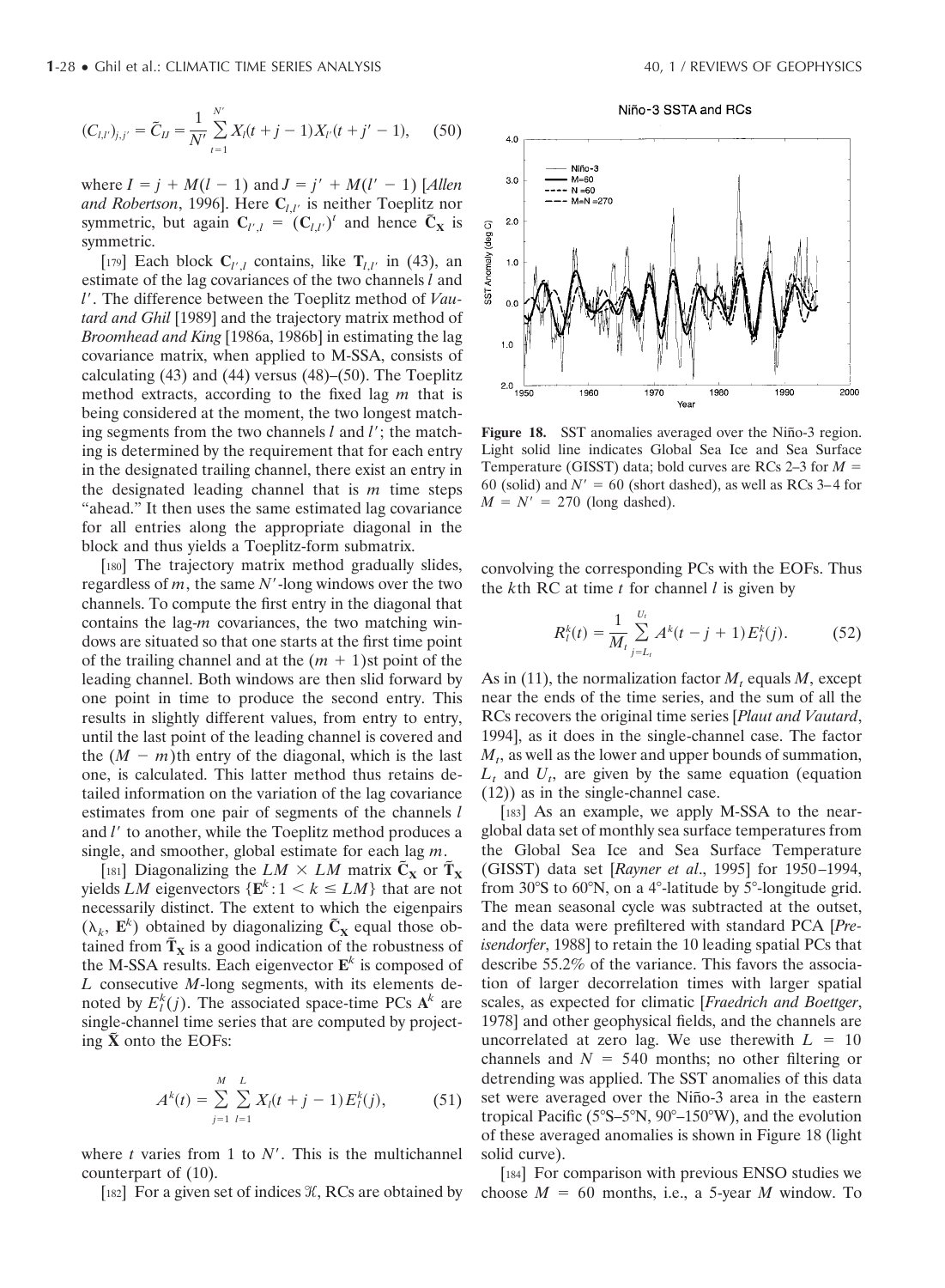

**Figure 19.** Phase composites for the low-frequency El Niño–Southern Oscillation (ENSO) cycle, as given by RCs 2–3 with  $N' = 60$ . The cycle is divided into eight segments of 45° each, using the first spatial PC as an index. Contour interval is  $0.1^{\circ}$ C.

demonstrate the usage of *N*- windows versus *M* windows (see Appendix A, especially equation (A1) and Figure 21, for the definition of "complementary windows"), we also set  $M = 480$ , which yields an N' window of 5 years, and  $M = 270$ , which yields the *M* and the *N*<sup> $\prime$ </sup> windows both equal to *N*/2.

[185] We use here the lag covariance matrices  $\tilde{C}_X$  that are based on the trajectory matrix approach of *Broomhead and King* [1986a, 1986b] for ease of comparison. In all three cases,  $ML > N'$ , so that it is more efficient to diagonalize the reduced  $(N' \times N')$  covariance matrix with elements given by (A1), rather than the  $(ML \times$ *ML*) matrix whose elements are given by (48).

[186] The leading oscillatory pair over the entire domain has a quasi-quadrennial period for all three values of *M*, as illustrated by the spatial average of the respective RCs over the Niño-3 region (Figure 18). The two reconstructions for  $M = 60$  (bold solid curve) and  $N' =$ 60 (dotted curve) isolate a very similar frequency-modulated mode, with a slightly longer period before 1965 (see Figure 8 and discussion there). The quasi-quadrennial pair (modes 2 and 3 in these two cases), however, only accounts for 20.0% variance with  $M = 60$  against  $30.8\%$  for  $N' = 60$ . This difference arises because the reduced covariance matrix has rank 60 in the latter case, which maximizes data compression, compared with rank  $ML = 480$  for  $M = 60$ . The smaller one of *M* and *N'* determines the approximate spectral resolution 1/*N*- or  $1/M$ . Choosing  $M = N' = 270$  yields the maximum spectral resolution but captures less variance for the oscillatory pair of interest: only 12.1% variance for the quasi-quadriennial pair, formed in this case by modes 3 and 4.

[187] Figure 19 shows the spatiotemporal evolution of the quasi-quadrennial mode (RCs 2–3) for  $N' = 60$ , using the phase-compositing procedure of *Plaut and Vautard* [1994]. The maps (not shown) are almost indistinguishable for  $M = 60$  (same pair) and  $M = N' = 270$ (RCs 3–4). The succession of panels in Figure 19 illustrates the progression of the oscillation, keyed to the phase index constructed by using the leading spatial PC of RCs 2–3 [*Moron et al*., 1998].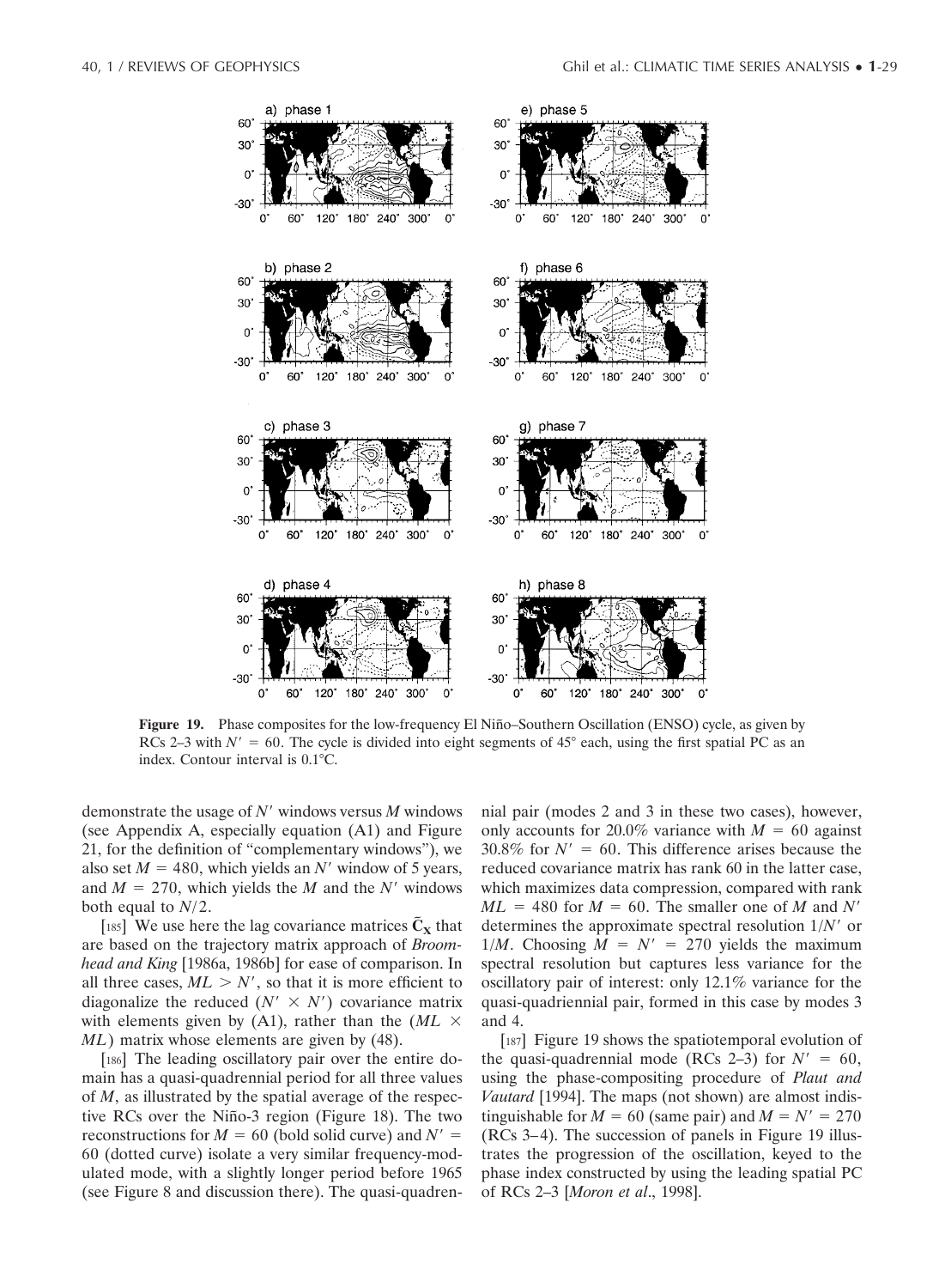[188] The maps are dominated by the classic El Niño signature over the tropical Pacific, together with the well-known "horseshoe" pattern over the extratropical Pacific [see *Chao et al*., 2000, and references therein]. Amplitudes elsewhere are weak: In the northwestern Indian Ocean, though, there is some suggestion of a warming during El Niño and cooling during La Niña events that lags the eastern equatorial Pacific by 1/8 cycle ( $\sim$ 6 months). Over the tropical Atlantic, there is also a small warming concurrent with the peak phase of El Niño and cooling simultaneously with La Niña.

[189] As in the single-channel case, a test of statistical significance is needed to avoid spatially smooth looking but spurious oscillations that might arise from M-SSA of finitely sampled noise processes. The complementary *N*--window approach of (A1) (see Appendix A) allows the univariate SSA Monte Carlo test of *Allen* [1992; see also *Allen and Smith*, 1996] to be extended to M-SSA in a straightforward manner, provided  $ML > N'$ , so that the reduced covariance matrix is completely determined and has full rank. As shown in our example above, *N* can always be chosen sufficiently small, so that the complementary window  $N'$  used in  $(A1)$  determines the spectral resolution.

[190] Details of this essentially univariate test are given by *Allen and Robertson* [1996]. The usefulness of the test depends in an essential way on the channels being uncorrelated at zero lag or very nearly so. In the example at hand, the decorrelation condition holds exactly, since we use the PCs of spatial EOF analysis. When using time series from grid points that are sufficiently far from each other for decorrelation to be near perfect, the test can still be useful.

[191] In this test the data series together with a large ensemble of red noise surrogates are projected onto the eigenmodes of the reduced covariance matrix of either the data or the noise. The statistical significance of the projections is estimated as in the single-channel test described in section 2.3. The noise surrogates are constructed to consist of univariate AR(1) segments, one per channel, that match the data in autocovariance at lag 0 and lag 1, channel by channel. The reason an essentially univariate test can be applied is because the eigenmodes do not depend on cross-channel lag covariance, provided  $N'$  is interpreted as the spectral window used in (A1). Since the test is biased if we project onto the data eigenmodes, we project onto the eigenmodes provided by the covariance matrix of the AR(1) noise.

[192] Figure 20 shows the result of the test applied for  $M = N' = 270$ , the maximum effective resolution. In Figure 20 the projections are plotted against the dominant frequencies associated with each noise eigenvector. Since the latter are near sinusoidal in this case, the resulting spectrum is closely related to a traditional Fourier power spectrum. Both the quasi-quadrennial and the quasi-biennial modes pass the test at the 95% level. They are well separated in frequency by about 1/(20 months), which far exceeds the spectral resolution



**Figure 20.** Monte Carlo significance test for oscillations in the GISST data. The first 10 spatial PCs are projected onto AR(1) basis vectors with  $M = 270$ . Error bars show the 95% confidence interval constructed from an AR(1) surrogate data ensemble of 1000. In comparing with Figure 7, note that the distribution of the points along the abscissa here is uniform, since the attribution of the dominant frequency for  $AR(1)$ basis vectors is simple [*Vautard and Ghil*, 1989; *Allen*, 1992].

of  $1/M = 1/N' = 1/(270 \text{ months}) \approx 1/(22 \text{ years})$ . The two modes are thus significantly distinct from each other spectrally, in agreement with the univariate SOI results of Figures 12 and 14, using MEM and MTM, respectively.

### **5. SUMMARY AND PERSPECTIVES**

#### **5.1. Summary**

[193] We have reviewed a number of recent developments in the spectral analysis of climatic and other geophysical time series. Basic ideas and their connections to dynamical systems theory were emphasized. The methods arising from these ideas and their numerical implementation were outlined and illustrated.

[194] The key features of the methods discussed in this review are summarized in Table 3 (see also Table 1 of *Ghil and Taricco* [1997]). We have tried to provide up-to-date information on the most refined and robust statistical significance tests available for each one of the three methods that were discussed in depth: SSA, MEM, and MTM. Still, this group of authors feels that none of these methods by itself can provide entirely reliable results, since every statistical test is based on certain probabilistic assumptions about the nature of the physical process that generates the time series of interest.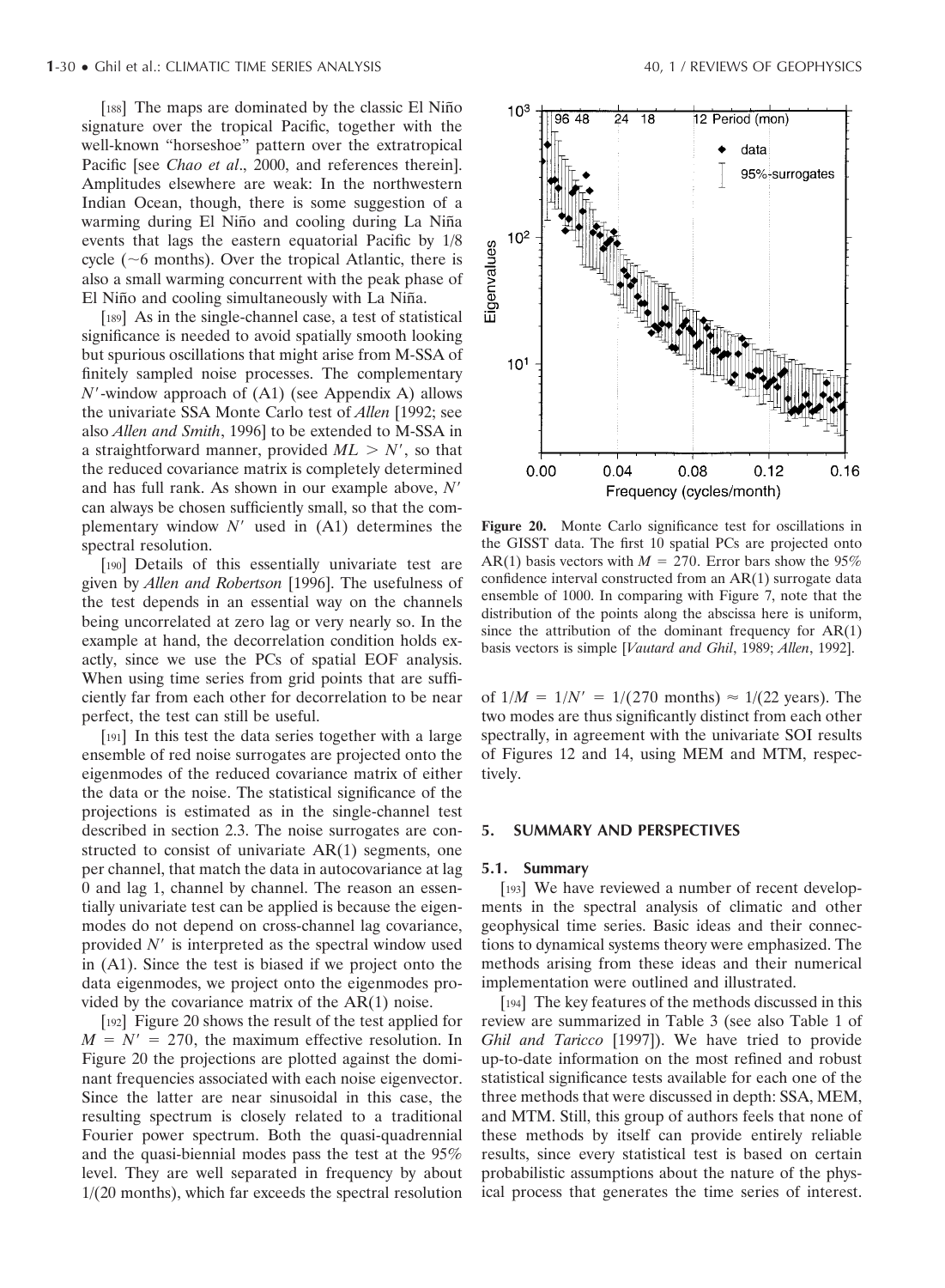#### **TABLE 3. Comparison Table of Spectral Methods**

|                              |            |                                     | Continuous            |                                                              |                                                                 |                                                          |
|------------------------------|------------|-------------------------------------|-----------------------|--------------------------------------------------------------|-----------------------------------------------------------------|----------------------------------------------------------|
| Method                       | Parametric | Lines                               | Spectrum              | Modulation                                                   | <b>Error Bars</b>                                               | Remarks                                                  |
| $BT$ (section 3.2)           | no         | low resolution variance             | reduction             | partially <sup>a</sup>                                       | confidence<br>intervals <sup>b</sup>                            | simple                                                   |
| MEM/AR (section 3.3)         | yes        | high AR<br>order <sup>c</sup>       | low AR<br>order       | yes <sup>d</sup>                                             | confidence<br>intervals                                         |                                                          |
| POP and ENM (section<br>4.1) | yes        | in space and<br>time <sup>e</sup>   | no                    | no                                                           | robustness $\tau$<br>test                                       | inverse-model dynamics:<br>linear and stable             |
| MTM (section 3.4)            | no         | harmonic<br>analysis                | variance<br>reduction | amplitude and<br>phase;<br>frequency via<br>ESA <sup>t</sup> | $F$ test <sup>g</sup> :<br>confidence<br>intervals <sup>h</sup> | cost of DPSS<br>computation                              |
| SSA (sections 2 and 4.2)     | no         | low resolution yes <sup>1</sup>     |                       | amplitude and<br>phase; some<br>frequency shifts             | bars; Monte<br>Carlo<br>confidence<br>intervals <sup>h</sup>    | heuristic error detects nonlinear<br>oscillations        |
| Wavelets (section 2.4)       | no         | variable<br>resolution <sup>1</sup> | $\cdots$              | amplitude and<br>phase and<br>frequency                      | $\cdots$                                                        | nonstationary signals,<br>local in time and<br>frequency |

a Only one degree of freedom in envelope, via complex demodulation.

 $b_{\text{Confidence}}$  intervals are obtained with respect to  $AR(0)$  and  $AR(1)$  null hypotheses.<br>Flight AR orders can produce very good resolution but spurious peaks too.

High AR orders can produce very good resolution but spurious peaks too.

d Underlying AR model can describe modulated oscillation.

e POP is used to detect spatiotemporal patterns on an AR(1) background.

f Evolutive spectral analysis.

<sup>g</sup>F test for harmonic analysis has a high resolution but produces spurious peaks when the spectrum is continuous.<br><sup>h</sup>Confidence intervals are obtained from the null hypothesis of AR(0) or AR(1) noise.

<sup>h</sup>Confidence intervals are obtained from the null hypothesis of  $AR(0)$  or  $AR(1)$  noise.

Approximated by the near-constant slopes in the spectral "scree diagram."

<sup>j</sup>The choice of the wavelet basis is delicate and involves a trade-off between time resolution and scale resolution.

Such mathematical assumptions are rarely, if ever, met in practice.

[195] To establish higher and higher confidence in a spectral result, such as the existence of an oscillatory mode, a number of steps can be taken. First, the mode's manifestation is verified for a given data set by the best battery of tests available for a particular spectral method. Second, additional methods are brought to bear, along with their significance tests, on the given time series. This process was illustrated by the SOI time series in the present review. *Vautard et al*. [1992] and *Yiou et al*. [1996] provided similar illustrations for a number of synthetic time series, as well as for the Intergovernmental Panel on Climate Change (IPCC) time series of global surface-air temperatures [*IPCC*, 1990] and for the deuterium isotopic ratio [*Jouzel et al*., 1993] that reflects local air temperatures at Vostok station in the Antarctica.

[196] The application of the different univariate methods described here and of their respective batteries of significance tests to a given time series is facilitated by the SSA-MTM Toolkit, which was originally developed by *Dettinger et al*. [1995a]. The Toolkit has evolved as freeware over the last 6 years to become more effective, reliable, and versatile. Its latest version is available at http://www.atmos.ucla.edu/tcd/ssa.

[197] The third step on the road to genuine confidence in a given oscillatory mode is to obtain additional time series that might exhibit the mode of interest, if indeed it is present. For ENSO, this includes, besides SOI, the Niño-3 sea surface temperatures shown in Figure 18, as well as the additional data sets discussed in connection with Figure 6 in section 2.2 here (see also *Rasmusson et al*. [1990], *Keppenne and Ghil* [1992], *Jiang et al*. [1995a], and *Unal and Ghil* [1995] for instrumental data and *Mann and Park* [1999, and references therein] for proxy records). The existence of two oscillatory climate modes with interannual periodicities, one quasi-biennial, the other with a period of 4–6 years, while not present in every record and for every method, has been established with great confidence. These two modes are thus definitely part of the skeleton of the attractor for climate dynamics on interannual timescales.

[198] The fourth and most difficult step on the road of confidence building is that of providing a convincing physical explanation of an oscillation, once we have full statistical confirmation for its existence. This step consists of building and validating a hierarchy of models for the oscillation of interest [see *Ghil*, 1994; *Ghil and Robertson*, 2000]. The modeling step is distinct from and thus fairly independent of the statistical analysis steps discussed up to this point. It can be carried out before, after, or in parallel with the other three steps.

[199] Model validation requires specifically the theoretical prediction of an oscillatory feature not yet obtained by time series analysis. The prediction might involve a spatial feature not yet diagnosed from existing observations or as-yet-unobserved spectral features: har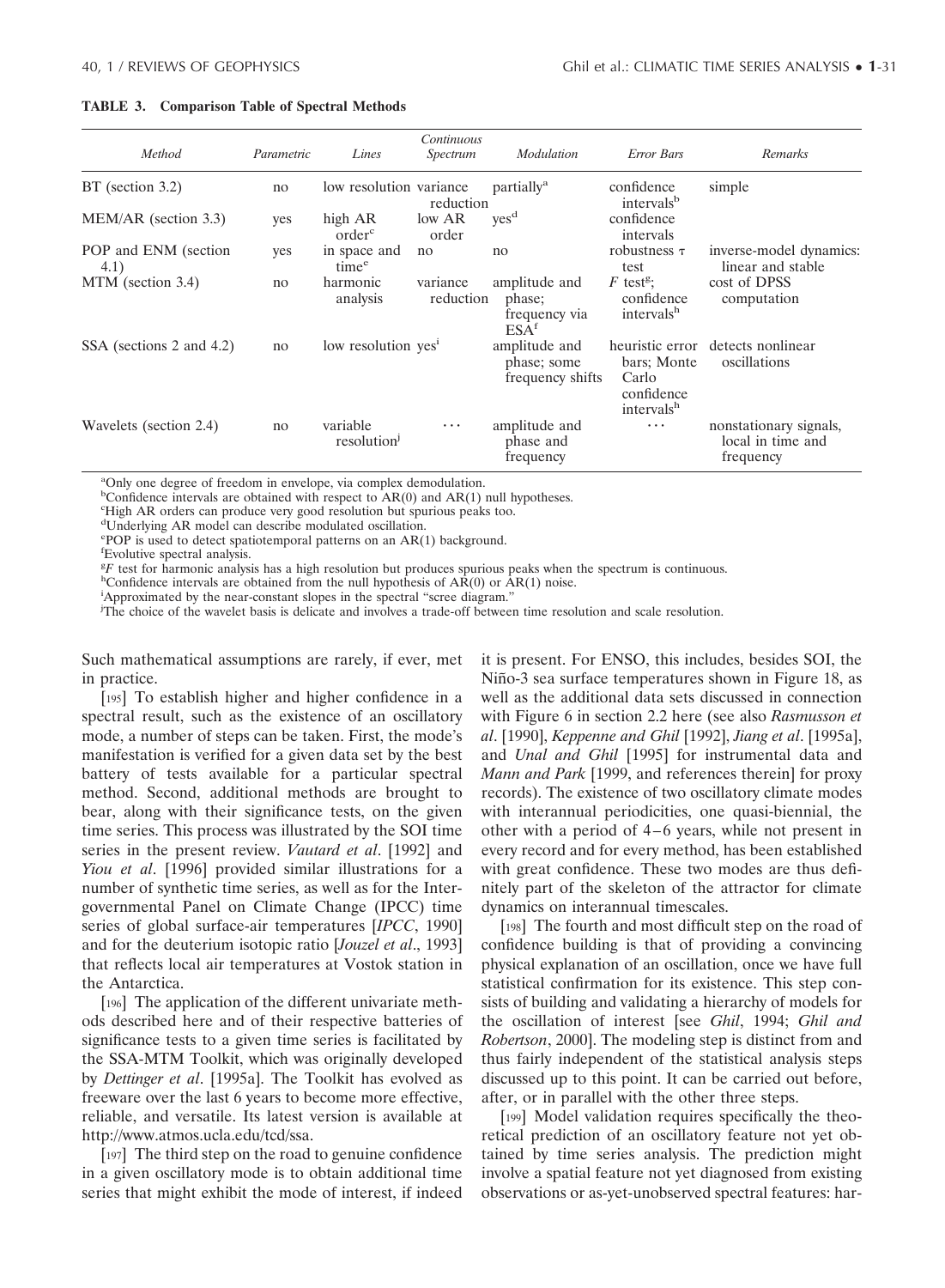monics, subharmonics, or combination tones. The subsequent detection in new data sets of such a theoretically predicted spatial or spectral feature, while never definitive, tends to greatly bolster the case for the proposed model. It thus reinforces more than anything else the confidence in the existence and importance of the mode under discussion.

[200] We turn therewith to the implications that the discovery by spectral methods of oscillatory behavior can have for the deeper understanding of climatic variability and for its real-time prediction.

## **5.2. Implications for Understanding**

[201] We have introduced in section 1 the concept of a ghost limit cycle (Figure 1) as the underpinning for the dynamic usefulness of a spectral peak. In a number of instances, from intraseasonal oscillations [*Ghil et al*., 1991] through paleoclimatic variability [*Ghil*, 1994], the robust identification of an oscillatory mode in observations or proxy records has gone hand in hand with the description of a Hopf bifurcation in a single model or a full hierarchy of models [*Ghil and Robertson*, 2000]. Such a bifurcation gives rise, via an oscillatory instability and its nonlinear saturation, to a stable limit cycle. This limit cycle is destabilized in turn, as the forcing on the system increases or the constraints on it (such as viscous or eddy dissipation) decrease; it thus becomes a "ghost limit cycle." The process of successive bifurcations engenders additional ghost limit cycles and thus leads to multiply periodic, and eventually irregular, behavior [*Guckenheimer and Holmes*, 1983; *Ghil and Childress*, 1987; *Schuster*, 1988].

[202] In the present paper we used seasonal-to-interannual climate variability as the Ariadne's thread to help guide the interested reader through the labyrinth of methodological exposition. As mentioned in sections 2.2 and 4.2, the data-adaptive S/N enhancement obtained by applying SSA to univariate and multivariate climatic time series covering this variability led to the robust identification of separate 4/1-, 4/2-, and 4/3-year peaks. These subharmonics of the seasonal cycle characterize the Devil's staircase mechanism of interaction between the ENSO's intrinsic, self-sustained oscillation in the coupled ocean-atmosphere system and the seasonal forcing. This mechanism involves partial phase locking between the two oscillations and has been studied in detail in simple and intermediate ENSO models [*Chang et al*., 1994; *Jin et al*., 1994; *Tziperman et al*., 1994; *Saunders and Ghil*, 2001], in which the period of the intrinsic ENSO cycle varies between 2 and 3 years, depending on models and parameters.

[203] The separation of two or three peaks (quasiquadrennial, quasi-biennial, and sometimes but not always, 16–17 months) and the spatiotemporal variability associated with them have been ascertained in various data sets [*Rasmusson et al*., 1990; *Jiang et al*., 1995a], as well as in coupled general circulation models [*Robertson et al*., 1995a, 1995b; *Ghil and Robertson*, 2000]. The Devil's staircase thus provides the most plausible explanation so far for the warm events peaking typically in boreal winter, as well as for the irregularity of the El Niños' spacing from one warm event to the next (see also discussion at the end of section 2.4 and further below).

[204] A similar dialog between spectral studies of interdecadal variability and dynamical studies of oscillatory model behavior is taking shape. Interdecadal modes of variability at 10–11, 14–15, and 25–27 years were initially identified, by combining the application of various spectral methods described in sections 2 and 3, to wit, SSA, MEM, and MTM, in both global [*Ghil and Vautard*, 1991; *Vautard et al*., 1992] and regional [*Plaut et al*., 1995] time series. *Allen and Smith* [1994, 1996] and *Mann and Lees* [1996] examined further the level of significance of those spectral features against a red noise background. *Allen and Smith* [1994] described the spatial patterns associated with the variability at 10–11 and 25–27 years by using a method related to M-SSA.

[205] The spectral peak at 14–15 years was confirmed by SSA of coral reef proxy records from the tropical South Pacific by *Quinn et al*. [1993]. *Mann and Park* [1994] described this mode's spatial pattern on a global scale by using MTM-related multichannel methods applied to instrumental temperature data [see also *Mann and Park*, 1999]. Variability in the South Atlantic basin with a near periodicity of 14–16 years has been described by *Venegas et al*. [1997] and *Robertson and Mechoso* [2000].

[206] On the other hand, a plethora of oscillatory mechanisms is emerging in two-dimensional [*Quon and Ghil*, 1995], as well as in fully three-dimensional [*Weaver et al*., 1993; *Chen and Ghil*, 1995; *Rahmstorf*, 1995], models of the ocean's thermohaline circulation (see summary table, with further references, given by *Ghil* [1994]). Coupled ocean-atmosphere models are also producing decadal and interdecadal oscillations that seem to resemble the purely oceanic ones [*Delworth et al*., 1993; *Chen and Ghil*, 1996] or differ from them in substantial ways [*Latif and Barnett*, 1994; *Robertson*, 1996].

[207] As in the case of ENSO variability, a full hierarchy of models will probably be needed to clarify the connections between the (dimly) observed and the (imperfectly) modeled oscillations on the decadal and interdecadal timescales. A particularly interesting set of questions deals with the 14- to 15-year oscillation and its pattern and physical causes. The details of its spatiotemporal evolution in the North Atlantic have been described by *Moron et al*. [1998], and their implications for prediction have been outlined by *Sutton and Allen* [1997]. These details seem to point to the intrinsic variability of the North Atlantic's wind-driven circulation as a likely source [*Jiang et al*., 1995c; *Speich et al*., 1995; *Dijkstra and Molemaker*, 1999]. *Chao et al*. [2000], on the other hand, have described a 14- to 17-year oscillation encompassing the entire Pacific basin's sea surface temperatures and roughly symmetric about the equator. Its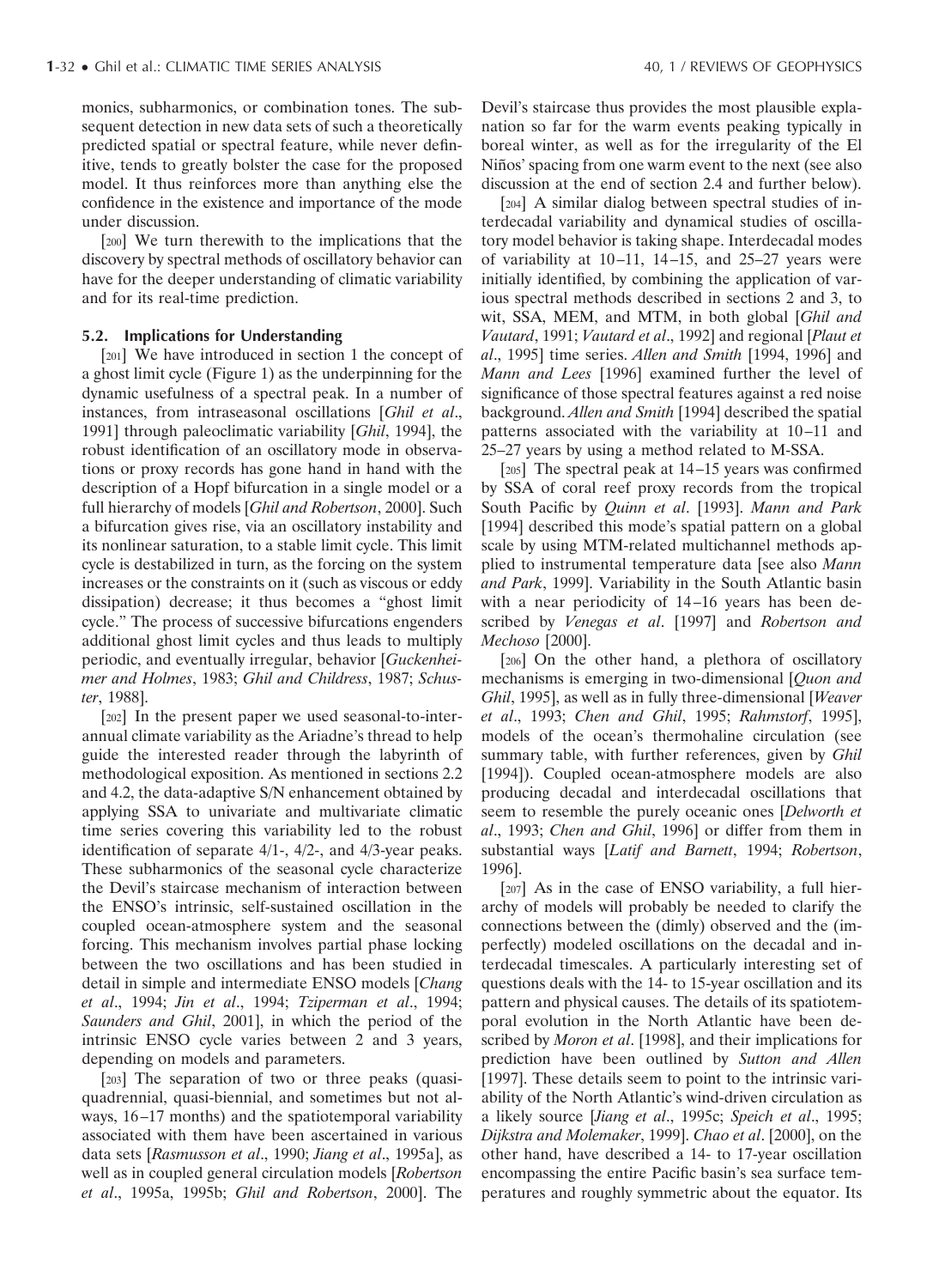subharmonic, with a period of 31–35 years, appears in coral records of both  $\delta^{18}O$  and  $\delta^{13}C$  [*Quinn et al.*, 1993; *Boiseau et al*., 1999], as well as in 2300 years of tree ring records from Tasmania [*Cook et al*., 1995].

[208] Are the three oscillations, in the North Atlantic, South Atlantic, and Pacific, phase-locked, as suggested by *Mann and Park* [1994]? If so, do they have a common origin that is purely oceanic, or is it due to coupled ocean-atmosphere processes? If not, what are their separate origins?

[209] An important aspect of nonlinear oscillations in a complex system with multiple timescales, like the climate system, is their modulation in amplitude, phase, and frequency (see Table 3). We showed that SSA can follow well, via reconstructed components (RCs), variations in signal amplitude and phase that are associated with a fairly broad spectral peak [*Ghil and Mo*, 1991a; *Plaut and Vautard*, 1994; *Dettinger and Ghil*, 1998]. MTM-based harmonic analysis can be adapted, by using a sliding window, to follow the slow shift in time of a sharp line's frequency [*Yiou et al*., 1991; *Birchfield and Ghil*, 1993]. Wavelet analysis provides an even more natural way of following quasi-adiabatic or gradual changes in the natural frequency of a climatic oscillator [*Meyers et al*., 1993; *Yiou et al*., 1995]. Suitable significance criteria for wavelet analysis results [*Flandrin*, 1999] need to be adapted further to the problems of following slow changes in frequency, as well as in amplitude and phase, of climate oscillations.

[210] We showed that multiscale SSA, which can be viewed as a data-adaptive form of wavelet analysis, is a novel and useful tool for the reliable identification of sharp, relatively sudden changes in frequency [*Yiou et al*., 2000]. Its results, when applied to SOI, support further the Devil's staircase theory of ENSO, by highlighting the sudden jump in the low-frequency oscillation's periodicity in the early 1960s (see also the discussion of secular warming in the tropical Pacific and its effects on the evolution of ENSO variability over the twentieth century by *Park and Mann* [2000]).

## **5.3. Implications for Prediction**

[211] In the previous section we discussed the need for validating physical models of a spectrally detected oscillatory mode by formulating and verifying theoretical predictions of the oscillation's features, spatial or temporal, that have not yet been observed. There is, in climate dynamics and other geosciences, another type of prediction that can greatly help increase confidence in the description and explanation of the various time series generated by a given process, namely, the forecasting of the process's future evolution in time. In fact, this is also one of the main purposes of time series analysis [*Wiener*, 1949; *Box and Jenkins*, 1970; *Priestley*, 1981b; *Ghil*, 1997].

[212] The combination of SSA with MEM provides an immediate application of the spectral methods discussed herein to prediction. The key idea, as explained in section 3.3, is that each significant RC obtained from an SSA analysis is a narrowband time series. It can therefore be predicted fairly robustly by computing a loworder AR(*M*) process that fits this RC over the time interval available, up to the present epoch. The separate RC predictions can then be combined to form a partial reconstruction of the entire time series' future evolution [*Keppenne and Ghil*, 1992; *Vautard et al*., 1992].

[213] The decision about which RCs to use for this SSA-MEM prediction is based on a trade-off between the amount of variance one hopes to predict and the reliability of the prediction. The former consideration suggests using all significant components (see discussion in sections 2.2 and 2.3), the latter suggests restricting oneself to the oscillatory ones [*Plaut et al*., 1995]. The accuracy of the prediction depends, in either case, on the extent to which the available data from the past do determine the regular, i.e., periodic and multiply periodic, behavior of the time series. Instrumental temperature data over the last few centuries do not seem, for instance, to determine sufficiently well the behavior of global [*Ghil and Vautard*, 1991] or local [*Plaut et al*., 1995] temperatures to permit a reliable climate forecast on the decadal timescale by this SSA-MEM method [*Ghil*, 1997].

[214] On the seasonal-to-interannual timescale, it appears that the doubly periodic variability associated with the low-frequency and quasi-biennial ENSO modes is sufficiently large and regular to help prediction substantially. We saw in section 2.2 that these two modes capture 43% of the variance in the SOI time series and that their constructive interference accounts essentially for all strong and moderate El Niños and La Niñas (see Figure 6). Table 4 shows that the SSA-MEM method performs as well as, or better than, two other statistical methods and three dynamical models, including a fully coupled GCM. This does not mean that dynamical ENSO models ought to be abandoned. It does mean, though, that they have to meet higher standards of forecast skill than beating the classical benchmark of "damped persistence," i.e., persistence gradually regressing to climatology.

[215] More important, the relatively high accuracy of the SSA-MEM forecast supports the essential role played by the two oscillatory modes, low-frequency and quasi-biennial, in ENSO variability. It emphasizes therewith the necessity for dynamical models to simulate the correct period, amplitude, and phase of these two modes. Once a physical model does that, it can proceed to capture other aspects of ENSO dynamics, which are probably crucial in predicting the magnitude of extreme events, like the 1997–1998 El Niño, or the extratropical aspects of seasonal-to-interannual climate variability.

[216] To conclude, spectral methods of time series analysis and prediction are intimately connected with the nonlinear dynamics of climate. Advances in the methodology have benefited from the deeper insights into the study of time series that dynamical systems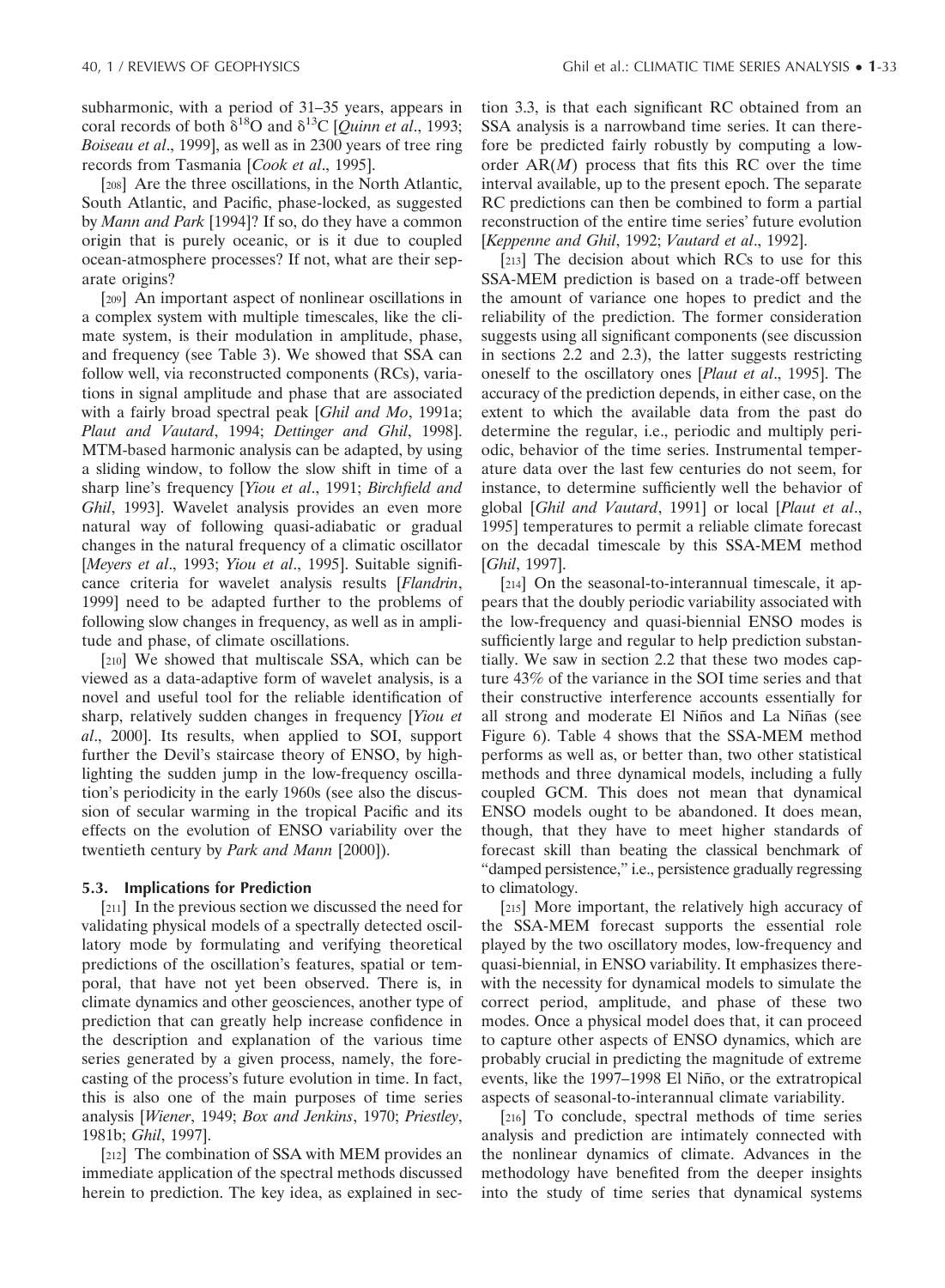|                                       | Dynamical                    |                                                                              |                                                            | <b>Statistical</b>                                   |                                    |                              |  |
|---------------------------------------|------------------------------|------------------------------------------------------------------------------|------------------------------------------------------------|------------------------------------------------------|------------------------------------|------------------------------|--|
|                                       | Zebiak and Cane<br>[1987]    | Barnett et al.<br>[1993]                                                     | Ji et al.<br>[1994]                                        | Barnston and<br>Ropelewski<br>[1992]                 | Van den Dool<br>[1994]             | Jiang et al.<br>[1995b]      |  |
| Model                                 | physical: simple<br>coupled  | hybrid: physical<br>ocean model<br>coupled to a<br>statistical<br>atmosphere | physical:<br>coupled<br>ocean-<br>atmosphere<br><b>GCM</b> | statistical:<br>canonical<br>correlation<br>analysis | empirical: constructed<br>analogs  | statistical: SSA<br>and MEM  |  |
| Predicted SST<br>region               | $Ni\overline{n}$ o-3         | central Pacific                                                              | $Ni\overline{0}$ -3.4                                      | $Ni\overline{no}$ -3.4                               | $Ni\overline{p}$ <sub>0</sub> -3.4 | $Ni\bar{p}o-3$               |  |
| $5^{\circ}N - 5^{\circ}S$             | $90^{\circ} - 150^{\circ}$ W | $140^{\circ}-180^{\circ}$ W                                                  | $120^{\circ} - 170^{\circ}$ W                              | $120^{\circ} - 170^{\circ}$ W                        | $120^{\circ} - 170^{\circ}$ W      | $90^{\circ} - 150^{\circ}$ W |  |
| Period of record<br>Skill (1982-1993) | 1970-1993                    | 1966-1993                                                                    | 1984-1993                                                  | 1956-1993                                            | 1956-1993                          | 1984-1993                    |  |
| Corr                                  | 0.62                         | 0.65                                                                         | 0.69                                                       | 0.66                                                 | 0.66                               | 0.74                         |  |
| <b>RMSE</b>                           | 0.95                         | 0.97                                                                         | 0.83                                                       | 0.89                                                 | 0.89                               | 0.50                         |  |
| <b>SD</b>                             | 1.08                         | 1.10                                                                         | 1.00                                                       | 1.11                                                 | 1.11                               | 1.00                         |  |

| TABLE 4. Comparison of 6-Month-Lead Skill of ENSO Forecast Models [After <i>Ghil and Jiang</i> , 1998] <sup>a</sup> |  |
|---------------------------------------------------------------------------------------------------------------------|--|
|---------------------------------------------------------------------------------------------------------------------|--|

a The first three models are dynamical, while the last three are statistical. Columns 2–5 are based on information from *Barnston et al*. [1994]; see further description of models and validation methodology in their paper and by *Ghil and Jiang* [1998]. SSA-MEM forecasts (rightmost column) have continued to be equally skillful in real-time forecasting since their early prediction of the 1997–1998 El Niño [*Saunders et al.*, 1997].

theory provides. These advances are contributing in turn to a better understanding and prediction of climate phenomena and processes.

## **APPENDIX A: SSA, SPATIAL EOF'S, AND THE KARHUNEN-LOEVE THEOREMS**

#### **A1. Spatial and Temporal EOFs**

[217] Table A1 outlines the formal analogy between SSA and the principal component analysis (PCA) of variability in spatial fields. The key idea in both cases is to identify the main patterns of this variability, in decreasing order of the associated variance. This idea is carried out by diagonalizing the appropriate covariance or correlation matrix, as shown in Table A1.

[218] The eigenvectors of this matrix are called empirical orthogonal functions (EOFs) in the meteorological literature. We refer to *Preisendorfer* [1988] for the long history of the meteorological and oceanographic applications and for references to the early work of I. Holmström, J. E. Kutzbach, E. N. Lorenz, and W. D. Sellers. In the fluid mechanics literature the whole analysis of turbulent fields by the principal component approach

has become known as proper orthogonal decomposition (POD). An excellent discussion and many more references are given in chapter 3 of *Holmes et al*. [1996].

[219] The rigorous mathematical foundation for the spectral representation of random fields is analogous to that of orthonormal bases for the solutions of the classical equations of mathematical physics [*Courant and Hilbert*, 1953, 1962]. In the case of random fields that possess finite first- and second-order moments, the counterpart of the linear partial differential operator being diagonalized is the two-point covariance operator. The appropriate theorems have been proven in the 1940s by *Kosambi* [1943], *Loe`ve* [1945], and *Karhunen* [1946]. Mathematically rigorous results in the time domain, rather than the spatial domain, assume that the univariate stochastic process is weakly stationary or stationary in the wide sense [see *Hannan*, 1960; *Ghil and Taricco*, 1997; *Mallat*, 1998]. Wide-sense stationarity requires the process to have the same finite mean and finite variance at each time *t* and a lag autocorrelation function that is finite for all lags and depends only on lag.

[220] The covariance matrices obtained when discretizing the spatially continuous random fields or time-

**TABLE A1. Analogy Between Karhunen-Loe`ve Decomposition in Space (Traditional or Spatial EOFs) and Time (Temporal EOFs)**

| <i>Spatial EOFs</i>                                                                                                                                                                                                                                                                                                  | SSA                                                                                            |
|----------------------------------------------------------------------------------------------------------------------------------------------------------------------------------------------------------------------------------------------------------------------------------------------------------------------|------------------------------------------------------------------------------------------------|
| $\phi(x, t) = \sum A_k(t) \rho_k(x)$<br>$x$ space<br>$C_{\phi}(x, y) = \mathcal{E}\{\phi(x, \omega)\phi(y, \omega)\}\cong 1/T \int_0^T \phi(x, t)\phi(y, t) dt^a$ $C_X(s) = \mathcal{E}\{X(\phi, \omega)X(s, \omega)\}\cong 1/T \int_0^T X(t)X(t + s) dt^a$<br>$\mathbf{C}_{\phi} \rho_k(x) = \lambda_k \rho_k(x)^b$ | $X(t + s) = \sum A_k(t) \rho_k(s)$<br>s lag<br>$C_{X}\rho_{k}(s) = \lambda_{k}\rho_{k}(s)^{b}$ |

<sup>a</sup>The expectation operator *&* represents averaging over a theoretical ensemble of realizations denoted by  $\omega$ . This is approximated by an average over epochs *<sup>t</sup>*. See text for the rest of the notation. <sup>b</sup>

<sup>b</sup>The covariance operators  $C_{\phi}$  and  $C_{\chi}$  are approximated in practice by the corresponding matrices  $C_{\phi}$  and  $C_{\chi}$ .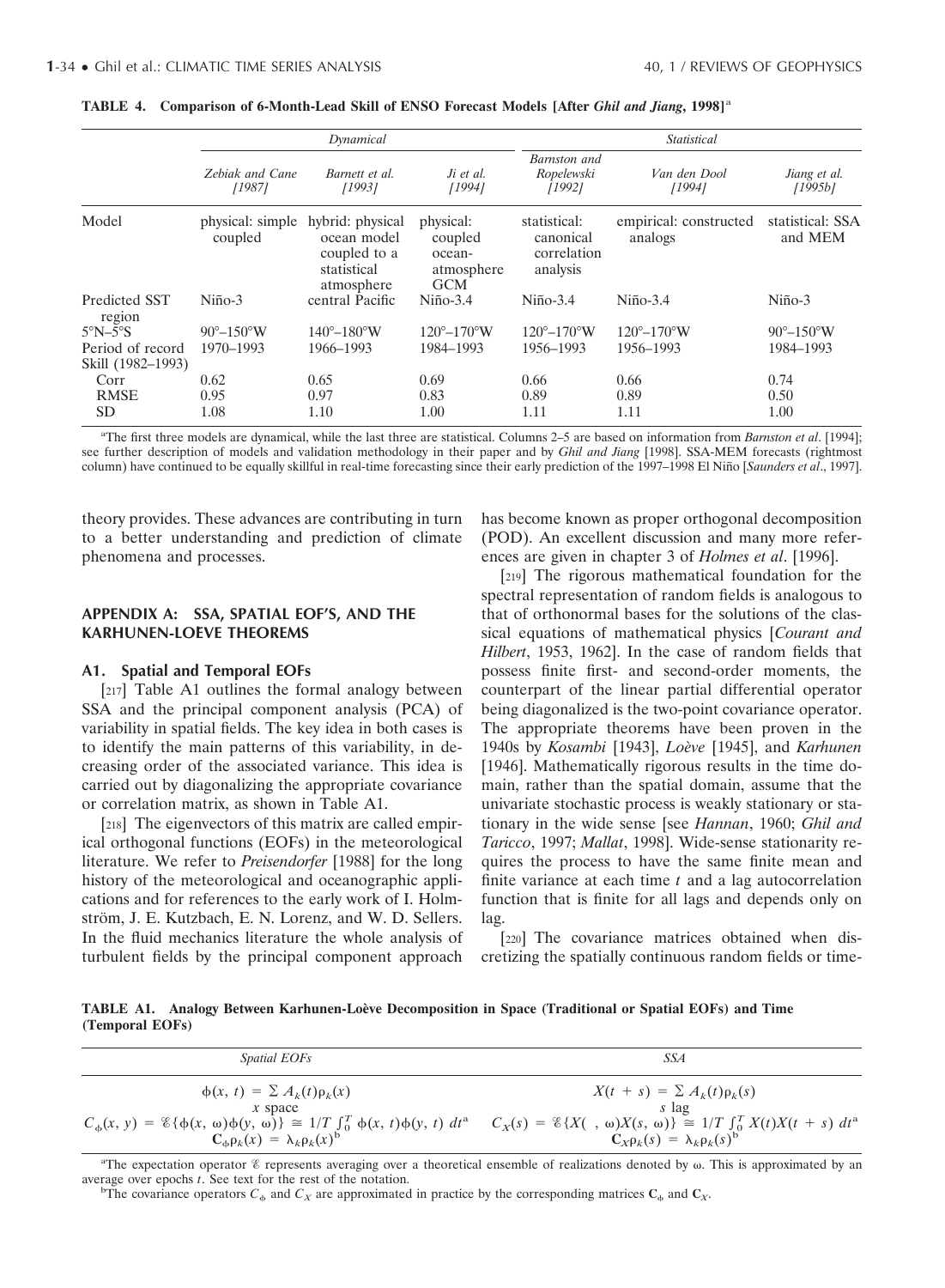continuous processes of Karhunen-Loève theory are often quite large. Because of their symmetry, the singular value decomposition (SVD) of these matrices is especially simple [*Golub and Van Loan*, 1996, section 2.5], and hence it is the method of choice for their diagonalization. SVD is, in fact, the most widely used algorithm in the whole of numerical linear algebra.

[221] It seems that *Colebrook* [1978] was the first one to observe in the oceanographic literature that the eigenvectors of the lag correlation matrix are data-adaptive band-pass filters in the time domain. He used this observation to improve the spectral analysis of zooplankton records in the North Atlantic, grouped either by species or by area into "spatial" eigenvectors. *Vautard and Ghil* [1989] noticed the special role played by pairs of nearly equal eigenvalues that are associated with temporal EOFs in phase quadrature and their possible connection to an efficient representation of anharmonic limit cycles.

[222] *Barnett and Hasselmann* [1979] proposed the use of EOFs that incorporate a given number of lags for the prediction of atmospheric and oceanic fields in the tropical Pacific. *Weare and Nasstrom* [1982] coined the term extended EOF (EEOF) analysis for their use of PCA to study variability in a sliding time window of meteorological and oceanographic fields. *Lau and Chan* [1985] applied this analysis to outgoing longwave radiation data over the Indian and tropical Pacific oceans.

[223] All these applications used a small and fixed number of lags: two in the case of *Lau and Chan* [1985], three for *Weare and Nasstrom* [1982], and 10 or 12 for *Barnett and Hasselmann*'s [1979] work. This restriction was essential because of these authors' retaining the full extent of the spatial information provided.

[224] *Kimoto et al*. [1991] and *Plaut and Vautard* [1994], on the other hand, were fully aware of the need to use variable windows in univariate SSA to ensure the statistical significance of the results, while capturing the main periods of interest. To permit the use of large and variable lag windows in multichannel SSA (M-SSA), they recommended prior compression of the spatial information. This compression can be carried out either by spatial averaging [*Dettinger et al*., 1995b; *Jiang et al*., 1995a] or by prefiltering that uses spatial EOF analysis [*Plaut and Vautard*, 1994; *Moron et al*., 1998].

[225] EEOF analysis and M-SSA are thus both extensions of the classical Karhunen-Loève approach to the analysis of random fields and stationary processes. They both analyze, in one fell swoop, spatiotemporal variability of climatic fields, and both use, more often than not, the classical SVD algorithm of numerical linear algebra. EEOF analysis has its roots in and stays closer to spatial EOF analysis. M-SSA has its roots in univariate SSA and has been developing a battery of statistical significance tests for spatiotemporal variability inspired by those incorporated in the SSA-MTM Toolkit [*Plaut and Vautard*, 1994; *Allen and Robertson*, 1996].



**Figure A1.** Comparison between PCA, SSA, and EEOFs M-SSA. The axes are spatial coordinate (or spatial PC label) *x*, time *t*, and lag *s*; discrete values of these variables are labeled by *l*, *n*, and *j*, respectively (courtesy of K.-C. Mo).

#### **A2. Complementary Windows for M-SSA**

[226] Both univariate SSA and conventional PCA analysis are special cases of EEOF or M-SSA analysis: In SSA the number *L* of channels equals 1, while in PCA the number *M* of lags is 1. Following *Allen and Robertson* [1996], both algorithms can be understood in practice in terms of a "window." These windows are illustrated schematically in Figure A1.

[227] Standard PCA slides a flat and narrow window, of length 1 and width *L*, over the data set's *N* fields, each of which contains *L* data points. PCA thus identifies the spatial patterns, i.e., the EOFs, which account for a high proportion of the variance in the *N* views of the data set thus obtained. Equivalently, PCA can be described as sliding a long and narrow,  $N \times 1$  window across the L input channels and identifying high-variance temporal patterns, i.e., the PCs, in the corresponding *L* views. In Figure A1 the former view of things corresponds to sliding the  $1 \times L$  window parallel to the *x* axis along the *t* axis. In the latter view one slides an  $N \times 1$  window that starts out by lying along the *t* axis parallel to the *x* axis. This latter case is also somewhat analogous to the trajectory matrix version, equation (9), of single-channel SSA, except that in SSA we reduce the length of this long and narrow window to *M* and consider only one channel.

[228] These two different window interpretations carry over into M-SSA. In the first case one proceeds from spatial PCA to EEOFs. To do so, we extend our  $1 \times L$  window by *M* lags to form an  $M \times L$  window that lies in the horizontal  $(x, s)$  plane of Figure A1. By moving this window along the *t* axis, we search for spatiotemporal patterns, i.e., the EEOFs, that maximize the variance in the  $N' = N - M + 1$  overlapping views of the time series thus obtained. The EEOFs are the eigenvectors of the  $LM \times LM$  lag covariance matrix given by  $(48)–(50)$ .

[229] The second conceptual route leads from singlechannel SSA to M-SSA. To follow this route, we reduce the length of the  $N \times 1$  window to  $N' \times 1$ . This window still lies initially along the *t* axis and we search for temporal patterns, i.e., the *N*--long PCs, that maximize the variance in the  $M \times L$  views of the time series [*Allen and Robertson*, 1996; *Robertson*, 1996]. This is equivalent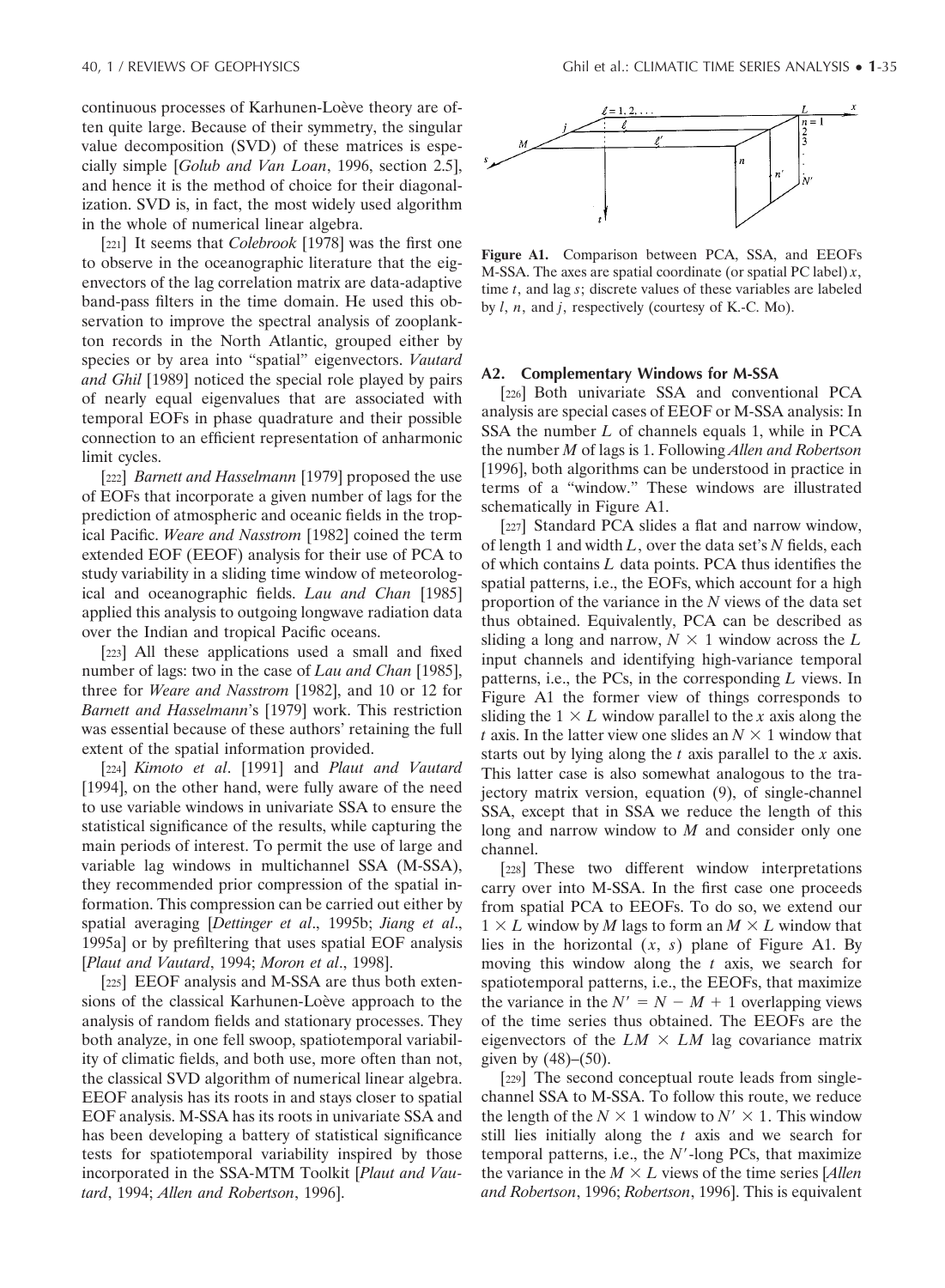to SSA of the univariate time series formed by stringing together all the channels of the original multichannel time series end to end, with the complementary window *N*<sup>'</sup> playing the role of *M* in SSA. The (reduced) PCs are the eigenvectors of the  $N' \times N'$  reduced covariance matrix with the elements

$$
C_{jj'}^{(R)} = \frac{1}{LM} \sum_{l=1}^{L} \left[ \sum_{t=1}^{M} X_l(t+j-1) X_l(t+j'-1) \right]. \quad (A1)
$$

[230] This matrix, unlike the  $LM \times LM$  matrix of (48), is given by

$$
\mathbf{C}^{(R)} = \frac{1}{LM} \tilde{\mathbf{X}} \tilde{\mathbf{X}}^t.
$$
 (A2)

In typical climate applications,  $N' \le LM$ ; hence  $\mathbb{C}^{(R)}$  is smaller than  $\tilde{C}_X$  and the latter has a null space of dimension  $LM - N'$ . The eigenvectors of  $\tilde{C}_X$  that lie outside this null space, i.e., that correspond to nonzero eigenvalues, are identical to those of  $\tilde{C}^{(R)}$ .

[231] **ACKNOWLEDGMENTS.** It is gratifying to thank our past and present SSA, MEM, and MTM collaborators, P. Billant, N. Jiang, C. L. Keppenne, M. Kimoto, J. M. Lees, K.-C. Mo, J. Park, J. D. Neelin, J. M. Pap, M. C. Penland, G. Plaut, E. Simonnet, L. A. Smith, D. Sornette, C. M. Strong, C. Taricco, R. Vautard, R. K. Ulrich, Y. S. Unal and W. Weibel, for the pleasure of working together and exchanging ideas; we hope this review gives credit to the joint work and does not betray their occasionally different ideas. It is a pleasure to thank Tommy Dickey, past editor of *Reviews of Geophysics*, for inviting the paper and thus motivating us to bring it all together, and Jeffrey Park, Yohan Guyado, and Michael Perfit for their constructive comments on the original typescript. The dedication of F. Fleuriau in helping finalize the text is greatly appreciated, as is the help of J. Meyerson with the figures. M.G.'s spectral methods work was supported by an NSF Special Creativity Award. M.R.A. was supported by a NOAA Postdoctoral Fellowship in Climate and Global and Change (1994–1995), K.I. was supported by NASA grant NAG5-9294, D.K., F.V., and the further development and maintenance of the SSA-MTM Toolkit were supported by NSF grant ATM-0082131, A.W.R. was supported by DOE grant DE-FG03- 98ER62615, and P.Y. was supported by the French Commissariat à l'Energie Atomique. M.G. is also indebted to the French Académie des Sciences for the Elf-Aquitaine/CNRS Chair (1996) that provided the necessary leisure for the writing of this review's first draft and to his hosts over the years at the Ecole Normale Supérieure (ENS) in Paris, the Département Terre-Atmosphère-Océan of the ENS, and the Laboratoire de Météorologie Dynamique du CNRS.

#### **REFERENCES**

- Abarbanel, H. D. I., *Analysis of Observed Chaotic Data*, 272 pp., Springer-Verlag, New York, 1996.
- Akaike, H., Fitting autoregressive models for prediction, *Ann. Inst. Stat. Math*., *21*, 243–247, 1969.
- Akaike, H., A new look at the statistical model identification, *IEEE Trans. Autom. Control*, *19*, 716–723, 1974.
- Allen, M., Interactions between the atmosphere and oceans on time scales of weeks to years, Ph.D. thesis, 202 pp., Univ. of Oxford, Oxford, England, 1992.
- Allen, M. R., and A. W. Robertson, Distinguishing modulated oscillations from coloured noise in multivariate data sets, *Clim. Dyn*., *12*, 775–784, 1996.
- Allen, M., and L. A. Smith, Investigating the origins and significance of low-frequency modes of climate variability, *Geophys. Res. Lett*., *21*, 883–886, 1994.
- Allen, M. R., and L. A. Smith, Monte Carlo SSA: Detecting irregular oscillations in the presence of coloured noise, *J. Clim*., *9*, 3373–3404, 1996.
- Allen, M. R., and L. A. Smith, Optimal filtering in singular spectrum analysis, *Phys. Lett. A*, *234*, 419–428, 1997.
- Allen, M. R., P. Read, and L. Smith, Temperature timeseries?, *Nature*, *355*, 686, 1992a.
- Allen, M. R., P. Read, and L. Smith, Temperature oscillations, *Nature*, *359*, 679, 1992b.
- Arneodo, A., F. Argoul, J. F. Muzy, and M. Tabard, Beyond classical multifractal analysis using wavelets: Uncovering a multiplicative process hidden in the geometrical complexity of diffusion limited aggregates, *Fractals*, *1*, 629–649, 1993.
- Arnold, L., *Stochastic Differential Equations: Theory and Applications*, 228 pp., John Wiley, New York, 1974.
- Arnold, V. I., *Ordinary Differential Equations*, 280 pp., MIT Press, Cambridge, Mass., 1973.
- Arnold, V. I., *Geometrical Methods in the Theory of Ordinary Differential Equations*, Springer-Verlag, New York, 1983.
- Bak, P., The Devil's staircase, *Phys. Today*, *39*, 38–45, 1986.
- Barnett, T. P., and K. Hasselmann, Techniques of linear prediction, with application to oceanic and atmospheric fields in the tropical Pacific, *Rev. Geophys*., *17*, 949–968, 1979.
- Barnett, T. P., M. Latif, N. Graham, M. Flügel, S. Pazan, and W. White, ENSO and ENSO-related predictability, part I, Prediction of equatorial Pacific sea surface temperature with a hybrid coupled ocean-atmosphere model, *J. Clim*., *6*, 1545–1566, 1993.
- Barnston, A. G., and C. F. Ropelewski, Prediction of ENSO episodes using canonical correlation analysis, *J. Clim*., *5*, 1316–1345, 1992.
- Barnston, A. G., et al., Long-lead seasonal forecasts—Where do we stand?, *Bull. Am. Meteorol. Soc*., *75*, 2097–2114, 1994.
- Benoist, J. P., Analyse spectrale de signaux glaciologiques: Etude des glaces sédimentaires déposées à Dome C, Morphologie du lit d'un glacier, Ph.D. thesis, Univ. of Grenoble, Grenoble, France, 1986.
- Berger, A. L., J. L. Melice, and L. Hinnov, A strategy for frequency spectra of Quaternary climate records, *Clim. Dyn*., *5*, 227–240, 1991.
- Birchfield, G. E., and M. Ghil, Climate evolution in the Pliocene-Pleistocene as seen in deep sea  $\delta^{18}$ O records and in simulations: Internal variability versus orbital forcing, *J. Geophys. Res*., *98*, 10,385–10,399, 1993.
- Blackman, R. B., and J. W. Tukey, *The Measurement of Power Spectra From the Point of View of Communication Engineering*, Dover, Mineola, N. Y., 1958.
- Bloomfield, P., *Fourier Analysis of Time Series: An Introduction*, John Wiley, New York, 1976.
- Boiseau, M., M. Ghil, and A. Juillet-Leclerc, Trends and interdecadal variability from south-central Pacific coral records, *Geophys. Res. Lett*., *26*, 2881–2884, 1999.
- Box, G. E. P., and G. M. Jenkins, *Time Series Analysis, Forecasting and Control*, Holden-Day, Boca Raton, Fla., 1970.
- Broomhead, D. S., and G. P. King, Extracting qualitative dynamics from experimental data, *Phys. D*, *20*, 217–236, 1986a.
- Broomhead, D. S., and G. P. King, On the qualitative analysis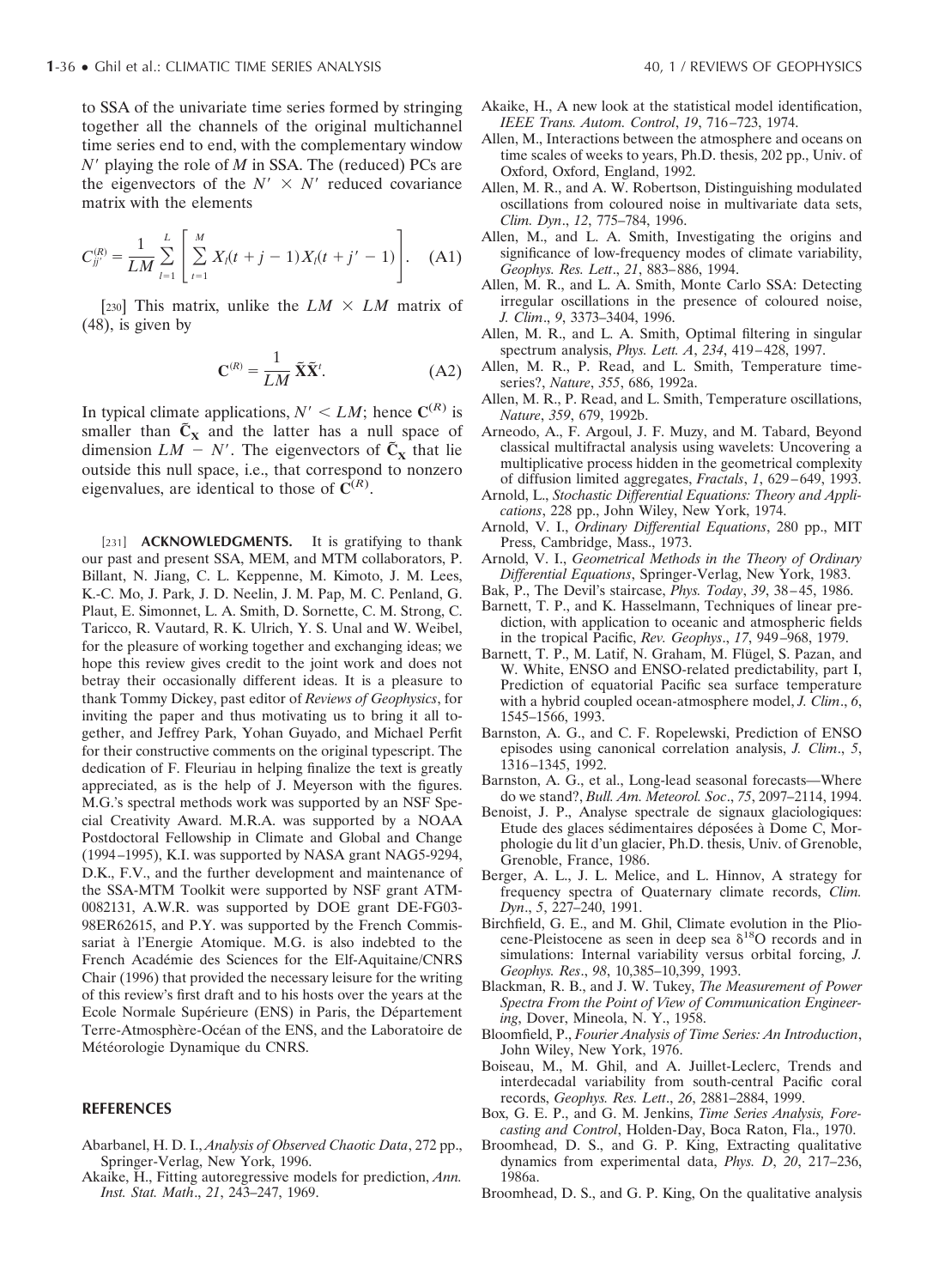of experimental dynamical systems, in *Nonlinear Phenomena and Chaos*, edited by S. Sarkar, pp. 113–144, Adam Hilger, Bristol, England, 1986b.

- Broomhead, D. S., R. Jones, and G. P. King, Topological dimension and local coordinates from time series data, *J. Phys. A*, *20*, 563–569, 1987.
- Burg, J. P., Maximum entropy spectral analysis, paper presented at the 37th Annual International Meeting of the Society of Exploration Geophysicists, Oklahoma City, Okla., 1967. (Published in *Modern Spectrum Analysis*, edited by D. G. Childers, pp. 42–48, IEEE Press, Piscataway, N. J., 1978.)
- Chang, P., B. Wang, T. Li, and L. Ji, Interactions between the seasonal cycle and the Southern Oscillation: Frequency entrainment and chaos in an intermediate coupled oceanatmosphere model, *Geophys. Res. Lett*., *21*, 2817–2820, 1994.
- Chao, Y., M. Ghil, X. Li, and J. C. McWilliams, Pacific interdecadal variability in this century's sea surface temperatures, *Geophys. Res. Lett*., *27*, 2261–2264, 2000.
- Chappellaz, J., J. M. Barnola, D. Raynaud, Y. S. Korotkevitch, and C. Lorius, Ice-core record of atmospheric methane over the past 160,000 years, *Nature*, *345*, 127–131, 1990.
- Chatfield, C., *The Analysis of Time Series: An Introduction*, 3rd ed., 286 pp., Chapman and Hall, New York, 1984.
- Chen, F., and M. Ghil, Interdecadal variablity of the thermohaline circulation and high-latitude surface fluxes, *J. Phys. Oceanogr*., *25*, 2547–2568, 1995.
- Chen, F., and M. Ghil, Interdecadal variability in a hybrid coupled ocean-atmosphere model, *J. Phys. Oceanogr*., *26*, 1561–1578, 1996.
- Childers, D. G. (Ed.), *Modern Spectrum Analysis*, 331 pp., IEEE Press, Piscataway, N. J., 1978.
- Cochrane, D., and G. H. Orcutt, Application of least squares regression to relationships containing autocorrelated error terms, *J. Am. Stat. Assoc*., *44*, 32–61, 1949.
- Colebrook, J. M., Continuous plankton records: Zooplankton and environment, Northeast Atlantic and North Sea, *Oceanol. Acta*, *1*, 9–23, 1978.
- Constantin, P., C. Foias, B. Nicolaenko, and R. Temam, *Integral Manifolds and Inertial Manifolds for Dissipative Partial Differential Equations*, 122 pp., Springer-Verlag, New York, 1989.
- Cook, E. R., B. M. Buckley, and R. D. D'Arrigo, Interdecadal temperature oscillations in the Southern Hemisphere: Evidence from Tasmanian tree rings since 300 B. C., in *National Natural Climate Variability on Decade-to-Century Time-Scales*, edited by D. G. Martinson et al., pp. 523–532, Natl. Acad. Press, Washington, D. C., 1995.
- Courant, R., and D. Hilbert, *Methods of Mathematical Physics*, vol. I, 560 pp., Wiley-Interscience, New York, 1953.
- Courant, R., and D. Hilbert, *Methods of Mathematical Physics*, vol. II, 830 pp., Wiley-Interscience, New York, 1962.
- Daubechies, I., *Ten Lectures on Wavelets*, Soc. for Ind. and Appl. Math., Philadelphia, Pa., 1992.
- Delprat, N., B. Escudé, P. Guillemain, R. Kronland-Martinet, P. Tchamitchian, and B. Torrésani, Asymptotic wavelet and Gabor analysis: Extraction of instantaneous frequencies, *IEEE Trans. Inf. Theory*, *38*, 644–664, 1992.
- Delworth, T., S. Manabe, and R. Stouffer, Interdecadal variations of the thermohaline circulation in a coupled oceanatmosphere model, *J. Clim*., *6*, 1993–2011, 1993.
- Dettinger, M. D., and M. Ghil, Seasonal and interannual variations of atmospheric CO<sub>2</sub> and climate, *Tellus*, *Ser. B*, *50*, 1–24, 1998.
- Dettinger, M. D., M. Ghil, C. M. Strong, W. Weibel, and P. Yiou, Software expedites singular-spectrum analysis of noisy time series, *Eos Trans. AGU*, *76*(2), 12, 14, 21, 1995a.

(Version 4.0 available as freeware on the World Wide Web at http://www.atmos.ucla.edu/tcd.)

- Dettinger, M. D., M. Ghil, and C. Keppenne, Interannual and interdecadal variability in United States surface-air temperatures, 1910–1987, *Clim. Change*, *31*, 35–66, 1995b.
- Dijkstra, H., and J. Molemaker, Imperfections of the North Atlantic wind-driven ocean circulation: Continental geometry and wind stress, *J. Mar. Res*., *57*, 1–28, 1999.
- Drazin, P. G., and G. P. King, Introduction, *Phys. D*, *58*, 7–11, 1992.
- Eckmann, J.-P., Roads to turbulence in dissipative dynamical systems, *Rev. Mod. Phys*., *53*, 643–654, 1981.
- Eckmann, J.-P., and D. Ruelle, Ergodic theory of chaos and strange attractors, *Rev. Mod. Phys*., *57*, 617–656, 1985. (Correction, *Rev. Mod. Phys*., *57*, 1115, 1985.)
- Egger, J., POPs and MOPs, *Clim. Dyn*., *15*, 561–568, 1999.
- Elsner, J. B., and A. A. Tsonis, Do bidecadal oscillations exist in the global temperature record?, *Nature*, *353*, 551–553, 1991.
- Farge, M., Wavelet transforms and their applications to turbulence, *Annu. Rev. Fluid Mech*., *24*, 395–457, 1992.
- Farmer, J. D., E. Ott, and J. A. Yorke, The dimension of chaotic attractors, *Phys. D*, *7*, 153–180, 1983.
- Feigenbaum, M. J., Quantitative universality for a class of non-linear transformations, *J. Stat. Phys*., *19*, 25–52, 1978.
- Feigenbaum, M. J., L. P. Kadanoff, and S. J. Shenker, Quasiperiodicity in dissipative systems: A renormalization group analysis, *Phys. D*, *5*, 370–386, 1982.
- Feller, W., *An Introduction to Probability Theory and Its Applications*, 3rd ed., vol. I, 509 pp., John Wiley, New York, 1968.
- Feller, W., *An Introduction to Probability Theory and Its Applications*, 2nd ed., vol. II, 699 pp., John Wiley, New York, 1971.
- Flandrin, P., *Time-Frequency/Time-Scale Analysis*, 386 pp., Academic, San Diego, Calif., 1999.
- Foias, C., A. E. Frazho, and P. J. Sherman, A geometric approach to the maximum likelihood spectral estimator of sinusoids in noise, *IEEE Trans. Inf. Theory*, *34*, 1066–1070, 1988.
- Fraedrich, K., Estimating the dimension of weather and climate attractors, *J. Atmos. Sci*., *43*, 419–432, 1986.
- Fraedrich, K., and H. Boettger, A wavenumber-frequency analysis of the 500 mb geopotential at 50N, *J. Atmos. Sci*., *35*, 745–750, 1978.
- Gabor, D., Theory of communication, *J. Inst. Electr. Eng*., *93*, 429–457, 1946.
- Ghil, M., Cryothermodynamics: The chaotic dynamics of paleoclimate, *Phys. D*, *77*, 130–159, 1994.
- Ghil, M., The SSA-MTM toolkit: Applications to analysis and prediction of time series, *Proc. SPIE Int. Soc. Opt. Eng*., *3165*, 216–230, 1997.
- Ghil, M., and N. Jiang, Recent forecast skill for the El Niño-Southern Oscillation, *Geophys. Res. Lett*., *25*, 171–174, 1998.
- Ghil, M., and S. Childress, *Topics in Geophysical Fluid Dynamics: Atmospheric Dynamics, Dynamo Theory and Climate Dynamics*, 485 pp., Springer-Verlag, New York, 1987.
- Ghil, M., and K. C. Mo, Intraseasonal oscillations in the global atmosphere, part I, Northern Hemisphere and tropics, *J. Atmos. Sci*., *48*, 752–779, 1991a.
- Ghil, M., and K. C. Mo, Intraseasonal oscillations in the global atmosphere, part II, Southern Hemisphere, *J. Atmos. Sci*., *48*, 780–790, 1991b.
- Ghil, M., and A. W. Robertson, Solving problems with GCMs: General circulation models and their role in the climate modeling hierarchy, in *General Circulation Model Development: Past, Present and Future*, edited by D. Randall, pp. 285–325, Academic, San Diego, Calif., 2000.
- Ghil, M., and C. Taricco, Advanced spectral analysis methods, in *Past and Present Variability of the Solar-Terrestrial System:*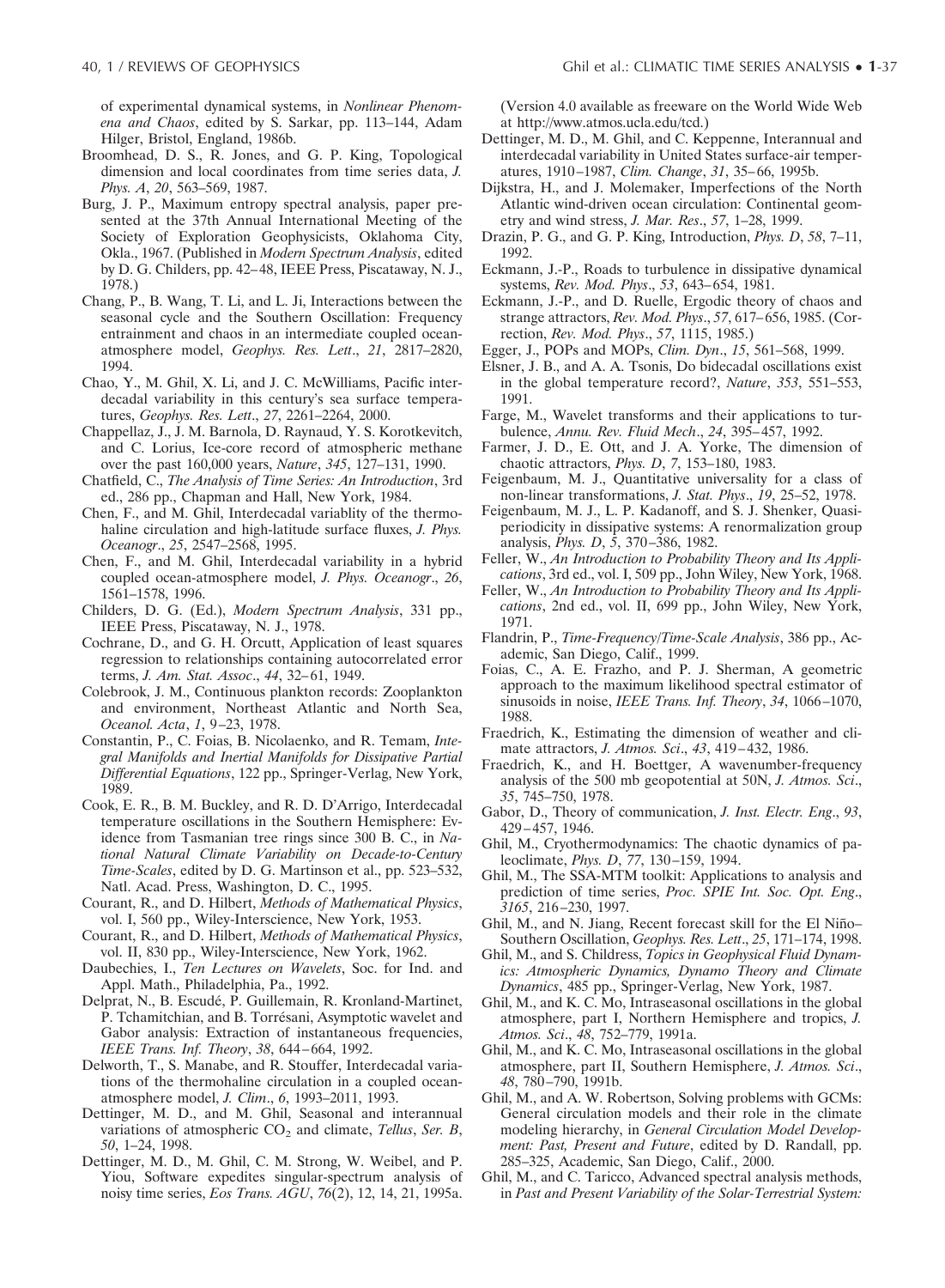*Measurement, Data Analysis and Theoretical Models*, edited by G. C. Castagnoli and A. Provenzale, pp. 137–159, Soc. Ital. di Fis., Bologna, Italy, 1997.

- Ghil, M., and R. Vautard, Interdecadal oscillations and the warming trend in global temperature time series, *Nature*, *350*, 324–327, 1991.
- Ghil, M., and P. Yiou, Spectral methods: What they can and cannot do for climatic time series, in *Decadal Climate Variability: Dynamics and Predictability*, edited by D. Anderson and J. Willebrand, pp. 445–481, Springer-Verlag, New York, 1996.
- Ghil, M., M. Kimoto, and J. D. Neelin, Nonlinear dynamics and predictability in the atmospheric sciences, *U.S. Natl. Rep. Int. Union Geod. Geophys. 1987–1991*, *Rev. Geophys*., *29*, 46–55, 1991.
- Gilman, D. L., F. J. Fuglister, and J. J. Mitchell, On the power spectrum of "red noise," *J. Atmos. Sci*., *20*, 182–184, 1963.
- Gleick, J., *Chaos: Making a New Science*, 354 pp., Viking, New York, 1987.
- Golub, G. H., and C. F. Van Loan, *Matrix Computations*, 3rd ed., 642 pp., Johns Hopkins Univ. Press, Baltimore, Md., 1996.
- Grassberger, P., and I. Procaccia, Measuring the strangeness of strange attractors, *Phys. D*, *9*, 189–208, 1983.
- Guckenheimer, J., and P. Holmes, *Nonlinear Oscillations, Dynamical Systems and Bifurcations of Vector Fields*, 459 pp., Springer-Verlag, New York, 1983.
- Hannan, E. J., *Time Series Analysis*, 152 pp., Methuen, New York, 1960.
- Hannan, E. J., *Multiple Time Series*, 536 pp., John Wiley, New York, 1970.
- Hasan, T., Complex demodulation: Some theory and applications, in *Handbook of Statistics 3: Time Series in the Frequency Domain*, edited by D. R. Brillinger and P. R. Krishnaiah, pp. 125–156, North Holland, New York, 1983.
- Hasselmann, K., Stochastic climate models, *Tellus*, *6*, 473–485, 1976.
- Hasselmann, K., PIPs and POPs: The reduction of complex dynamical systems using principal interaction and principal oscillation patterns, *J. Geophys. Res*., *93*, 11,015–11,021, 1988.
- Haykin, S., and S. Kessler, Prediction-error filtering and maximum-entropy spectral estimation, in *Nonlinear Methods of Spectral Analysis*, edited by S. Haykin, pp. 9–72, Springer-Verlag, New York, 1983.
- Holmes, P., J. L. Lumley, and G. Berkooz, *Turbulence, Coherent Structures, Dynamical Systems and Symmetry*, Cambridge Univ. Press, New York, 1996.
- Intergovernmental Panel on Climate Change, *Climate Change: The IPCC Scientific Assessment*, edited by J. T. Houghton, G. J. Jenkins, and J. J. Ephraums, 365 pp., Cambridge Univ. Press, New York, 1990.
- Jenkins, G. M., and D. G. Watts, *Spectral Analysis and Its Applications*, Holden-Day, Boca Raton, Fla., 1968.
- Ji, M., A. Kumar, and A. Leetmaa, An experimental coupled forecast system at the National Meteorological Center: Some early results, *Tellus*, *Ser. A*, *46*, 398–418, 1994.
- Jiang, N., D. Neelin, and M. Ghil, Quasi-quadrennial and quasi-biennial variability in the equatorial Pacific, *Clim. Dyn*., *12*, 101–112, 1995a.
- Jiang, N., M. Ghil, and D. Neelin, Forecasts of equatorial Pacific SST anomalies by using an autoregressive process and singular spectrum analysis, in *Experimental Long-Lead Forecasts Bulletin*, vol. 4, no. 1, pp. 24–27, Natl. Cent. for Environ. Predict., Camp Springs, Md., 1995b.
- Jiang, S., F.-F. Jin, and M. Ghil, Multiple equilibria, periodic, and aperiodic solutions in a wind-driven, double-gyre, shallow-water model, *J. Phys. Oceanogr*., *25*, 764–786, 1995c.
- Jin, F.-F., J. D. Neelin, and M. Ghil, El Niño on the Devil's

staircase: Annual subharmonic steps to chaos, *Science*, *264*, 70–72, 1994.

- Jin, F.-F., J. D. Neelin, and M. Ghil, El Niño/Southern Oscillation and the annual cycle: Subharmonic frequency-locking and aperiodicity, *Phys. D*, *98*, 442–465, 1996.
- Jouzel, J., et al., Extending the Vostok ice-core record of paleoclimate to the penultimate glacial period, *Nature*, *364*, 407–412, 1993.
- Kaplan, J. L., and J. A. Yorke, Chaotic behavior of multidimensional difference equations, in *Lect. Not. in Math*., vol. 730, *Functional Differential Equations and Approximation of Fixed Points*, edited by H. O. Peitgen and H. O. Walther, pp. 228–237, Springer-Verlag, New York, 1979.
- Karhunen, K., Zur Spektraltheorie stochastischer Prozesse, *Ann. Acad. Sci. Fenn. Ser. A1*, *Math. Phys*., *34*, 1946.
- Kay, S. M., *Modern Spectral Analysis: Theory and Applications*, 543 pp., Prentice-Hall, Old Tappan, N. J., 1988.
- Kendall, M., and A. Stuart, *The Advanced Theory of Statistics*, vol. 2, 4th ed., Macmillan, Old Tappan, N. J., 1977.
- Keppenne, C. L., and M. Ghil, Adaptive filtering and prediction of the Southern Oscillation Index, *J. Geophys. Res*., *97*, 20,449–20,454, 1992.
- Keppenne, C. L., and M. Ghil, Adaptive filtering and prediction of noisy multivariate signals: An application to subannual variability in atmospheric angular momentum, *Int. J. Bifurc. Chaos*, *3*, 625–634, 1993.
- Kimoto, M., and M. Ghil, Multiple flow regimes in the Northern Hemisphere winter, part II, Sectorial regimes and preferred transitions, *J. Atmos. Sci*., *50*, 2645–2673, 1993.
- Kimoto, M., M. Ghil, and K. C. Mo, Spatial structure of the extratropical 40-day oscillation, in *Proceedings of the 8th Conference on Atmospheric and Oceanic Waves and Stability*, pp. 115–116, Am. Meteorol. Soc., Boston, Mass., 1991.
- Koch, D. M., and M. E. Mann, Spatial and temporal variability of <sup>7</sup> Be surface concentration, *Tellus*, *Ser. B*, *48*, 387–398, 1996.
- Kosambi, D. D., Statistics in function space, *J. Indian Math. Soc*., *7*, 76–88, 1943.
- Kumar, P., and E. Foufoula-Georgiou, Wavelet analysis for geophysical applications, *Rev. Geophys*., *35*, 385–412, 1997.
- Kumaresan, R., and D. W. Tufts, Data-adaptive principal component signal processing, in *Proceedings of the Conference on Decision and Control*, pp. 949–954, IEEE Press, Piscataway, N. J., 1980.
- Kuo, C., C. Lindberg, and D. J. Thomson, Coherence established between atmospheric carbon dioxide and global temperature, *Nature*, *343*, 709–713, 1990.
- Lall, U., and M. Mann, The Great Salt Lake: A barometer of low-frequency climatic variability, *Water Resour. Res*., *31*, 2503–2515, 1995.
- Lasota, A., and M. C. Mackey, *Chaos, Fractals, and Noise: Stochastic Aspects of Dynamics*, 2nd ed., Springer-Verlag, New York, 1994.
- Latif, M., and T. Barnett, Causes of decadal climate variability over the North Pacific and North America, *Science*, *266*, 634–637, 1994.
- Lau, K. M., and P. H. Chan, Aspects of the 40–50 day oscillation during the northern winter as inferred from outgoing longwave radiation, *Mon. Weather Rev*., *113*, 1889–1909, 1985.
- Lees, J. M., Reshaping spectrum estimates by removing periodic noise: Application to seismic spectral rations, *Geophys. Res. Lett*., *21*, 199–236, 1995.
- Legras, B., and M. Ghil, Persistent anomalies, blocking and variations in atmospheric predictability, *J. Atmos. Sci*., *42*, 433–471, 1985.
- Leith, C. E., Climate response and fluctuation dissipation, *J. Atmos. Sci*., *32*, 2022–2026, 1975.
- Lichtenberg, A. J., and M. A. Lieberman, *Regular and Chaotic*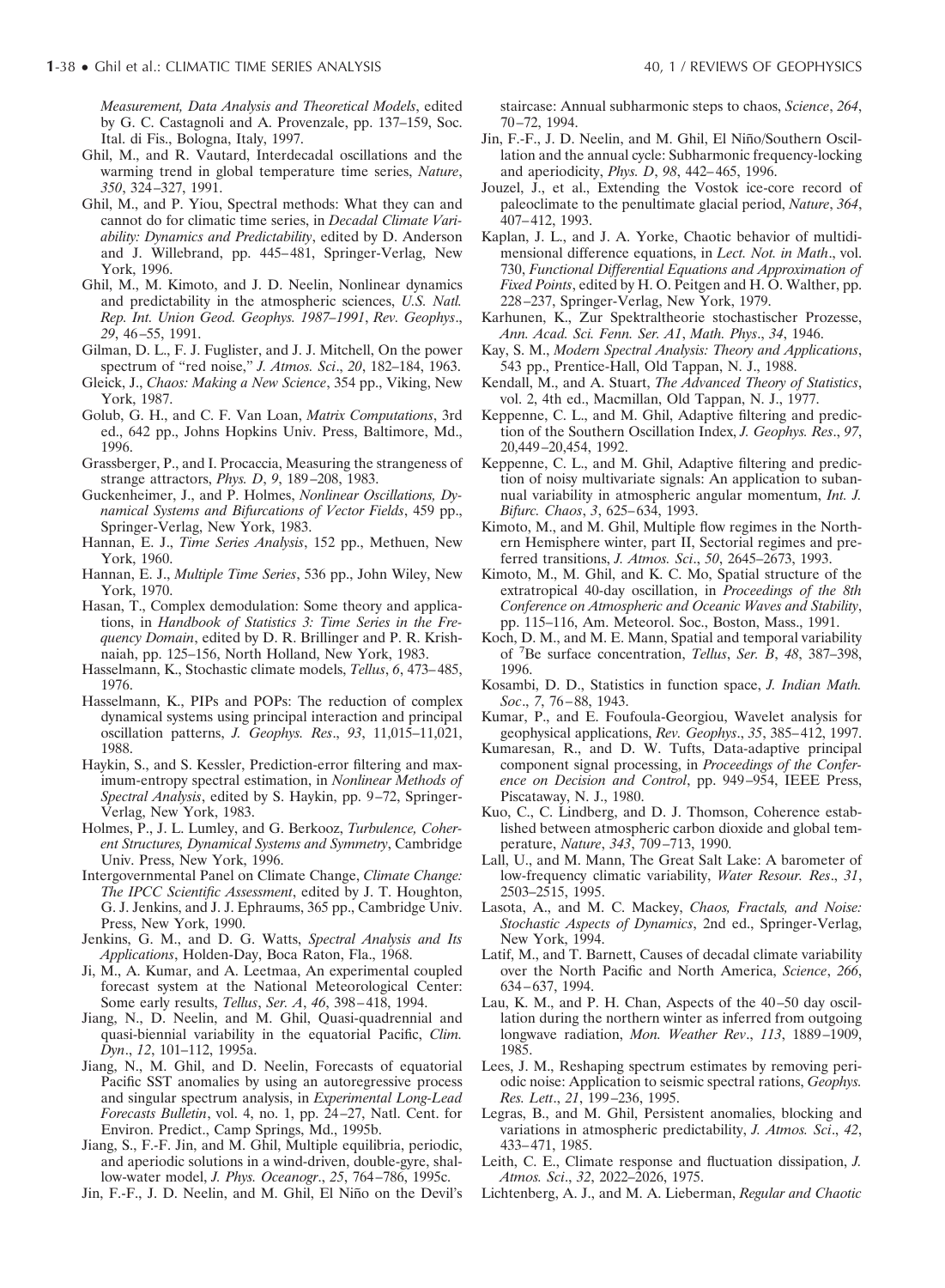*Dynamics*, 692 pp., 2nd ed., Springer-Verlag, New York, 1992.

- Loève, M., Fonctions aléatoires de second ordre, *C. R. Acad. Sci. Paris*, *220*, 380, 1945.
- Lorenz, E. N., Deterministic nonperiodic flow, *J. Atmos. Sci*., *20*, 130–141, 1963.
- Lorenz, E. N., Atmospheric predictability as revealed by naturally occurring analogues, *J. Atmos. Sci*., *26*, 636–646, 1969.
- MacDonald, G. J., Spectral analysis of time series generated by nonlinear processes, *Rev. Geophys*., *27*, 449–469, 1989.
- Mallat, S., *A Wavelet Tour of Signal Processing*, 577 pp., Academic, San Diego, Calif., 1998.
- Mallat, S., and Z. Zhang, Matching pursuit with time-frequency dictionaries, *IEEE Trans. Signal Process*., *41*, 3397– 3415, 1993.
- Mandelbrot, B. B., *The Fractal Geometry of Nature*, 2nd ed., 460 pp., W. H. Freeman, New York, 1982.
- Mañé, R., On the dimension of the compact invariant sets of certain non-linear maps, in *Lect Not. in Math*., vol. 898, *Dynamical Systems and Turbulence*, edited by D. A. Rand and L.-S. Young, pp. 230–242, Springer-Verlag, New York, 1981.
- Mann, M. E., and J. M. Lees, Robust estimation of background noise and signal detection in climatic time series, *Clim. Change*, *33*, 409–445, 1996.
- Mann, M. E., and J. Park, Spatial correlations of interdecadal variation in global surface temperatures, *Geophys. Res. Lett*., *20*, 1055–1058, 1993.
- Mann, M. E., and J. Park, Global scale modes of surface temperature variability on interannual to century timescales, *J. Geophys. Res*., *99*, 25,819–25,933, 1994.
- Mann, M. E., and J. Park, Greenhouse warming and changes in the seasonal cycle of temperature: Model versus observations, *Geophys. Res. Lett*., *23*, 1111–1114, 1996a.
- Mann, M. E., and J. Park, Joint spatiotemporal modes of surface temperature and sea level pressure variablity in the Northern Hemisphere during the last century, *J. Clim*., *9*, 2137–2162, 1996b.
- Mann, M. E., and J. Park, Oscillatory spatiotemporal signal detection in climate studies: A multiple-taper spectral domain approach, *Adv. Geophys*., *41*, 1–131, 1999.
- Mann, M. E., U. Lall, and B. Saltzman, Decadal- to centennialscale climate variability: Insights into the rise and fall of the Great Salt Lake, *Geophys. Res. Lett*., *22*, 937–940, 1995a.
- Mann, M. E., J. Park, and R. S. Bradley, Global interdecadal and century-scale climate oscillations during the past five centuries, *Nature*, *378*, 266–270, 1995b.
- Meyer, Y., *Wavelets and Operators*, 223 pp., Cambridge Univ. Press, New York, 1992.
- Meyer, Y., *Wavelets: Algorithms and Applications*, 133 pp., Soc. for Ind. and Appl. Math., Philadelphia, Pa., 1993.
- Meyers, S. D., B. G. Kelly, and J. J. O'Brien, An introduction to wavelet analysis in oceanography and meteorology, with application to the dispersion of Yanai waves, *Mon. Weather Rev*., *121*, 2858–2866, 1993.
- Mitchell, J. M., An overview of climatic variability and its causal mechanisms, *Quat. Res*., *6*, 481–493, 1976.
- Mommersteeg, H., M. F. Loutre, R. Young, T. A. Wijmstra, and H. Hooghiemstra, Orbital forced frequencies in the 975,000 year pollen record from Tenagi Philippon (Greece), *Clim. Dyn*., *11*, 4–24, 1995.
- Moron, V., R. Vautard, and M. Ghil, Trends, interdecadal and interannual oscillations in global sea-surface temperatures, *Clim. Dyn*., *14*, 545–569, 1998.
- Neelin, J. D., A hybrid coupled general circulation model for El Nin˜o studies, *J. Atmos. Sci*., *<sup>47</sup>*, 674–693, 1990.
- Neelin, J. D., M. Latif, and F.-F. Jin, Dynamics of coupled

ocean-atmosphere models: The tropical problem, *Annu. Rev. Fluid Mech*., *26*, 617–659, 1994.

- Neelin, J. D., D. S. Battisti, A. C. Hirst, F.-F. Jin, Y. Wakata, T. Yamagata, and S. E. Zebiak, ENSO theory, *J. Geophys. Res*., *103*, 14,261–14,290, 1998.
- Ooms, M., *Empirical Vector Autoregressive Modeling*, Springer-Verlag, New York, 1988.
- Ott, E., T. Sauer, and J. A. Yorke (Eds.), *Coping with Chaos: Analysis of Chaotic Data and the Exploitation of Chaotic Systems*, 418 pp., John Wiley, New York, 1994.
- Packard, N. H., J. P. Crutchfield, J. D. Farmer, and R. S. Shaw, Geometry from a time series, *Phys. Rev. Lett*., *45*, 712–716, 1980.
- Paluš, M., and I. Dvořák, Singular value decomposition in attractor reconstruction: Pitfalls and precautions, *Phys. D*, *55*, 221–234, 1992.
- Park, J., Envelope estimation for quasi-periodic geophysical signals in noise: A multitaper approach, in *Statistics in the Environmental and Earth Sciences*, edited by A. T. Walden and P. Guttorp, pp. 189–219, Edward Arnold, London, 1992.
- Park, J., and K. A. Maasch, Plio-Pleistocene time evolution of the 100-kyr cycle in marine paleoclimate records, *J. Geophys. Res*., *98*, 447–461, 1993.
- Park, J., and M. E. Mann, Interannual temperature events and shifts in global temperature: A multiwavelet correlation approach, *Earth Interact*., *4*, 2000. (Available at http:// EarthInteractions.org)
- Park, J., C. R. Lindberg, and F. L. I. Vernon, Multitaper spectral analysis of high-frequency seismograms, *J. Geophys. Res*., *92*, 12,675–12,684, 1987.
- Penland, C., Random forcing and forecasting using principal oscillation pattern analysis, *Mon. Weather Rev*., *117*, 2165– 2185, 1989.
- Penland, C., A stochastic model of IndoPacific sea surface temperature anomalies, *Phys. D*, *98*, 534–558, 1996.
- Penland, C., and M. Ghil, Forecasting Northern Hemisphere 700-mb geopotential height anomalies using empirical normal modes, *Mon. Weather Rev*., *121*, 2355–2372, 1993.
- Penland, C., M. Ghil, and K. Weickmann, Adaptive filtering and maximum entropy spectra, with application to changes in atmospheric angular momentum, *J. Geophys. Res*., *96*, 22,659–22,671, 1991.
- Percival, D. B., and A. T. Walden, *Spectral Analysis for Physical Applications*, 583 pp., Cambridge Univ. Press, New York, 1993.
- Pike, E. R., J. G. McWhirter, M. Bertero, and C. de Mol, Generalized information theory for inverse problems in signal processing, *IEE Proc*., *131*, 660–667, 1984.
- Plaut, G., and R. Vautard, Spells of low-frequency oscillations and weather regimes in the Northern Hemisphere, *J. Atmos. Sci*., *51*, 210–236, 1994.
- Plaut, G., M. Ghil, and R. Vautard, Interannual and interdecadal variability in 335 years of central England temperatures, *Science*, *268*, 710–713, 1995.
- Preisendorfer, R. W., *Principal Component Analysis in Meteorology and Oceanography*, 425 pp., Elsevier Sci., New York, 1988.
- Press, W. H., B. P. Flannery, S. A. Teukolski, and W. T. Vettering, *Numerical Recipes: The Art of Scientific Computing*, 818 pp., Cambridge Univ. Press, New York, 1988.
- Priestley, M. B., *Spectral Analysis and Time Series*, vol. 1, *Univariate Series*, 653 pp., Academic, San Diego, Calif., 1981a.
- Priestley, M. B., *Spectral Analysis and Time Series*, vol. 2, *Multivariate Series, Prediction and Control*, pp. 654–890, Academic, San Diego, Calif., 1981b.
- Quinn, T. M., F. W. Taylor, and T. J. Crowley, A 173 year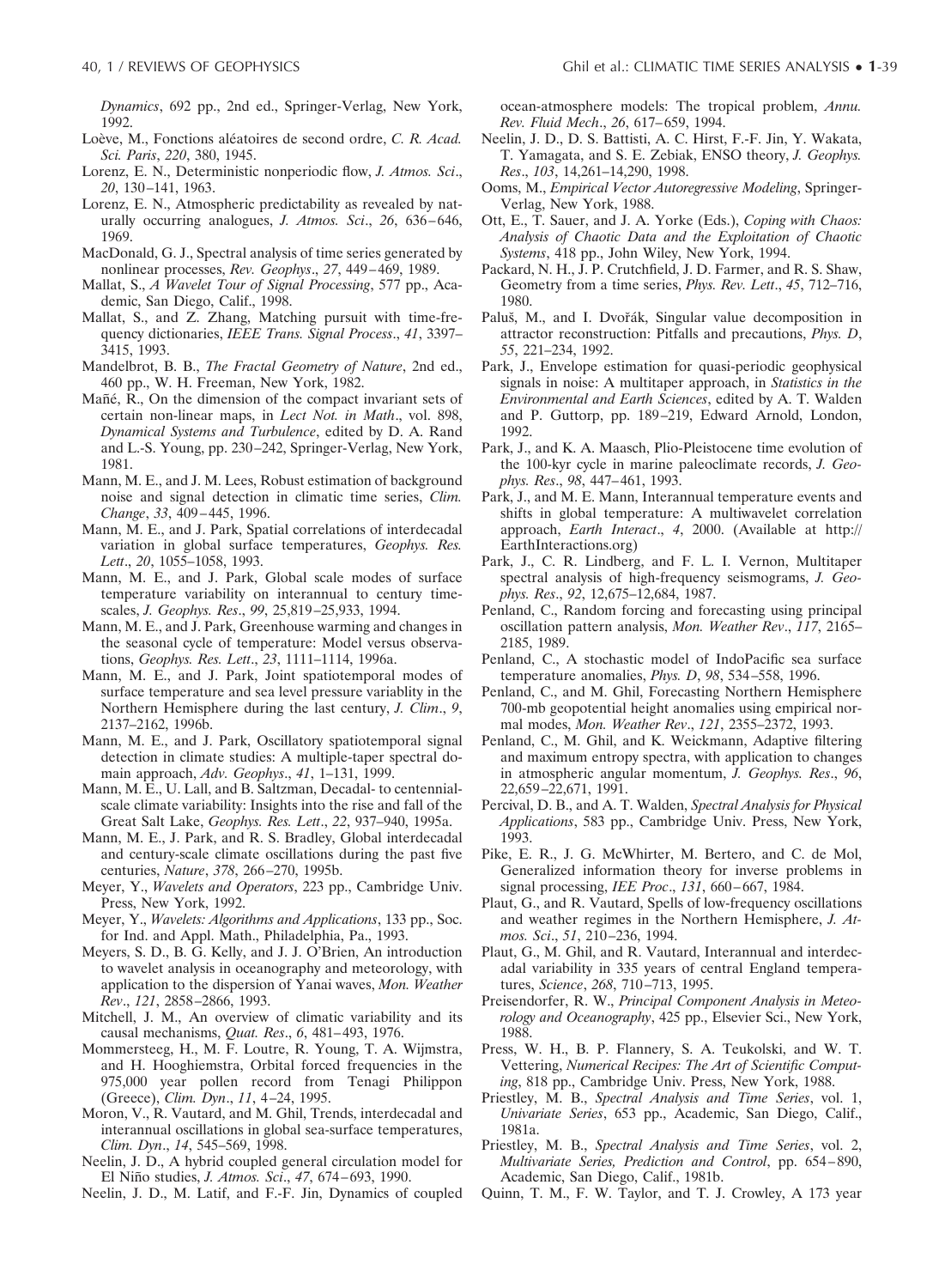stable isotope record from a tropical South Pacific coral, *Quat. Sci. Rev*., *12*, 407–418, 1993.

- Quon, C., and M. Ghil, Multiple equilibria and stable oscillations in thermosolutal convection at small aspect ratio, *J. Fluid Mech*., *291*, 33–56, 1995.
- Rahmstorf, S., Bifurcation of the Atlantic thermohaline circulation in response to changes in the hydrological cycle, *Nature*, *378*, 145–149, 1995.
- Rasmusson, E. M., X. Wang, and C. F. Ropelewski, The biennial component of ENSO variability, *J. Mar. Syst*., *1*, 71–96, 1990.
- Rayner, N. A., C. K. Folland, D. E. Parker, and E. B. Horton, A new global sea-ice and sea surface temperature (GISST) data set for 1903–1994 for forcing climate models, *Hadley Cent. Intern. Not. 69*, 13 pp., 1995.
- Robertson, A. W., Interdecadal variability over the North Pacific in a multi-century climate simulation, *Clim. Dyn*., *12*, 227–241, 1996.
- Robertson, A. W., and C. R. Mechoso, Interannual and decadal cycles in river flows of southeastern South America, *J. Clim*., *11*, 2570–2581, 1998.
- Robertson, A. W., and C. R. Mechoso, Interannual and interdecadal variability of the South Atlantic Convergence Zone, *Mon. Weather Rev*., *128*, 2947–2957, 2000.
- Robertson, A. W., C.-C. Ma, C. R. Mechoso, and M. Ghil, Simulation of the tropical Pacific climate with a coupled ocean-atmosphere general circulation model, part I, The seasonal cycle, *J. Clim*., *8*, 1178–1198, 1995a.
- Robertson, A. W., C.-C. Ma, M. Ghil, and C. R. Mechoso, Simulation of the tropical Pacific climate with a coupled ocean-atmosphere general circulation model, part II, Interannual variability, *J. Clim*., *8*, 1199–1216, 1995b.
- Ropelewski, C. F., and P. D. Jones, An extension of the Tahiti-Darwin Southern Oscillation index, *Mon. Weather Rev*., *115*, 2161–2165, 1987.
- Roux, J. C., A. Rossi, S. Bachelart, and C. Vidal, Representation of a strange attractor from an experimental study of chemical turbulence, *Phys. Lett. A*, *77*, 391–393, 1980.
- Ruelle, D., Small random perturbations of dynamical systems and the definition of attractors, *Commun. Math. Phys*., *82*, 137–151, 1981.
- Ruelle, D., Deterministic chaos: The science and the fiction, *Proc. R. Soc. London*, *Ser. A*, *427*, 241–248, 1990.
- Ruelle, D., and F. Takens, On the nature of turbulence, *Commun. Math. Phys*., *20*, 167–192, 1971. (Correction, *Commun. Math. Phys*., *23*, 343–344, 1971.)
- Sauer, T., J. A. Yorke, and M. Casdagli, Embedology, *J. Stat. Phys*., *65*, 579–616, 1991.
- Saunders, A., and M. Ghil, A Boolean delay equation model of ENSO variability, *Phys. D*, *160*, 54–78, 2001.
- Saunders, A., M. Ghil, and J. D. Neelin, Forecasts of Niño-3 SST anomalies and SOI based on singular spectrum analysis combined with the maximum entropy method (1997–2000), in *Experimental Long-Lead Forecasts Bulletin*, vol. 6, no. 3, pp. 43–44, Natl. Cent. for Environ. Predict., Camp Springs, Md., 1997.
- Schuss, Z., *Theory and Applications of Stochastic Differential Equations*, 321 pp., John Wiley, New York, 1980.
- Schuster, A., On the investigation of hidden periodicities with application to a supposed 26-day period of meteorological phenomena, *J. Geophys. Res*., *3*, 13–41, 1898.
- Schuster, H. G., *Deterministic Chaos: An Introduction*, 2nd ed., 270 pp., Physik-Verlag, Weinheim, Germany, 1988.
- Shannon, C. E., Communication in the presence of noise, *Proc. IRE*, *37*, 10–21, 1949.
- Slepian, S., Prolate spheroidal wave functions, Fourier analysis and uncertainty, V, The discrete case, *Bell. Syst. Tech. J*., *57*, 1371–1430, 1978.
- Smale, S., Differentiable dynamical systems, *Bull. Am. Math. Soc*., *73*, 199–206, 1967.
- Speich, S., H. Dijkstra, and M. Ghil, Successive bifurcations in a shallow-water model, applied to the wind-driven ocean circulation, *Nonlinear Process. Geophys*., *2*, 241–268, 1995.
- Stoker, J. J., *Nonlinear Vibrations in Mechanical and Electrical Systems*, 273 pp., Wiley-Interscience, New York, 1950.
- Strang, G., Wavelets and dilation equations: A brief introduction, *SIAM Rev*., *31*(4), 614–627, 1989.
- Sutton, R. T., and M. R. Allen, Decadal predictability of North Atlantic sea surface temperature and climate, *Nature*, *388*, 563–567, 1997.
- Takens, F., Detecting strange attractors in turbulence, in *Lect. Not. in Math*., vol. 898, *Dynamical Systems and Turbulence*, edited by D. A. Rand and L.-S. Young, pp. 366–381, Springer-Verlag, New York, 1981.
- Temam, R., *Infinite-Dimensional Dynamical Systems in Mechanics and Physics*, 2nd ed., 648 pp., Springer-Verlag, New York, 1997.
- Thomson, D. J., Spectrum estimation and harmonic analysis, *Proc. IEEE*, *70*, 1055–1096, 1982.
- Thomson, D. J., Quadratic-inverse spectrum estimates: Applications to palaeoclimatology, *Philos. Trans. R. Soc. London*, *Ser. A*, *332*, 539–597, 1990a.
- Thomson, D. J., Time series analysis of Holocene climate data, *Philos. Trans. R. Soc. London*, *Ser. A*, *330*, 601–616, 1990b.
- Thomson, D. J., The seasons, global temperature, and precession, *Science*, *268*, 59–68, 1995.
- Thomson, D. J., and A. D. Chave, Jackknifed error estimates for spectra, coherences, and transfer functions, in *Advances in Spectrum Analysis*, edited by S. Haykin, chap. 2, pp. 58–113, Prentice-Hall, Old Tappan, N. J., 1990.
- Torrence, C., and G. P. Compo, A practical guide to wavelet analysis, *Bull. Am. Meteorol. Soc*., *79*, 61–78, 1998.
- Tziperman, E., L. Stone, M. A. Cane, and H. Jarosh, El Niño chaos: Overlapping of resonances between the seasonal cycle and the Pacific ocean-atmosphere oscillator, *Science*, *264*, 72–74, 1994.
- Unal, Y. S., and M. Ghil, Interannual and interdecadal oscillation patterns in sea level, *Clim. Dyn*., *11*, 255–278, 1995.
- Van den Dool, H. M., Searching for analogues: How long must we wait?, *Tellus*, *Ser. A*, *46*, 314–324, 1994.
- Van der Pol, B., Biological rhythms considered as relaxation oscillations, *Acta Med. Scand. Suppl*., *108*, 76–87, 1940.
- Vautard, R., and M. Ghil, Singular spectrum analysis in nonlinear dynamics, with applications to paleoclimatic time series, *Phys. D*, *35*, 395–424, 1989.
- Vautard, R., P. Yiou, and M. Ghil, Singular spectrum analysis: A toolkit for short noisy chaotic signals, *Phys. D*, *58*, 95–126, 1992.
- Venegas, S. A., L. A. Mysak, and D. N. Straub, Atmosphereocean coupled variability in the South Atlantic, *J. Clim*., *10*, 2904–2920, 1997.
- Von Storch, H., and F. W. Zwiers, *Statistical Analysis in Climate Research*, 484 pp., Cambridge Univ. Press, New York, 1999.
- Von Storch, H., T. Bruns, I. Fischer-Bruns, and K. Hasselmann, Principal oscillation pattern analysis of the 30- to 60-day oscillation in general circulation model equatorial troposphere, *J. Geophys. Res*., *93*, 11,022–11,036, 1988.
- Walker, G., On periodicity in series of related terms, *Proc. R. Soc. London*, *Ser. A*, *131*, 518–532, 1931.
- Wang, B., and Y. Wang, Temporal structure of the Southern Oscillation as revealed by waveform and wavelet analysis, *J. Clim*., *9*, 1586–1598, 1996.
- Weare, B. C., and J. N. Nasstrom, Examples of extended empirical orthogonal function analyses, *Mon. Weather Rev*., *110*, 784–812, 1982.
- Weaver, A. J., J. Marotzke, P. F. Cummins, and E. S. Sarachik,